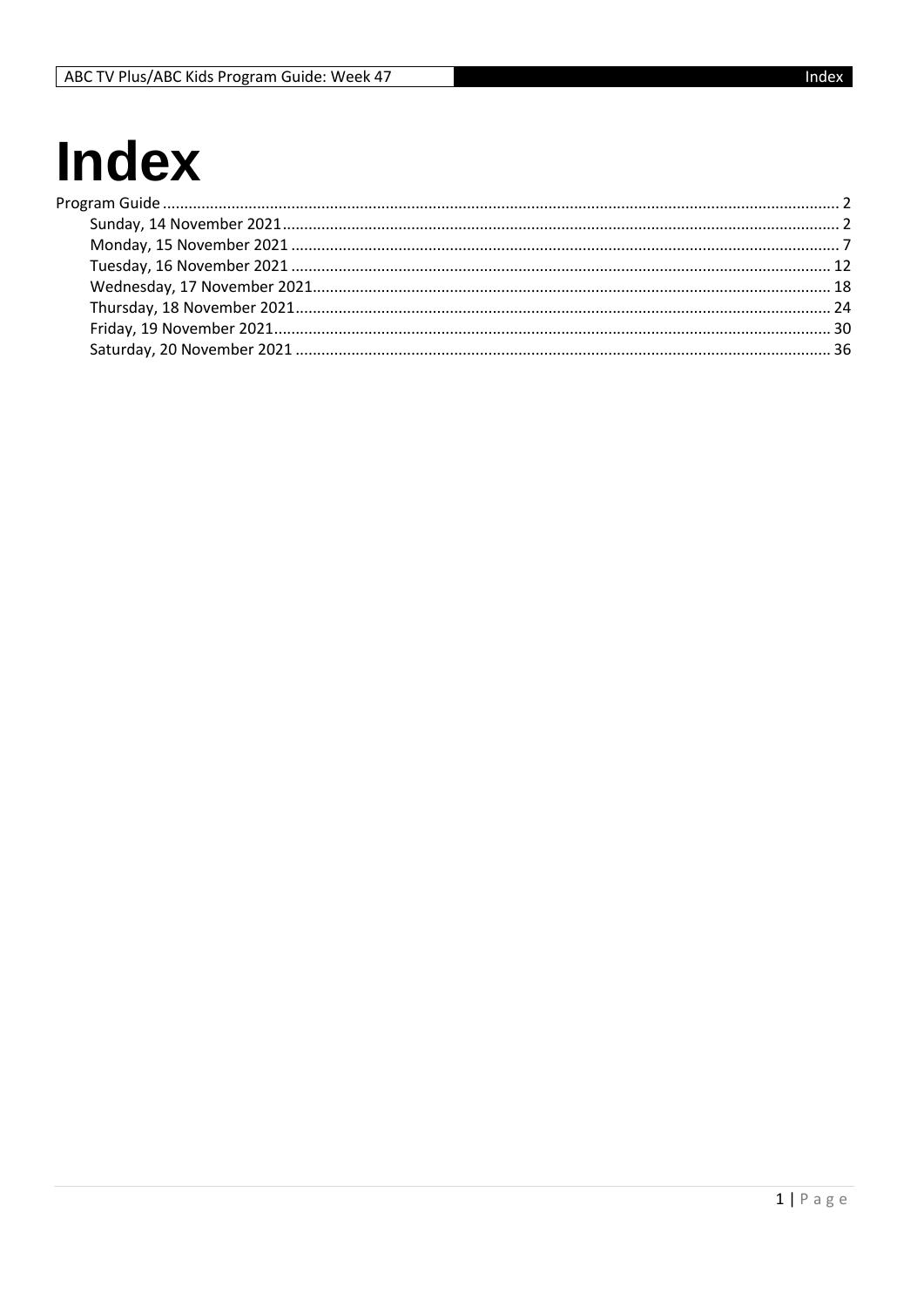# <span id="page-1-0"></span>**Program Guide**

# <span id="page-1-1"></span>**Sunday, 14 November 2021**

| 5:05am | <b>Five Minutes More</b>       |
|--------|--------------------------------|
|        | (CC, Repeat, G)                |
| 5:10am | <b>Sarah And Duck</b>          |
|        | (Repeat, G)                    |
| 5:20am | <b>The Hive</b>                |
|        | (Repeat,G)                     |
| 5:30am | <b>Digby Dragon</b>            |
|        | (Repeat, G)                    |
| 5:40am | Ready, Jet, Go!                |
|        | (CC, Repeat, G)                |
| 5:55am | <b>Big Ted's Big Adventure</b> |
|        | (CC, Repeat, G)                |
| 6:00am | <b>Sesame Street</b>           |
|        | (CC, Repeat, G)                |
| 6:25am | <b>Pingu In The City</b>       |
|        | (Repeat, G)                    |
| 6:35am | <b>Dinosaur Train</b>          |
|        | (CC, Repeat, G)                |
| 6:45am | <b>Peter Rabbit</b>            |
|        | (CC, Repeat, G)                |
| 7:00am | <b>Charlie And Lola</b>        |
|        | (CC,AD, Repeat, G)             |
| 7:10am | <b>Go Jetters</b>              |
|        | (CC, Repeat, G)                |
| 7:25am | <b>Love Monster</b>            |
|        | (Repeat, G)                    |
| 7:35am | <b>Tish Tash</b>               |
|        | (CC, AD, G)                    |
| 7:40am | <b>The Wonder Gang</b>         |
|        | (Repeat, G)                    |
| 7:55am | Peppa Pig                      |
|        | (CC, Repeat, G)                |
| 8:00am | <b>Bluey</b>                   |
|        | (CC,AD, Repeat, G)             |
| 8:10am | <b>School Of Roars</b>         |
|        | (CC, Repeat, G)                |
| 8:20am | The Adventures Of Paddington   |
|        | (CC,AD, Repeat, G)             |
| 8:35am | <b>Kiddets</b>                 |
|        | (CC, Repeat, G)                |
|        |                                |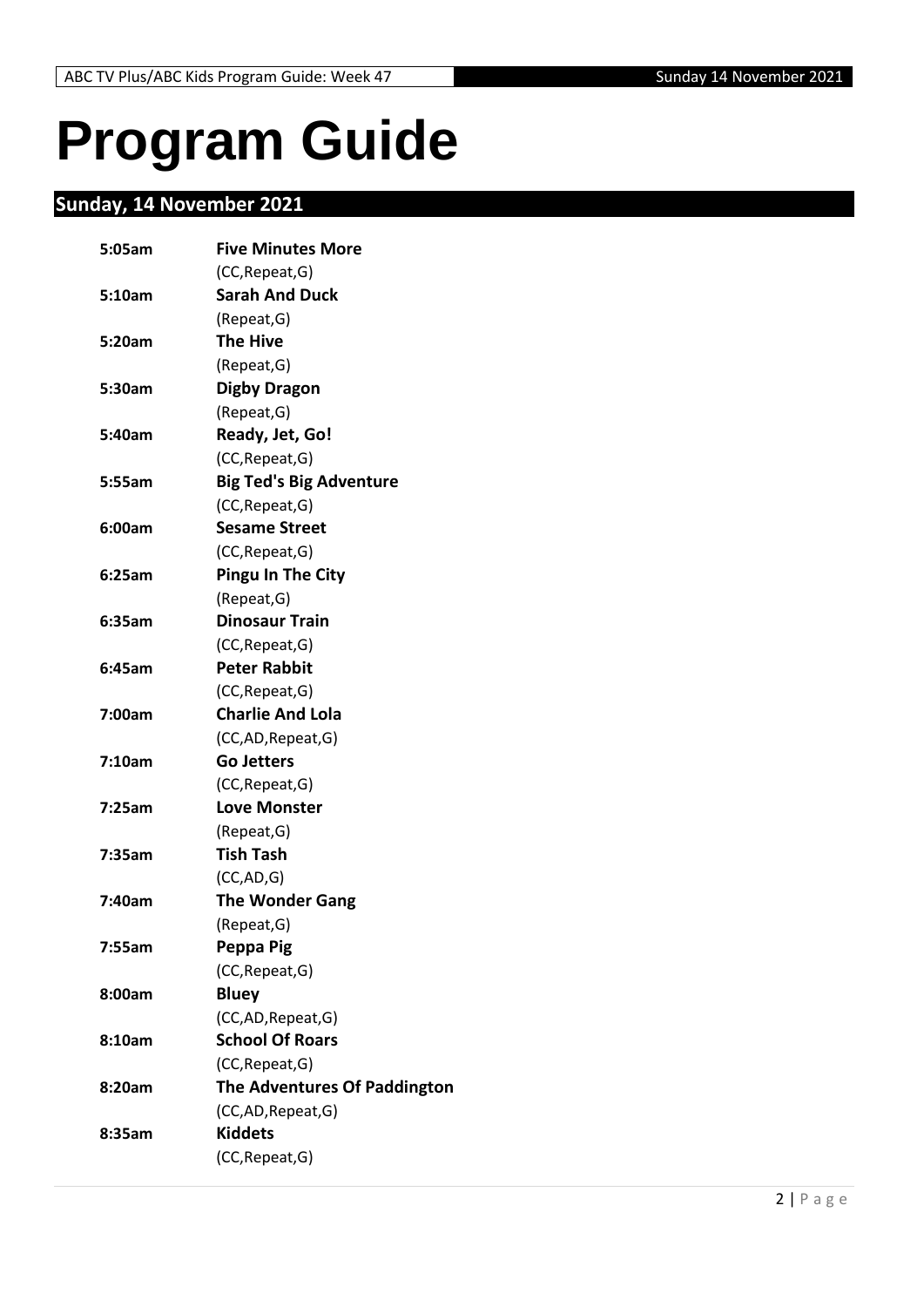| 8:45am             | <b>Bananas In Pyjamas</b>               |
|--------------------|-----------------------------------------|
|                    | (CC, Repeat, G)                         |
| 9:00am             | <b>Play School</b>                      |
|                    | (CC, Repeat, G)                         |
| 9:30am             | <b>Sesame Street</b>                    |
|                    | (CC, Repeat, G)                         |
| 10:00am            | Emma!                                   |
|                    | (CC, Repeat, G)                         |
| 10:15am            | <b>Pablo</b>                            |
|                    | (CC, Repeat, G)                         |
| 10:30am            | <b>Becca's Bunch</b>                    |
|                    | (CC, Repeat, G)                         |
| 10:40am            | hoopla doopla!                          |
|                    | (CC, Repeat, G)                         |
| 10:55am            | <b>Daniel Tiger's Neighbourhood</b>     |
|                    | (CC, Repeat, G)                         |
| 11:05am            | <b>Baby Jake</b>                        |
|                    | (CC, Repeat, G)                         |
| 11:20am            | Twirlywoos                              |
|                    | (Repeat, G)                             |
| 11:35am            | <b>Big Words Small Stories</b>          |
|                    | (Repeat, G)                             |
| 11:40am            | <b>Sally &amp; Possum</b>               |
|                    | (CC, Repeat, G)                         |
| 12:00pm            | <b>Teletubbies</b>                      |
|                    | (CC, Repeat, G)                         |
| 12:10pm            | In The Night Garden                     |
|                    | (CC, Repeat, G)                         |
| 12:40pm            | <b>Tik Tak</b>                          |
|                    | (G)                                     |
| 12:45pm            | <b>Guess How Much I Love You</b>        |
|                    | (CC, Repeat, G)                         |
| 1:05pm             | <b>Buddi</b>                            |
|                    | (AD, Repeat, G)                         |
| 1:10 <sub>pm</sub> | <b>Hoot Hoot Go!</b>                    |
|                    | (CC, Repeat, G)                         |
| 1:15 <sub>pm</sub> | <b>Bing</b>                             |
|                    | (CC, Repeat, G)                         |
| 1:25pm             | <b>Miffy's Adventures Big and Small</b> |
|                    | (Repeat, G)                             |
| 1:40pm             | <b>Noddy Toyland Detective</b>          |
|                    | (CC, Repeat, G)                         |
| 1:55pm             | <b>Rusty Rivets</b>                     |
|                    | (CC, Repeat, G)                         |
| 2:05pm             | <b>Bob The Builder</b>                  |
|                    | (CC, Repeat, G)                         |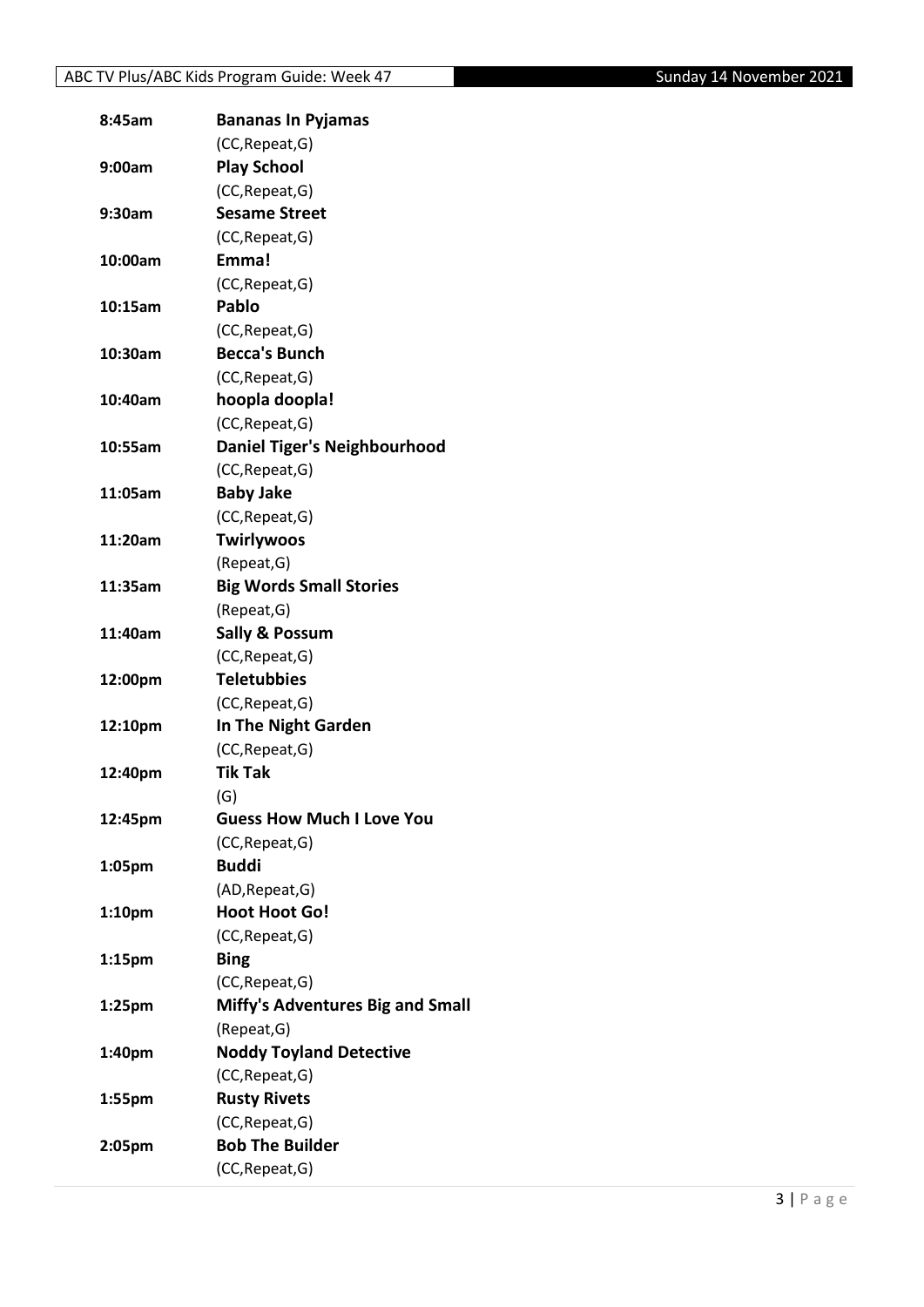| 2:20pm | <b>Get Grubby TV</b>                                                                      |
|--------|-------------------------------------------------------------------------------------------|
|        | (CC, Repeat, G)                                                                           |
| 2:30pm | Wallykazam!                                                                               |
|        | (Repeat, G)                                                                               |
| 2:55pm | <b>Abby's Amazing Adventures</b>                                                          |
|        | (Repeat, G)                                                                               |
| 3:00pm | <b>Arthur</b>                                                                             |
|        | (Repeat, G)                                                                               |
| 3:30pm | <b>Play School</b>                                                                        |
|        | (CC,AD,Repeat,G)                                                                          |
| 4:00pm | <b>Bananas In Pyjamas</b>                                                                 |
|        | (CC, Repeat, G)                                                                           |
| 4:10pm | <b>The Wiggles World</b>                                                                  |
|        | (Repeat, G)                                                                               |
| 4:25pm | <b>Thomas And Friends</b>                                                                 |
|        | (CC, Repeat, G)                                                                           |
| 4:35pm | <b>Book Hungry Bears</b>                                                                  |
|        | (Repeat, G)                                                                               |
| 4:45pm | <b>Big Words Small Stories</b>                                                            |
|        | (Repeat, G)                                                                               |
| 4:55pm | <b>Play School Story Time</b>                                                             |
|        | (CC, Repeat, G)                                                                           |
| 5:05pm | Remy & Boo                                                                                |
|        | (CC,AD, Repeat, G)                                                                        |
| 5:15pm | Dog Loves Books                                                                           |
|        | (CC, Repeat, G)                                                                           |
| 5:20pm | <b>PJ Masks</b>                                                                           |
|        | (CC, Repeat, G)                                                                           |
| 5:35pm | <b>Nella the Princess Knight</b>                                                          |
|        | (Repeat, G)                                                                               |
| 5:50pm | Peppa Pig                                                                                 |
|        | (CC, Repeat, G)                                                                           |
| 5:55pm | <b>Fireman Sam</b>                                                                        |
|        | (CC,AD,Repeat,G)                                                                          |
| 6:10pm | <b>Hey Duggee: The Colour Badge</b>                                                       |
|        | (CC, Repeat, G)                                                                           |
|        | Duggee is painting in his favourite colouring book. The Squirrels want to have a go too.  |
|        | Betty wants to paint a bee and that's yellow. Tag paints a fire truck and that's red, and |
|        | Happy paints some waterblue.                                                              |
| 6:20pm | <b>Bluey: Shops</b>                                                                       |
|        | (CC,AD, Repeat, G)                                                                        |
|        | Playing 'Shops' is the best game ever for Bluey and her friends - if they can ever get    |
|        | started! With Bluey questioning the rules and changing who's who, they might be here      |
|        | all day!                                                                                  |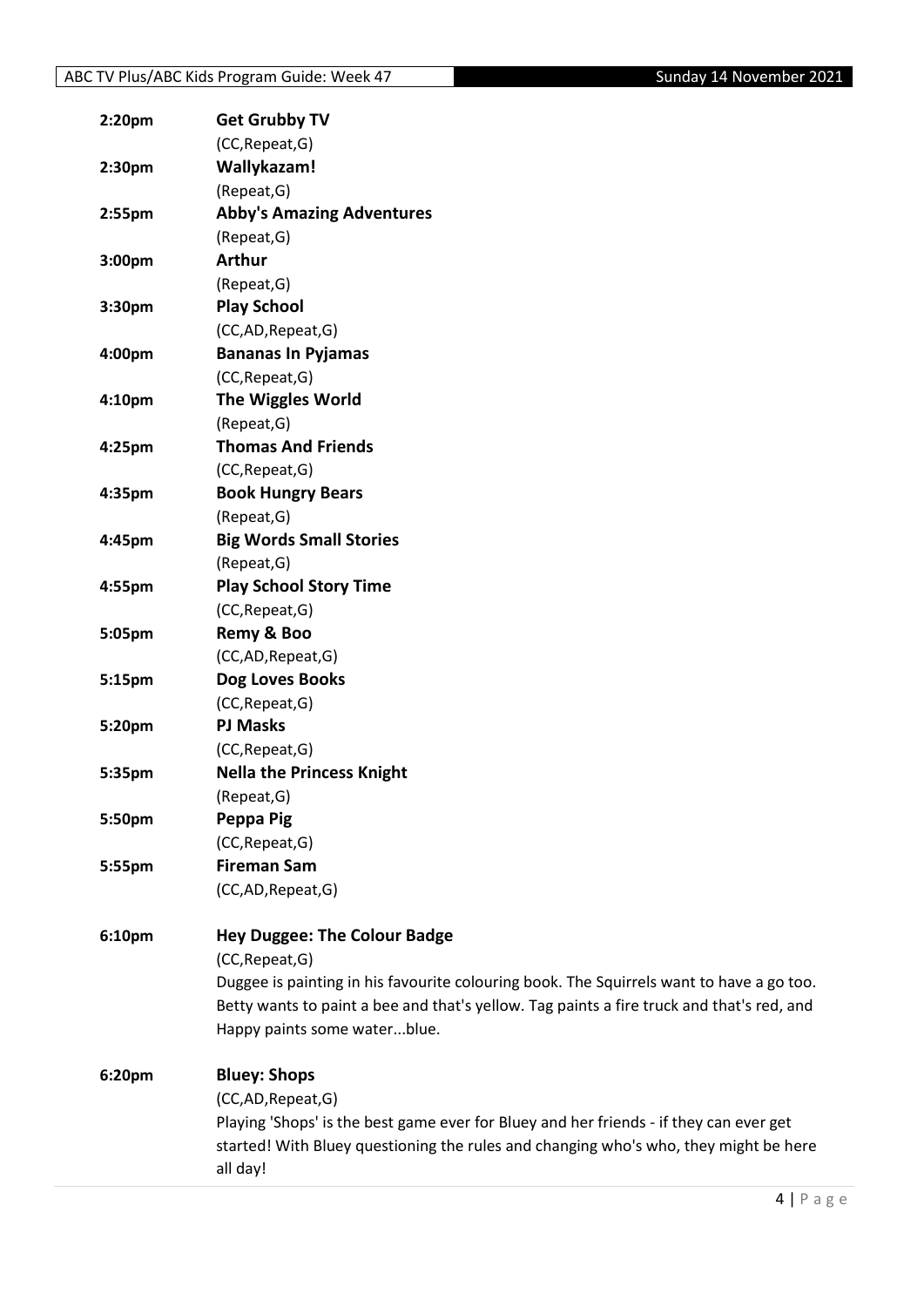| 6:25pm | <b>Shaun The Sheep: Express Delivery</b>                                                                                                                                       |
|--------|--------------------------------------------------------------------------------------------------------------------------------------------------------------------------------|
|        | (CC, Repeat, G)                                                                                                                                                                |
|        | The farmer's eyesight is getting worse, which is bad news for Bitzer who has to manage<br>the farm but good news for Shaun and the gang who are free to get up to all kinds of |
|        | mischief under the Farmer's nose.                                                                                                                                              |
|        |                                                                                                                                                                                |
| 6:40pm | Andy's Safari Adventures: Andy And The Ethiopian Wolves                                                                                                                        |
|        | (CC, Repeat, G)                                                                                                                                                                |
|        | Photos that Mr Hammond took of a family of Ethiopian wolves are mysteriously blank.<br>Andy heads to Africa in search of the wolf pack in order to take some new photos.       |
| 7:00pm | <b>Grace's Amazing Machines: Transport Machines</b>                                                                                                                            |
|        | (CC,AD,Repeat,G)<br>Motorbike rider Grace shows off three machines that are all forms of transport.                                                                            |
|        |                                                                                                                                                                                |
| 7:15pm | <b>Sir Mouse: The Dance</b>                                                                                                                                                    |
|        | (CC,AD,Repeat,G)                                                                                                                                                               |
|        | Mouse says that knights don't dance, which is why she won't come along to the dance.                                                                                           |
|        | But she goes later, disguised as a lady, and dances all night!                                                                                                                 |
| 7:30pm | Spicks And Specks: Doc Neeson, Lara Mulcahy, Rich Fulcher & Meshel Laurie.                                                                                                     |
|        | (CC, Repeat, PG)                                                                                                                                                               |
|        | Joining Adam, Myf and Alan tonight are Doc Neeson, Lara Mulcahy, Rich Fulcher and                                                                                              |
|        | Meshel Laurie.                                                                                                                                                                 |
| 8:00pm | <b>Compass: PTSD - Love Stories</b>                                                                                                                                            |
|        | (CC,AD, Repeat, PG, Adult Themes)                                                                                                                                              |
|        | A story of hope and an exploration of identity, love, and relationships on caregivers for                                                                                      |
|        | those who suffer trauma induced PTSD incurred from working in the fire, ambulance,                                                                                             |
|        | and police services.                                                                                                                                                           |
| 8:30pm | Louis Theroux's LA Stories: Edge Of Life                                                                                                                                       |
|        | (CC, Repeat, M, Adult Themes)                                                                                                                                                  |
|        | Louis Theroux returns with three fascinating documentaries that lift the lid on the                                                                                            |
|        | underbelly of L.A. This time he examines the experiences of patients with life-                                                                                                |
|        | threatening conditions at the city's most famous hospital.                                                                                                                     |
| 9:30pm | Freeman                                                                                                                                                                        |
|        | (CC,AD,Repeat,G,Aboriginal and Torres Strait Islander viewers are advised that the                                                                                             |
|        | following program contains images and voices of people who have died)                                                                                                          |
|        | The story of a nation coming together around Indigenous athlete Cathy Freeman who                                                                                              |
|        | delivered when it mattered on the greatest stage on earth. 20 years on, Freeman sheds                                                                                          |
|        | light on one of Australia's proudest moments.                                                                                                                                  |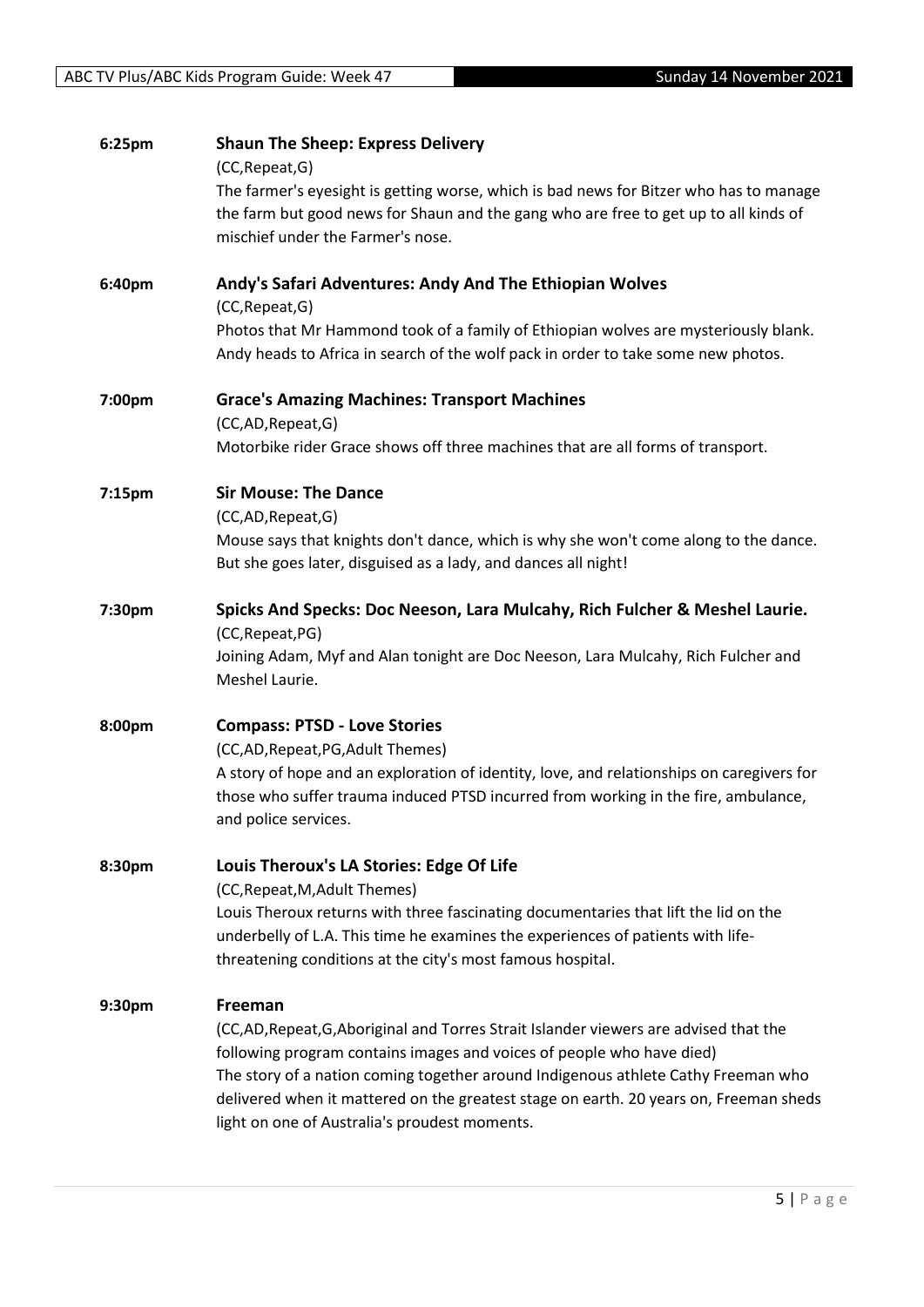| 10:30pm | Kylie Minogue Golden: Live in Concert<br>(AD, Repeat, G)<br>Filmed at various UK venues over the course of Kylie Minogue's tour of the same name in<br>late 2018, Golden: Live in Concert is a beautifully shot record of a performer at the top of<br>her game.          |
|---------|---------------------------------------------------------------------------------------------------------------------------------------------------------------------------------------------------------------------------------------------------------------------------|
| 12:30am | <b>George Clarke's Amazing Spaces Snow And Ice Special</b>                                                                                                                                                                                                                |
|         | (Repeat, G)<br>Architect George Clarke and Mater Craftsman Will Hardie travel to Norway, the land of<br>the midnight sun. They discover how a country with some of the harshest weather on<br>the planet has become a leader in small space design.                       |
| 1:20am  | <b>Unprotected Sets: Mohanad Elshieky</b>                                                                                                                                                                                                                                 |
|         | (CC, Repeat, M, Adult Themes, Coarse Language)<br>Mohanad is living the American dream. He recently fled his war-torn homeland of Libya<br>and is pursuing a career in stand-up comedy, sharing keen observations about American<br>life.                                 |
| 1:45am  | In The Long Run<br>(CC, Repeat, M, Coarse Language, Sexual References)<br>Valentine is in love and decides to tell Adelaide exactly how he feels, while Kirsty's keen<br>to spice up her and Bagpipes's sex life when they hire a motorhome for a break in Essex.         |
| 2:05am  | <b>Halal Gurls: After Hours</b>                                                                                                                                                                                                                                           |
|         | (CC, Repeat, M, Coarse Language)                                                                                                                                                                                                                                          |
|         | During a Layliah (Muslim Hen's night), Mouna and her older cousin Foufou agree to have<br>a 'drama-free' night with no men. Chaos ensues when Tarek turns up unannounced.                                                                                                 |
| 2:15am  | <b>Nightwalkers: The Enemy of my Enemy</b><br>(CC, Repeat, PG)                                                                                                                                                                                                            |
|         | Charlie and Sam prepare for battle. Michael invites Dante into the base. All is not what it<br>seems when the sisters discover Dante in their stronghold and he makes them an offer<br>they can't refuse.                                                                 |
| 2:25am  | <b>ABC News Update</b>                                                                                                                                                                                                                                                    |
|         | (Repeat)<br>The headlines from ABC News, updating you on the day's top stories from across<br>Australia and around the world.                                                                                                                                             |
| 2:30am  | <b>ABC TV Plus Programs Resume At 7.30pm</b><br>ABC TV Plus programs resume at 7.30pm, offering an unrivalled mix of scripted and non-<br>scripted comedy and entertainment shows every night. (Soundtrack provided by ABC<br>Jazz. Playlist details at abc.net.au/jazz). |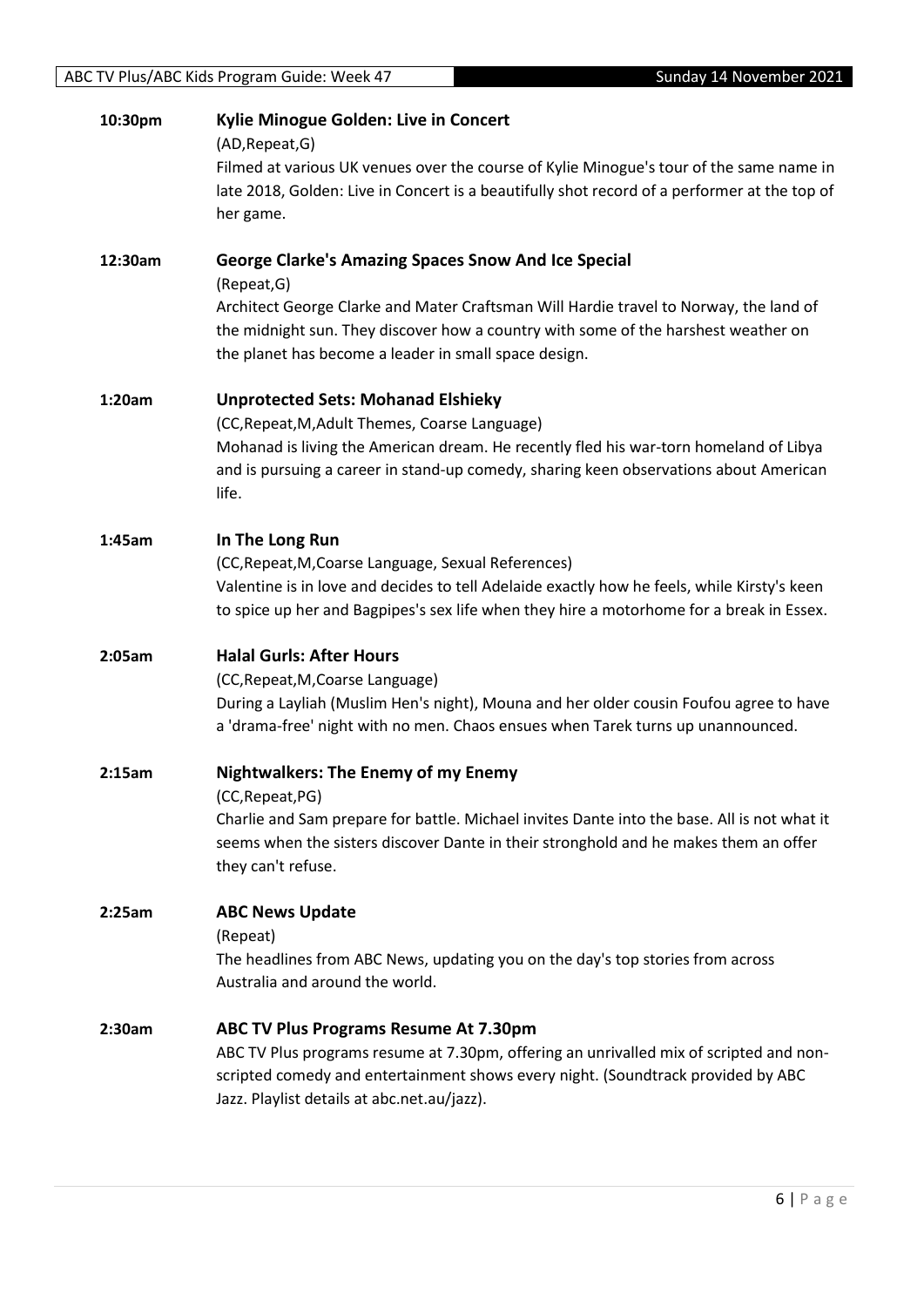# <span id="page-6-0"></span>**Monday, 15 November 2021**

| 5:05am | <b>Five Minutes More</b>       |
|--------|--------------------------------|
|        | (CC, Repeat, G)                |
| 5:10am | <b>Sarah And Duck</b>          |
|        | (Repeat, G)                    |
| 5:20am | <b>The Hive</b>                |
|        | (Repeat, G)                    |
| 5:30am | <b>Digby Dragon</b>            |
|        | (Repeat, G)                    |
| 5:40am | Ready, Jet, Go!                |
|        | (CC, Repeat, G)                |
| 5:55am | <b>Big Ted's Big Adventure</b> |
|        | (CC, Repeat, G)                |
| 6:00am | <b>Sesame Street</b>           |
|        | (CC, Repeat, G)                |
| 6:25am | <b>Pingu In The City</b>       |
|        | (Repeat, G)                    |
| 6:35am | <b>Dinosaur Train</b>          |
|        | (CC, Repeat, G)                |
| 6:45am | <b>Peter Rabbit</b>            |
|        | (CC, Repeat, G)                |
| 7:00am | <b>Charlie And Lola</b>        |
|        | (CC, Repeat, G)                |
| 7:10am | <b>Go Jetters</b>              |
|        | (CC, Repeat, G)                |
| 7:25am | <b>Love Monster</b>            |
|        | (Repeat, G)                    |
| 7:35am | <b>Tish Tash</b>               |
|        | (CC, AD, G)                    |
| 7:40am | <b>The Wonder Gang</b>         |
|        | (Repeat, G)                    |
| 7:55am | Peppa Pig                      |
|        | (CC, Repeat, G)                |
| 8:00am | <b>Bluey</b>                   |
|        | (CC,AD, Repeat, G)             |
| 8:10am | <b>Milo</b>                    |
|        | (G)                            |
| 8:20am | Kangaroo Beach                 |
|        | (CC, Repeat, G)                |
| 8:35am | <b>Kiddets</b>                 |
|        | (CC, Repeat, G)                |
| 8:45am | <b>Bananas In Pyjamas</b>      |
|        | (CC, Repeat, G)                |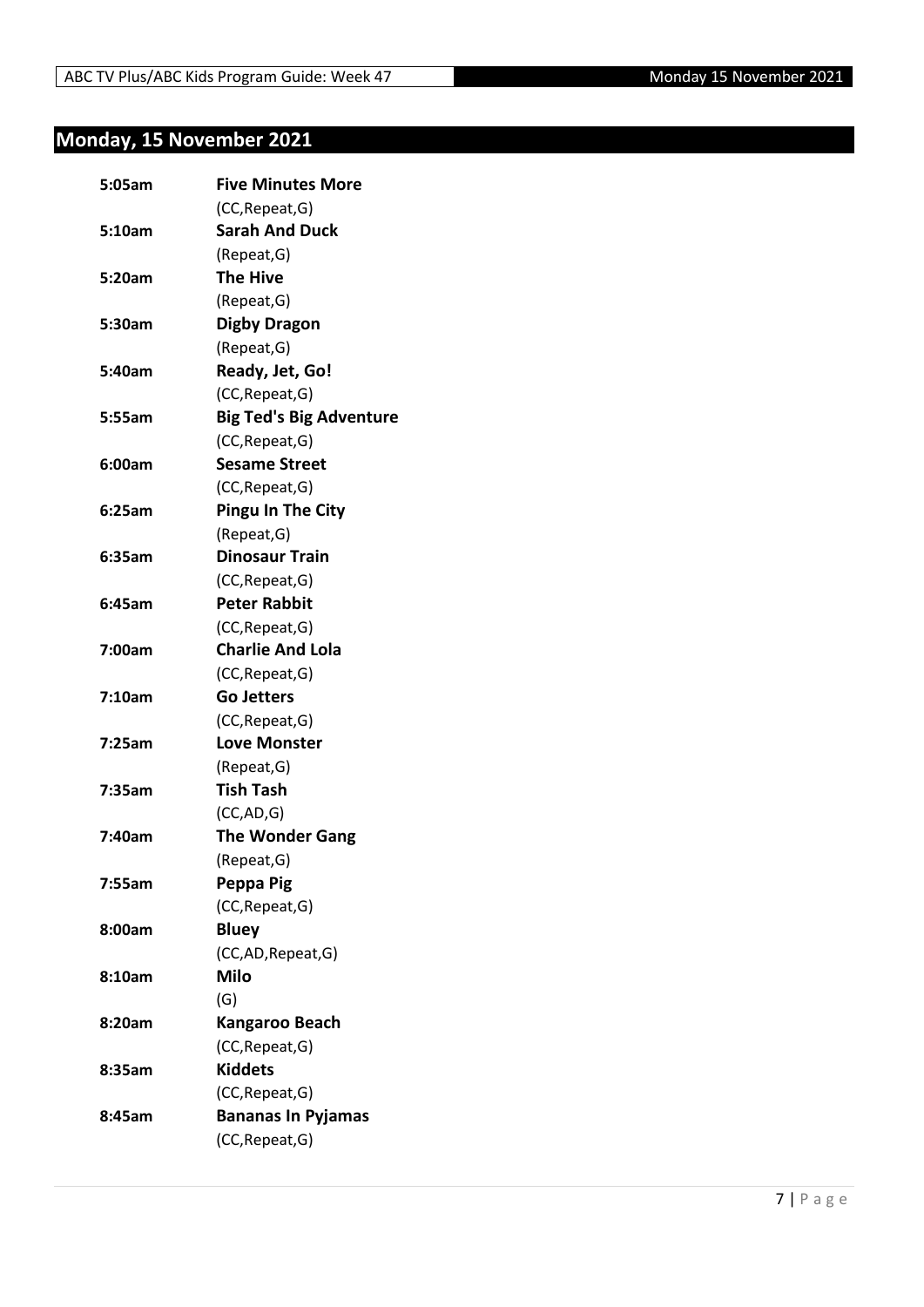| 9:00am             | <b>Play School</b>                        |
|--------------------|-------------------------------------------|
|                    | (CC,AD, Repeat, G)                        |
| 9:30am             | <b>Sesame Street</b>                      |
|                    | (CC, Repeat, G)                           |
| 10:00am            | Emma!                                     |
|                    | (CC, Repeat, G)                           |
| 10:15am            | Pablo                                     |
|                    | (CC, Repeat, G)                           |
| 10:30am            | <b>Becca's Bunch</b>                      |
|                    | (CC, Repeat, G)                           |
| 10:40am            | hoopla doopla!                            |
|                    | (CC,AD,Repeat,G)                          |
| 10:55am            | <b>Daniel Tiger's Neighbourhood</b>       |
|                    | (CC, Repeat, G)                           |
| 11:05am            | <b>Baby Jake</b>                          |
|                    | (CC, Repeat, G)                           |
| 11:20am            | <b>Twirlywoos</b>                         |
|                    | (Repeat, G)                               |
| 11:30am            | <b>Play School</b>                        |
|                    | (CC,AD, Repeat, G)                        |
| 12:00pm            | <b>Teletubbies</b>                        |
|                    | (CC, Repeat, G)                           |
| 12:10pm            | <b>Pins And Nettie</b>                    |
|                    | (CC, Repeat, G)                           |
| 12:20pm            | <b>Moon and Me</b>                        |
|                    | (Repeat, G)                               |
| 12:40pm            | <b>Tik Tak</b>                            |
|                    | (G)                                       |
| 12:45pm            | <b>Guess How Much I Love You</b>          |
|                    | (CC, Repeat, G)                           |
| 1:05pm             | <b>Buddi</b>                              |
|                    | (AD, Repeat, G)                           |
| 1:10pm             | <b>Hoot Hoot Go!</b>                      |
|                    | (CC, Repeat, G)                           |
| 1:15 <sub>pm</sub> | <b>Bing</b>                               |
|                    | (CC, Repeat, G)                           |
| 1:25 <sub>pm</sub> | <b>Miffy's Adventures Big and Small</b>   |
|                    | (Repeat, G)                               |
| 1:35pm             | <b>Mister Maker</b>                       |
|                    | (CC, Repeat, G)                           |
| 1:55pm             | <b>Rusty Rivets</b>                       |
|                    | (CC, Repeat, G)<br><b>Bob The Builder</b> |
| 2:05pm             |                                           |
|                    | (CC, Repeat, G)                           |
| 2:20pm             | dirtgirlworld                             |
|                    | (CC, Repeat, G)                           |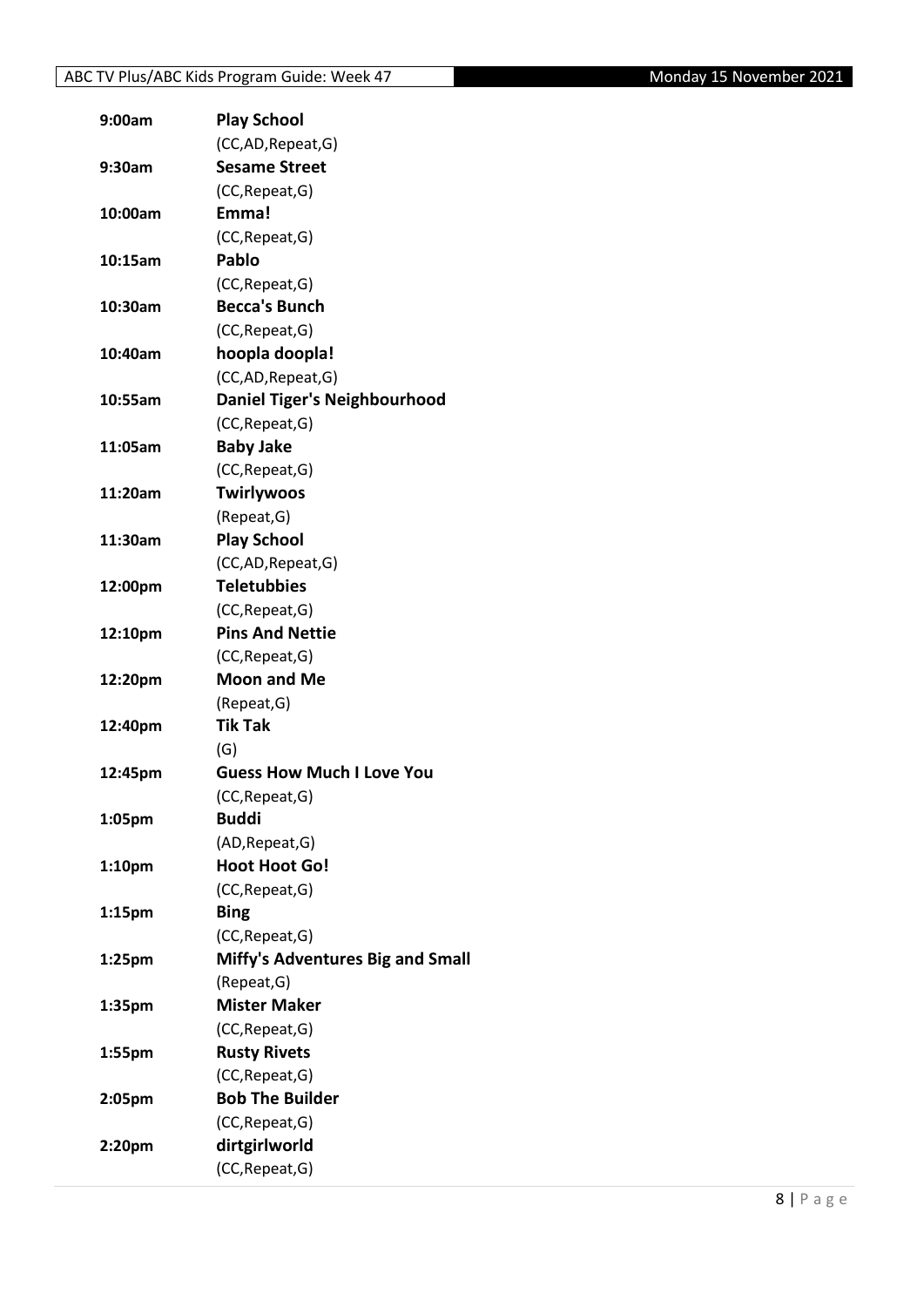| 2:30pm    | Wallykazam!                                                                                                                                |
|-----------|--------------------------------------------------------------------------------------------------------------------------------------------|
|           | (Repeat, G)                                                                                                                                |
| $2:55$ pm | <b>Abby's Amazing Adventures</b>                                                                                                           |
|           | (Repeat, G)                                                                                                                                |
| 3:05pm    | <b>Curious George</b>                                                                                                                      |
|           | (CC, Repeat, G)                                                                                                                            |
| 3:30pm    | <b>Play School</b>                                                                                                                         |
|           | (CC,AD,Repeat,G)                                                                                                                           |
| 4:00pm    | <b>Bananas In Pyjamas</b>                                                                                                                  |
|           | (CC, Repeat, G)                                                                                                                            |
| 4:10pm    | <b>The Wiggles World</b>                                                                                                                   |
|           | (Repeat, G)                                                                                                                                |
| 4:25pm    | <b>Thomas And Friends</b>                                                                                                                  |
|           | (CC, Repeat, G)                                                                                                                            |
| 4:35pm    | <b>Book Hungry Bears</b>                                                                                                                   |
|           | (Repeat, G)                                                                                                                                |
| 4:45pm    | <b>Big Words Small Stories</b>                                                                                                             |
|           | (Repeat, G)                                                                                                                                |
| 4:55pm    | <b>Play School Art Crew</b>                                                                                                                |
|           | (CC, AD, G)                                                                                                                                |
| 5:05pm    | Remy & Boo                                                                                                                                 |
|           | (CC,AD,Repeat,G)                                                                                                                           |
| 5:15pm    | Dog Loves Books                                                                                                                            |
|           | (CC, Repeat, G)                                                                                                                            |
| 5:20pm    | <b>PJ Masks</b>                                                                                                                            |
|           | (CC, Repeat, G)                                                                                                                            |
| 5:35pm    | <b>Nella the Princess Knight</b>                                                                                                           |
|           | (Repeat, G)                                                                                                                                |
| 5:50pm    | Peppa Pig                                                                                                                                  |
|           | (CC, Repeat, G)                                                                                                                            |
| 5:55pm    | <b>Fireman Sam</b>                                                                                                                         |
|           | (CC,AD,Repeat,G)                                                                                                                           |
|           |                                                                                                                                            |
| 6:10pm    | <b>Hey Duggee: The Stick Badge</b>                                                                                                         |
|           | (CC, Repeat, G)                                                                                                                            |
|           | Duggee and the Squirrels are preparing to have a campfire. It's all very exciting. Duggee                                                  |
|           | is getting it ready and needs the Squirrels to help find lots of wood for it. He needs small<br>sticks, medium size sticks and big sticks. |
|           |                                                                                                                                            |
| 6:20pm    | <b>Bluey: Wagonride</b>                                                                                                                    |
|           | (CC,AD, Repeat, G)                                                                                                                         |
|           | Bluey can't wait to get to the monkey bars as Dad takes her and Bingo on a wagon ride to                                                   |
|           | the park. But her patience is tested when Dad keeps stopping to chat with other grown-                                                     |
|           | ups.                                                                                                                                       |
|           |                                                                                                                                            |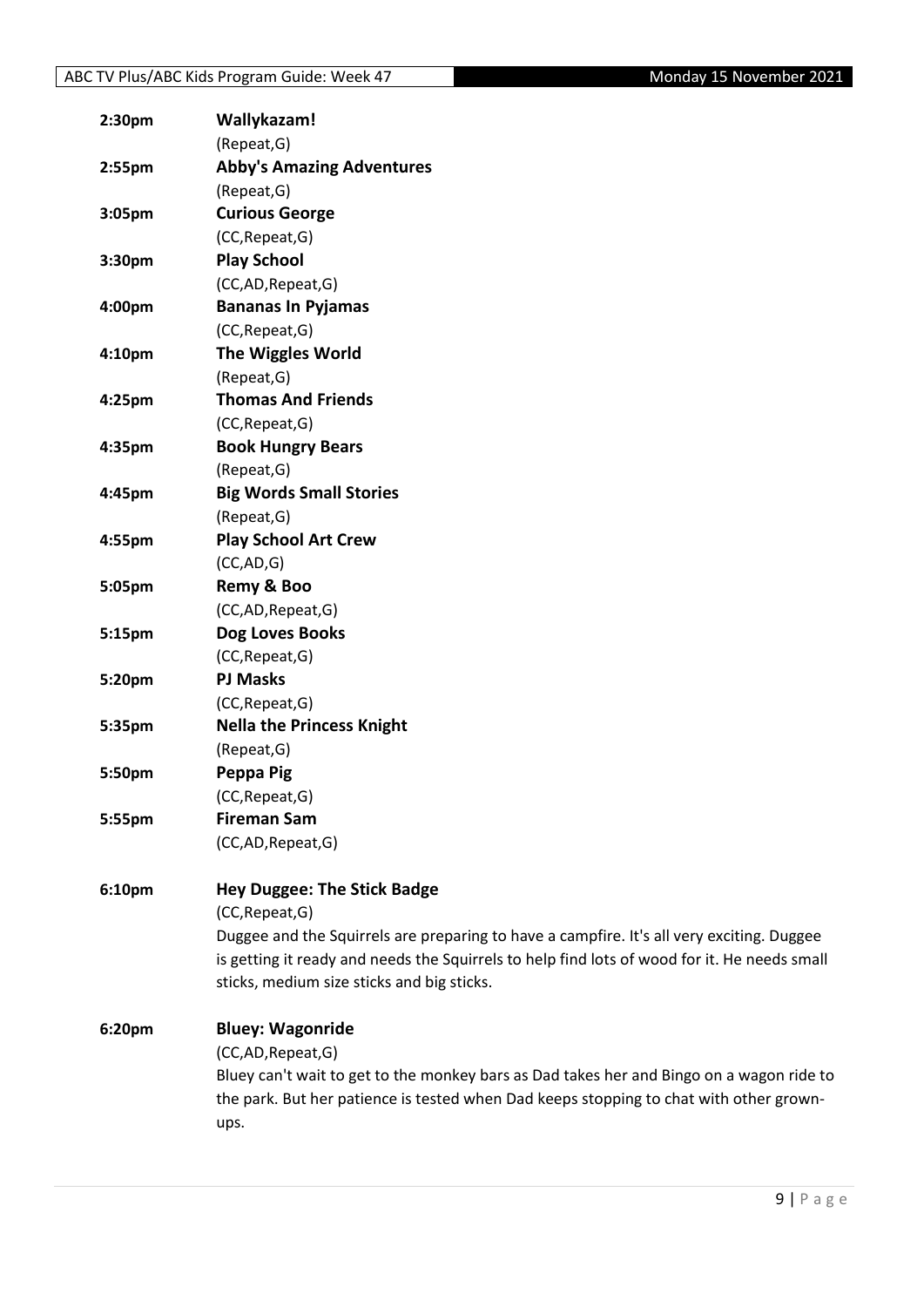| 6:25pm      | <b>Shaun The Sheep: Sheep Sheep Goose</b>                                                                  |
|-------------|------------------------------------------------------------------------------------------------------------|
|             | (CC, Repeat, G)<br>Goz, a newly hatched gosling, misses the last flight home from Mossy Bottom but is soon |
|             | welcomed into the gang by Shaun and the flock. Goz enjoys life on the farm although his                    |
|             | sense of humour isn't shared by all.                                                                       |
|             |                                                                                                            |
| 6:40pm      | Andy's Safari Adventures: Andy And The Humpback Whale                                                      |
|             | (CC, Repeat, G)                                                                                            |
|             | Andy jets off in his safari-mobile to the Pacific Ocean, off the coast of Mexico. His                      |
|             | mission, to record a male humpback whale singing to replace the one he accidentally                        |
|             | recorded over back at Safari World.                                                                        |
| 7:00pm      |                                                                                                            |
|             | Dino Dana: Tyrannasaur Test<br>(CC,AD,Repeat,G)                                                            |
|             | Dana finds a T-Rex, Albertosaurus and Nanuqsaurus outside and wants to do Dino                             |
|             | Experiment 8-0-8, which Tyrannosaur was the best hunter?                                                   |
|             |                                                                                                            |
| 7:15pm      | Odd Squad: It Takes Goo To Make A Feud Go Right                                                            |
|             | (Repeat, G)                                                                                                |
|             | Olympia and Otis are tasked with calling a truce between feuding guests.                                   |
|             | <b>TBA</b>                                                                                                 |
| 7:30pm      |                                                                                                            |
|             |                                                                                                            |
| 8:30pm      | David Attenborough's Galapagos: Adaptation                                                                 |
|             | (CC,AD,Repeat,G)                                                                                           |
|             | David Attenborough discovers how the diverse animals and plants in Galapagos have                          |
|             | been shaped by its rapidly shifting landscape.                                                             |
|             |                                                                                                            |
| 9:20pm      | <b>George Clarke's Amazing Spaces Northern Lights Adventure</b><br>(G)                                     |
| *Australian | George and master-craftsman Will Hardie explore the fantastic hidden architectural                         |
| Premiere*   | gems that Finland has to offer. Before he travels back home, will George fulfil a lifelong                 |
|             | dream and see the elusive Northern Lights?                                                                 |
|             |                                                                                                            |
| 10:10pm     | Doctor Who: Asylum Of The Daleks                                                                           |
|             | (CC,AD,Repeat,PG,This program is rated PG, parental guidance is recommended for                            |
|             | viewers under fifteen years.)                                                                              |
|             | Kidnapped by his oldest foe, the Doctor is forced on an impossible mission to a place                      |
|             | even the Daleks are too terrified to enter. The Asylum is a planetary prison confining the                 |
|             | most terrifying and insane.                                                                                |
| 11:00pm     | TBA                                                                                                        |
|             |                                                                                                            |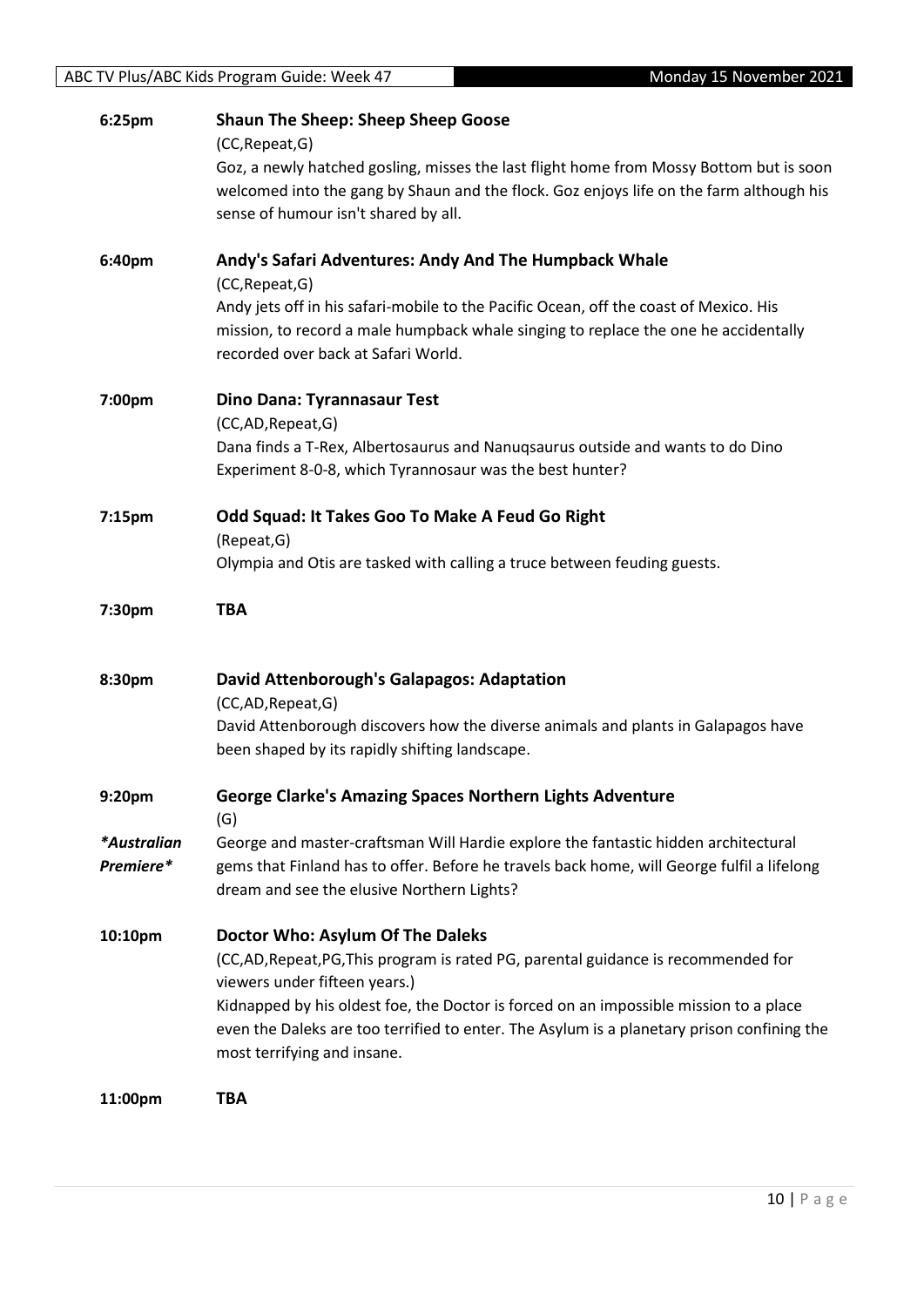| 11:45pm | <b>Escape From The City: Shoalhaven Heads NSW: The Thorleys</b>                                                                                                    |
|---------|--------------------------------------------------------------------------------------------------------------------------------------------------------------------|
|         | (CC,AD,Repeat,G)                                                                                                                                                   |
|         | Will it be the charm of an old beach shack or a modern home with all the mod cons that                                                                             |
|         | wins over house hunters Graham and Kim? Presenter Simon Marnie accompanies the                                                                                     |
|         | retirees as they inspect four Shoalhaven properties.                                                                                                               |
| 12:45am | <b>Red Dwarf: Captain Rimmer</b>                                                                                                                                   |
|         | (CC, Repeat, PG)                                                                                                                                                   |
|         | After a scandalous piece of good fortune Rimmer saves the life of a bio-printed Captain                                                                            |
|         | and is promoted, fulfilling his life-long dream of becoming an Officer.                                                                                            |
| 1:15am  | <b>Community: Politics Of Human Sexuality</b>                                                                                                                      |
|         | (CC, Repeat, M, Sexual References)                                                                                                                                 |
|         | With his high-price 'escort' girlfriend on his arm, Pierce pressures Jeff into asking Dean<br>Pelton's airhead secretary to double date at the college's STD Fair. |
|         |                                                                                                                                                                    |
| 1:35am  | The Letdown                                                                                                                                                        |
|         | (CC, Repeat, M, Coarse Language, Sexual References)                                                                                                                |
|         | Audrey goes back to work and puts Stevie in family day care. Martha hits the dating                                                                                |
|         | scene but struggles to find a lesbian who likes babies.                                                                                                            |
| 2:10am  | <b>Parks and Recreation: Hunting Trip</b>                                                                                                                          |
|         | (Repeat, PG)                                                                                                                                                       |
|         | Leslie tries to prove she can hang with the guys so she invites herself on Ron's annual                                                                            |
|         | hunting trip, but things don't go as planned. Meanwhile, April and Andy bond in the                                                                                |
|         | office while everyone is away.                                                                                                                                     |
| 2:30am  | Reno 911!: Extradition to Thailand!                                                                                                                                |
|         | (Repeat, M, Adult Themes, Coarse Language, Sexual References)                                                                                                      |
|         | When a suspected criminal turns himself in, the deputies get a free extradition vacation                                                                           |
|         | to Thailand.                                                                                                                                                       |
| 2:55am  | <b>ABC News Update</b>                                                                                                                                             |
|         | (Repeat)                                                                                                                                                           |
|         | The headlines from ABC News, updating you on the day's top stories from across                                                                                     |
|         | Australia and around the world.                                                                                                                                    |
| 3:00am  | <b>ABC TV Plus Programs Resume At 7.30pm</b>                                                                                                                       |
|         | ABC TV Plus programs resume at 7.30pm, offering an unrivalled mix of scripted and non-                                                                             |
|         | scripted comedy and entertainment shows every night. (Soundtrack provided by ABC                                                                                   |
|         | Jazz. Playlist details at abc.net.au/jazz).                                                                                                                        |
|         |                                                                                                                                                                    |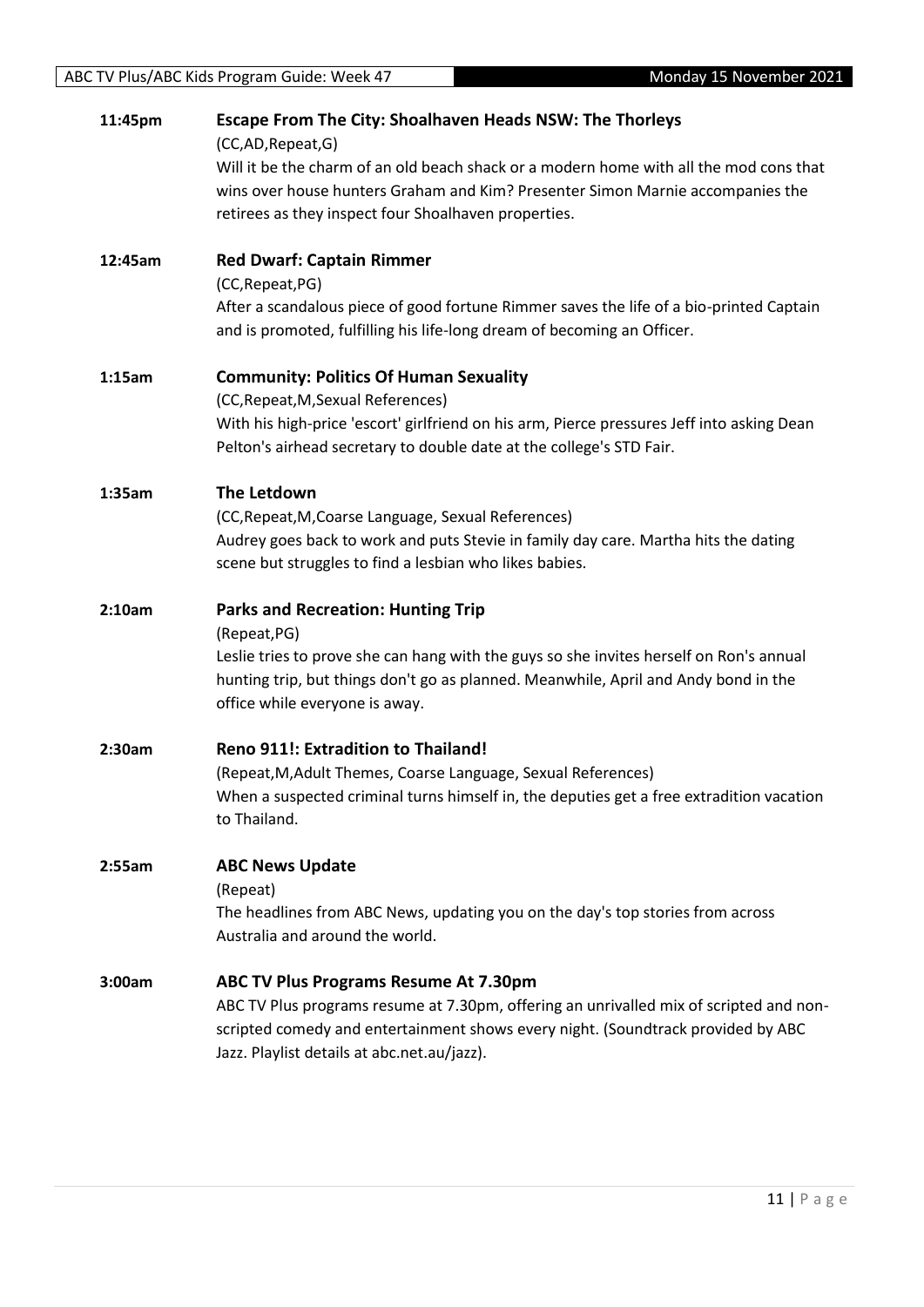# <span id="page-11-0"></span>**Tuesday, 16 November 2021**

| (CC, Repeat, G)<br><b>Sarah And Duck</b><br>5:10am<br>(Repeat, G)<br><b>The Hive</b><br>5:20am<br>(Repeat, G)<br><b>Digby Dragon</b><br>5:30am<br>(Repeat, G)<br>Ready, Jet, Go!<br>5:40am<br>(CC, Repeat, G)<br><b>Big Ted's Big Adventure</b><br>5:55am<br>(CC, Repeat, G)<br><b>Sesame Street</b><br>6:00am<br>(CC, Repeat, G)<br><b>Pingu In The City</b><br>6:25am<br>(Repeat, G)<br><b>Dinosaur Train</b><br>6:35am<br>(CC, Repeat, G)<br><b>Peter Rabbit</b><br>6:45am<br>(CC, Repeat, G)<br><b>Charlie And Lola</b><br>7:00am<br>(CC, Repeat, G)<br>7:10am<br><b>Go Jetters</b><br>(CC, Repeat, G)<br><b>Love Monster</b><br>7:25am<br>(Repeat, G)<br><b>Tish Tash</b><br>7:35am<br>(CC, AD, G)<br><b>The Wonder Gang</b><br>7:40am<br>(Repeat, G)<br>Peppa Pig<br>7:55am<br>(CC, Repeat, G)<br><b>Bluey</b><br>8:00am<br>(CC,AD, Repeat, G)<br><b>Milo</b><br>8:10am<br>(G)<br>8:20am<br>Kangaroo Beach<br>(CC, Repeat, G)<br><b>Kiddets</b><br>8:35am<br>(CC, Repeat, G)<br><b>Bananas In Pyjamas</b><br>8:45am<br>(CC, Repeat, G) | 5:05am | <b>Five Minutes More</b> |
|----------------------------------------------------------------------------------------------------------------------------------------------------------------------------------------------------------------------------------------------------------------------------------------------------------------------------------------------------------------------------------------------------------------------------------------------------------------------------------------------------------------------------------------------------------------------------------------------------------------------------------------------------------------------------------------------------------------------------------------------------------------------------------------------------------------------------------------------------------------------------------------------------------------------------------------------------------------------------------------------------------------------------------------------|--------|--------------------------|
|                                                                                                                                                                                                                                                                                                                                                                                                                                                                                                                                                                                                                                                                                                                                                                                                                                                                                                                                                                                                                                              |        |                          |
|                                                                                                                                                                                                                                                                                                                                                                                                                                                                                                                                                                                                                                                                                                                                                                                                                                                                                                                                                                                                                                              |        |                          |
|                                                                                                                                                                                                                                                                                                                                                                                                                                                                                                                                                                                                                                                                                                                                                                                                                                                                                                                                                                                                                                              |        |                          |
|                                                                                                                                                                                                                                                                                                                                                                                                                                                                                                                                                                                                                                                                                                                                                                                                                                                                                                                                                                                                                                              |        |                          |
|                                                                                                                                                                                                                                                                                                                                                                                                                                                                                                                                                                                                                                                                                                                                                                                                                                                                                                                                                                                                                                              |        |                          |
|                                                                                                                                                                                                                                                                                                                                                                                                                                                                                                                                                                                                                                                                                                                                                                                                                                                                                                                                                                                                                                              |        |                          |
|                                                                                                                                                                                                                                                                                                                                                                                                                                                                                                                                                                                                                                                                                                                                                                                                                                                                                                                                                                                                                                              |        |                          |
|                                                                                                                                                                                                                                                                                                                                                                                                                                                                                                                                                                                                                                                                                                                                                                                                                                                                                                                                                                                                                                              |        |                          |
|                                                                                                                                                                                                                                                                                                                                                                                                                                                                                                                                                                                                                                                                                                                                                                                                                                                                                                                                                                                                                                              |        |                          |
|                                                                                                                                                                                                                                                                                                                                                                                                                                                                                                                                                                                                                                                                                                                                                                                                                                                                                                                                                                                                                                              |        |                          |
|                                                                                                                                                                                                                                                                                                                                                                                                                                                                                                                                                                                                                                                                                                                                                                                                                                                                                                                                                                                                                                              |        |                          |
|                                                                                                                                                                                                                                                                                                                                                                                                                                                                                                                                                                                                                                                                                                                                                                                                                                                                                                                                                                                                                                              |        |                          |
|                                                                                                                                                                                                                                                                                                                                                                                                                                                                                                                                                                                                                                                                                                                                                                                                                                                                                                                                                                                                                                              |        |                          |
|                                                                                                                                                                                                                                                                                                                                                                                                                                                                                                                                                                                                                                                                                                                                                                                                                                                                                                                                                                                                                                              |        |                          |
|                                                                                                                                                                                                                                                                                                                                                                                                                                                                                                                                                                                                                                                                                                                                                                                                                                                                                                                                                                                                                                              |        |                          |
|                                                                                                                                                                                                                                                                                                                                                                                                                                                                                                                                                                                                                                                                                                                                                                                                                                                                                                                                                                                                                                              |        |                          |
|                                                                                                                                                                                                                                                                                                                                                                                                                                                                                                                                                                                                                                                                                                                                                                                                                                                                                                                                                                                                                                              |        |                          |
|                                                                                                                                                                                                                                                                                                                                                                                                                                                                                                                                                                                                                                                                                                                                                                                                                                                                                                                                                                                                                                              |        |                          |
|                                                                                                                                                                                                                                                                                                                                                                                                                                                                                                                                                                                                                                                                                                                                                                                                                                                                                                                                                                                                                                              |        |                          |
|                                                                                                                                                                                                                                                                                                                                                                                                                                                                                                                                                                                                                                                                                                                                                                                                                                                                                                                                                                                                                                              |        |                          |
|                                                                                                                                                                                                                                                                                                                                                                                                                                                                                                                                                                                                                                                                                                                                                                                                                                                                                                                                                                                                                                              |        |                          |
|                                                                                                                                                                                                                                                                                                                                                                                                                                                                                                                                                                                                                                                                                                                                                                                                                                                                                                                                                                                                                                              |        |                          |
|                                                                                                                                                                                                                                                                                                                                                                                                                                                                                                                                                                                                                                                                                                                                                                                                                                                                                                                                                                                                                                              |        |                          |
|                                                                                                                                                                                                                                                                                                                                                                                                                                                                                                                                                                                                                                                                                                                                                                                                                                                                                                                                                                                                                                              |        |                          |
|                                                                                                                                                                                                                                                                                                                                                                                                                                                                                                                                                                                                                                                                                                                                                                                                                                                                                                                                                                                                                                              |        |                          |
|                                                                                                                                                                                                                                                                                                                                                                                                                                                                                                                                                                                                                                                                                                                                                                                                                                                                                                                                                                                                                                              |        |                          |
|                                                                                                                                                                                                                                                                                                                                                                                                                                                                                                                                                                                                                                                                                                                                                                                                                                                                                                                                                                                                                                              |        |                          |
|                                                                                                                                                                                                                                                                                                                                                                                                                                                                                                                                                                                                                                                                                                                                                                                                                                                                                                                                                                                                                                              |        |                          |
|                                                                                                                                                                                                                                                                                                                                                                                                                                                                                                                                                                                                                                                                                                                                                                                                                                                                                                                                                                                                                                              |        |                          |
|                                                                                                                                                                                                                                                                                                                                                                                                                                                                                                                                                                                                                                                                                                                                                                                                                                                                                                                                                                                                                                              |        |                          |
|                                                                                                                                                                                                                                                                                                                                                                                                                                                                                                                                                                                                                                                                                                                                                                                                                                                                                                                                                                                                                                              |        |                          |
|                                                                                                                                                                                                                                                                                                                                                                                                                                                                                                                                                                                                                                                                                                                                                                                                                                                                                                                                                                                                                                              |        |                          |
|                                                                                                                                                                                                                                                                                                                                                                                                                                                                                                                                                                                                                                                                                                                                                                                                                                                                                                                                                                                                                                              |        |                          |
|                                                                                                                                                                                                                                                                                                                                                                                                                                                                                                                                                                                                                                                                                                                                                                                                                                                                                                                                                                                                                                              |        |                          |
|                                                                                                                                                                                                                                                                                                                                                                                                                                                                                                                                                                                                                                                                                                                                                                                                                                                                                                                                                                                                                                              |        |                          |
|                                                                                                                                                                                                                                                                                                                                                                                                                                                                                                                                                                                                                                                                                                                                                                                                                                                                                                                                                                                                                                              |        |                          |
|                                                                                                                                                                                                                                                                                                                                                                                                                                                                                                                                                                                                                                                                                                                                                                                                                                                                                                                                                                                                                                              |        |                          |
|                                                                                                                                                                                                                                                                                                                                                                                                                                                                                                                                                                                                                                                                                                                                                                                                                                                                                                                                                                                                                                              |        |                          |
|                                                                                                                                                                                                                                                                                                                                                                                                                                                                                                                                                                                                                                                                                                                                                                                                                                                                                                                                                                                                                                              |        |                          |
|                                                                                                                                                                                                                                                                                                                                                                                                                                                                                                                                                                                                                                                                                                                                                                                                                                                                                                                                                                                                                                              |        |                          |
|                                                                                                                                                                                                                                                                                                                                                                                                                                                                                                                                                                                                                                                                                                                                                                                                                                                                                                                                                                                                                                              |        |                          |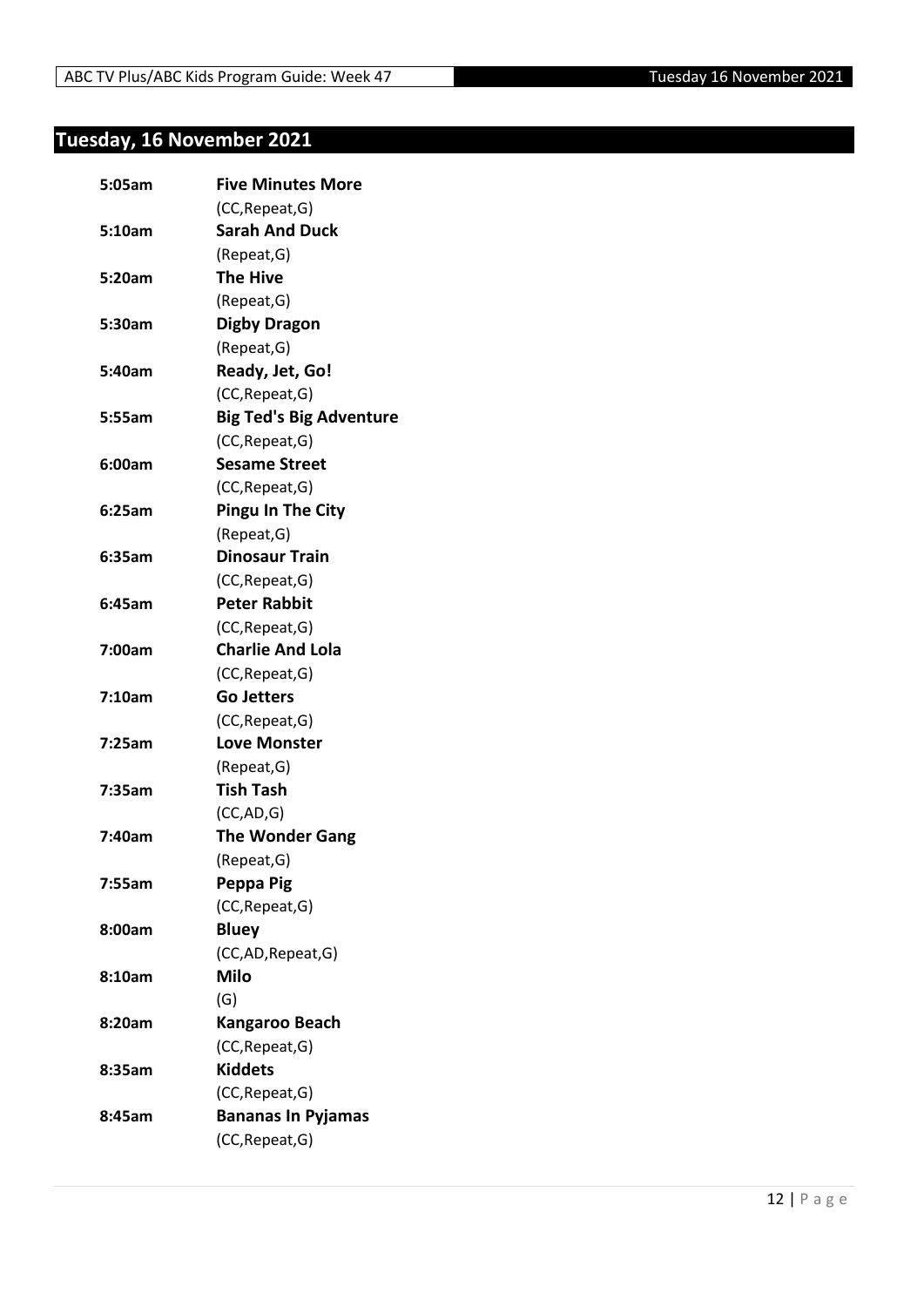| 9:00am  | <b>Play School</b>                      |
|---------|-----------------------------------------|
|         | (CC,AD, Repeat, G)                      |
| 9:30am  | <b>Sesame Street</b>                    |
|         | (CC, Repeat, G)                         |
| 10:00am | Emma!                                   |
|         | (CC, Repeat, G)                         |
| 10:15am | Pablo                                   |
|         | (CC, Repeat, G)                         |
| 10:30am | <b>Becca's Bunch</b>                    |
|         | (CC, Repeat, G)                         |
| 10:40am | hoopla doopla!                          |
|         | (CC,AD, Repeat, G)                      |
| 10:55am | <b>Daniel Tiger's Neighbourhood</b>     |
|         | (CC, Repeat, G)                         |
| 11:05am | <b>Baby Jake</b>                        |
|         | (CC, Repeat, G)                         |
| 11:20am | <b>Twirlywoos</b>                       |
|         | (Repeat, G)                             |
| 11:30am | <b>Play School</b>                      |
|         | (CC,AD, Repeat, G)                      |
| 12:00pm | <b>Teletubbies</b>                      |
|         | (CC, Repeat, G)                         |
| 12:10pm | <b>Pins And Nettie</b>                  |
|         | (CC, Repeat, G)                         |
| 12:20pm | <b>Moon and Me</b>                      |
|         | (Repeat, G)                             |
| 12:40pm | <b>Tik Tak</b>                          |
|         | (G)                                     |
| 12:45pm | <b>Guess How Much I Love You</b>        |
|         | (CC, Repeat, G)                         |
| 1:05pm  | <b>Buddi</b>                            |
|         | (AD, Repeat, G)                         |
| 1:10pm  | <b>Hoot Hoot Go!</b>                    |
|         | (CC, Repeat, G)                         |
| 1:15pm  | <b>Bing</b>                             |
|         | (CC, Repeat, G)                         |
| 1:25pm  | <b>Miffy's Adventures Big and Small</b> |
|         | (CC, Repeat, G)                         |
| 1:35pm  | <b>Mister Maker</b>                     |
|         | (CC, Repeat, G)                         |
| 1:55pm  | <b>Rusty Rivets</b>                     |
|         | (CC, Repeat, G)                         |
| 2:05pm  | <b>Bob The Builder</b>                  |
|         | (CC, Repeat, G)                         |
| 2:20pm  | dirtgirlworld                           |
|         | (CC, Repeat, G)                         |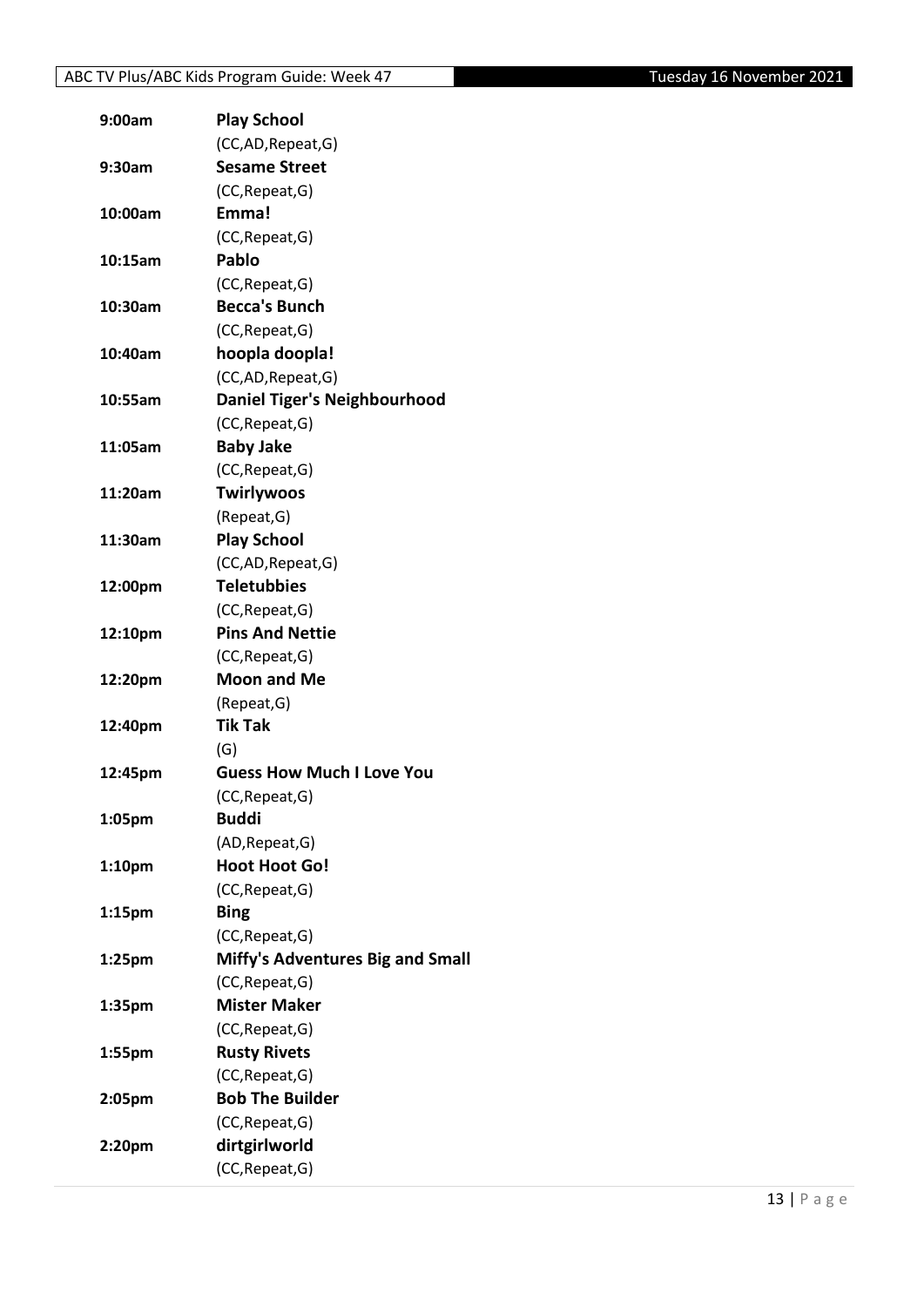| 2:30pm | Wallykazam!                                                                                                                                                                  |
|--------|------------------------------------------------------------------------------------------------------------------------------------------------------------------------------|
|        | (Repeat, G)                                                                                                                                                                  |
| 2:55pm | <b>Abby's Amazing Adventures</b>                                                                                                                                             |
|        | (Repeat, G)                                                                                                                                                                  |
| 3:05pm | <b>Curious George</b>                                                                                                                                                        |
|        | (CC, Repeat, G)                                                                                                                                                              |
| 3:30pm | <b>Play School</b>                                                                                                                                                           |
|        | (CC,AD,Repeat,G)                                                                                                                                                             |
| 4:00pm | <b>Bananas In Pyjamas</b>                                                                                                                                                    |
|        | (CC, Repeat, G)                                                                                                                                                              |
| 4:10pm | Ready, Steady, Wiggle!                                                                                                                                                       |
|        | (CC, Repeat, G)                                                                                                                                                              |
| 4:25pm | <b>Thomas And Friends</b>                                                                                                                                                    |
|        | (CC, Repeat, G)                                                                                                                                                              |
| 4:35pm | <b>Book Hungry Bears</b>                                                                                                                                                     |
|        | (Repeat, G)                                                                                                                                                                  |
| 4:45pm | <b>Big Words Small Stories</b>                                                                                                                                               |
|        | (Repeat, G)                                                                                                                                                                  |
| 4:55pm | <b>Play School Art Crew</b>                                                                                                                                                  |
|        | (CC,AD,G)                                                                                                                                                                    |
| 5:05pm | Remy & Boo                                                                                                                                                                   |
|        | (CC,AD,Repeat,G)                                                                                                                                                             |
| 5:15pm | Dog Loves Books                                                                                                                                                              |
|        | (CC, Repeat, G)                                                                                                                                                              |
| 5:20pm | <b>PJ Masks</b>                                                                                                                                                              |
|        | (CC, Repeat, G)                                                                                                                                                              |
| 5:35pm | <b>Nella the Princess Knight</b>                                                                                                                                             |
|        | (Repeat, G)                                                                                                                                                                  |
| 5:50pm | Peppa Pig                                                                                                                                                                    |
|        | (CC, Repeat, G)                                                                                                                                                              |
| 5:55pm | <b>Fireman Sam</b>                                                                                                                                                           |
|        | (CC,AD, Repeat, G)                                                                                                                                                           |
| 6:10pm | <b>Hey Duggee: The Voice Badge</b>                                                                                                                                           |
|        | (CC, Repeat, G)                                                                                                                                                              |
|        | The squirrels are looking at a bird on Happy's nose, 'where have you come from little<br>bird?' BAA! The squirrels double take. Did she just Baa like a sheep? Yes, she did. |
|        |                                                                                                                                                                              |
| 6:20pm | <b>Bluey: Taxi</b>                                                                                                                                                           |
|        | (CC,AD,Repeat,G)                                                                                                                                                             |
|        | Bluey is running a taxi service. Her first passenger is Businessman Dad, who is in a rush to                                                                                 |
|        | get to the airport. But with unexpected delays, Dad's in danger of missing his flight!                                                                                       |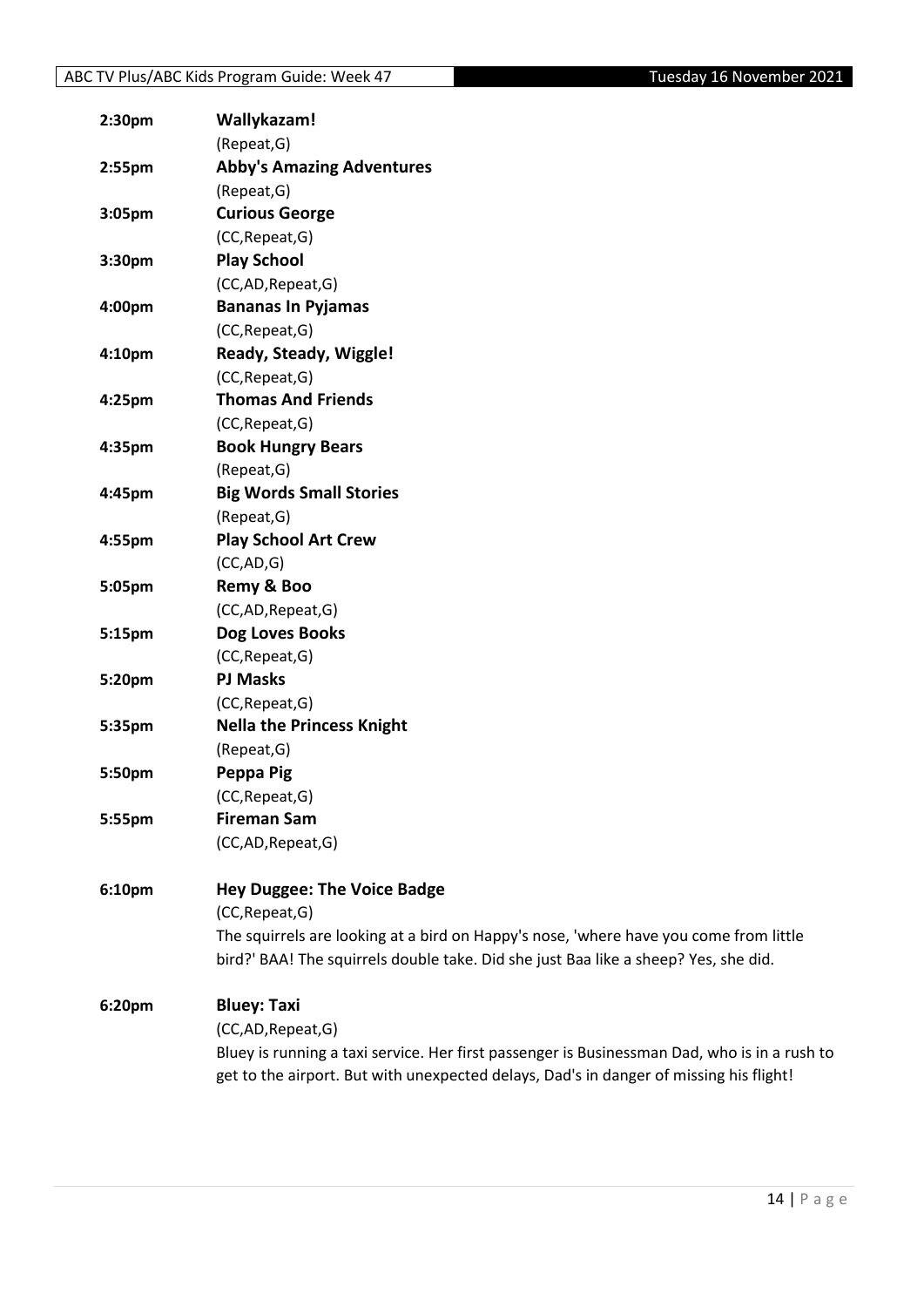| 6:25pm             | <b>Shaun The Sheep: Costume Drama</b>                                                                              |
|--------------------|--------------------------------------------------------------------------------------------------------------------|
|                    | (CC, Repeat, G)<br>A movie crew have chosen Mossy Bottom Farm as a location for a historical drama.                |
|                    | When Mowermouth eats the film, Shaun and the gang have to step in to make sure the                                 |
|                    | movie makes it to the silver screen.                                                                               |
| 6:40pm             | Andy's Safari Adventures: Andy And The Manakin                                                                     |
|                    | (CC, Repeat, G)                                                                                                    |
|                    | Mr Hammond asks Andy to perform the dance of a bird called a manakin. Jetting off in                               |
|                    | his Safari mobile, Andy heads to Central America in search of the bird so he can learn its<br>amazing dance moves! |
|                    |                                                                                                                    |
| 7:00pm             | <b>Dino Dana: Tail Power</b>                                                                                       |
|                    | (CC,AD,Repeat,G)<br>While Saara and Olivia race toboggans, Dana uses her own T-Rex-ified toboggan to test          |
|                    | which dinosaur had the strongest tail out of the Stegosaurus, Kentrosaurus and the                                 |
|                    | Euoplocephalus.                                                                                                    |
| 7:15 <sub>pm</sub> | <b>Odd Squad: Friends Of Odd Squad</b>                                                                             |
|                    | (Repeat, G)                                                                                                        |
|                    | Ms O leaves headquarters in the hands of an unlikely crew.                                                         |
| 7:30pm             | Spicks And Specks: Ella Hooper, Meshel Laurie, Richard Gill & Hamish Blake                                         |
|                    | (CC, Repeat, PG)                                                                                                   |
|                    | Joining Adam, Alan and Myf are singer/songwriter Ella Hooper, comedian Meshel Laurie,                              |
|                    | conductor Richard Gill, and show favourite Hamish Blake. Dr Allan Zavod closes the<br>show.                        |
|                    |                                                                                                                    |
| 8:00pm             | Spicks And Specks: Melinda Schneider, Cal Wilson, Leo Sayer & Dave O'Neil                                          |
|                    | (CC, Repeat, PG)<br>Joining Adam, Myf and Alan are Melinda Schneider, Cal Wilson, Leo Sayer and Dave               |
|                    | O'Neil.                                                                                                            |
| 8:30pm             | <b>TBA</b>                                                                                                         |
|                    |                                                                                                                    |
| 9:10pm             | <b>Schitt's Creek: Dead Guy in Room 4</b>                                                                          |
|                    | (CC, Repeat, PG)                                                                                                   |
|                    | While Moira fears she is responsible for the death of a motel guest, David and Patrick                             |
|                    | decide to make their budding romance official.                                                                     |
| 9:35pm             | <b>Schitt's Creek: Pregnancy Test</b>                                                                              |
|                    | (CC, Repeat, PG)<br>After finding a positive pregnancy test, Johnny braces himself for the possibility of a new    |
|                    | baby in the family, while David and Patrick search for some privacy.                                               |
|                    |                                                                                                                    |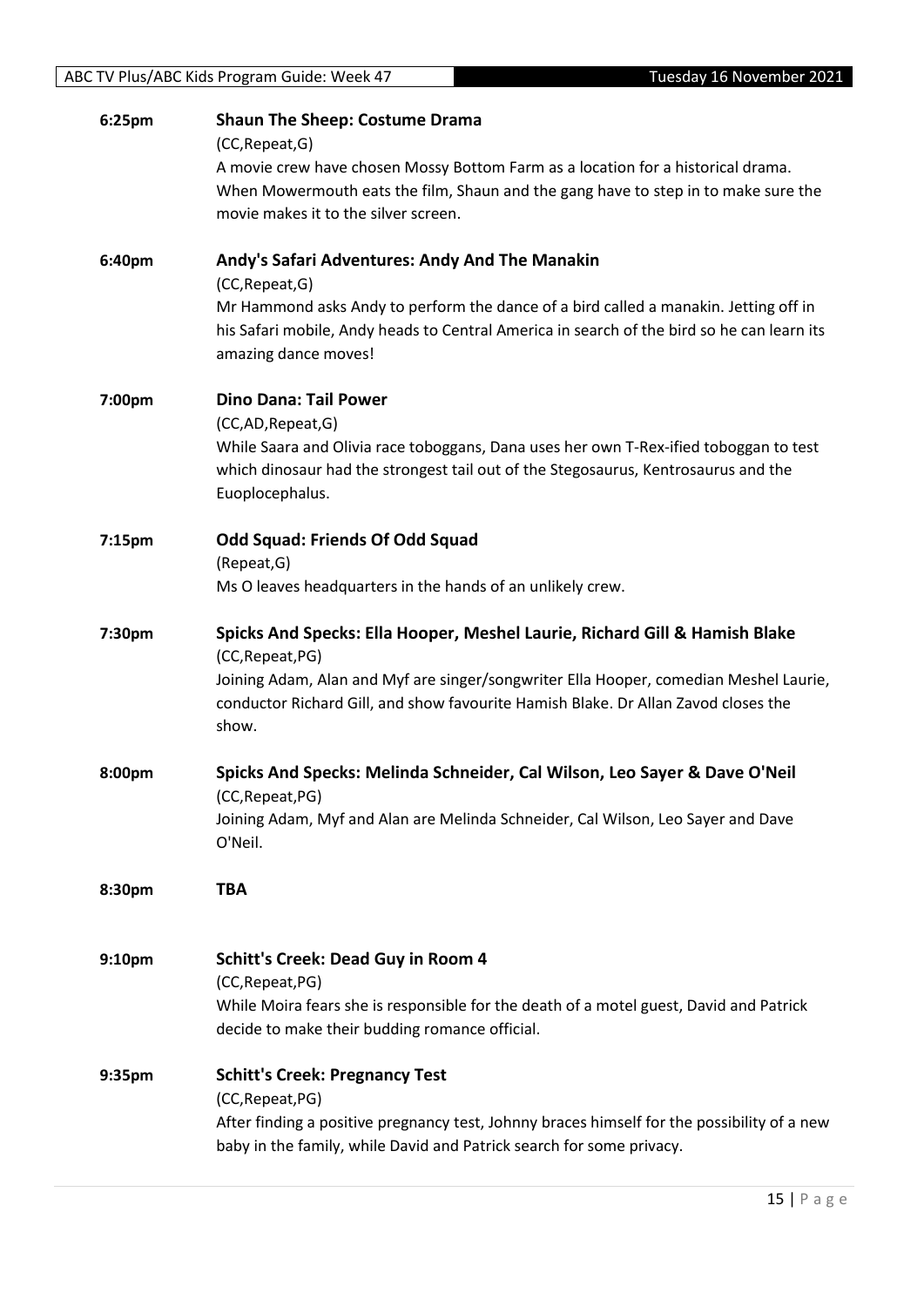| 9:55pm                         | Preppers: Welcome To Eden 2<br>(CC,AD, Repeat, M, Coarse Language, Sexual References)<br>Escaping the fallout of a personal cataclysmic event, Charlie, a young Australian<br>Aboriginal woman, finds herself at the centre of a mismatched community of doomsday<br>preppers.                                                                                           |
|--------------------------------|--------------------------------------------------------------------------------------------------------------------------------------------------------------------------------------------------------------------------------------------------------------------------------------------------------------------------------------------------------------------------|
| 10:30pm<br>*World<br>Premiere* | <b>Doomsday Downunder</b><br>From custom-built bunkers and bug-out armour to DIY sanitary products and hand-<br>canned spam, Australia's most extreme survivalists are here to show us how to prepare<br>for impending doom.                                                                                                                                             |
| 10:35pm                        | Doctor Who: Dinosaurs On A Spaceship<br>(CC,AD,Repeat,PG,This program is rated PG, parental guidance is recommended for<br>viewers under fifteen years.)<br>An unmanned spaceship hurtles towards certain destruction unless the Doctor can save<br>it and its cargo of dinosaurs! By his side is a ragtag gang of adventurers including a<br>member of the Pond family. |
| 11:25pm                        | In The Long Run<br>(CC, Repeat, PG) Final<br>Rumours of redundancies throw Bagpipes's plans up in the air, while Kobna and Dean<br>run away and a heartbroken Valentine lands a delivery job.                                                                                                                                                                            |
| 11:45pm                        | Sick of It<br>(CC, Repeat, M, Coarse Language)<br>Karl's big plan to woo Zoe goes out the window when a father and son get into his cab,<br>before an urgent pick-up derails things even further.                                                                                                                                                                        |
| 12:05am                        | The Stand Up Sketch Show<br>(CC, Repeat, M, Adult Themes, Coarse Language) Final<br>The Stand Up Sketch Show is back! This time it's bigger, funnier and more outrageous<br>than ever. Featuring Luke Kempner, Rachel Jackson, Russell Kane, Dane Baptiste, Luke<br>McQueen, Steen Raskopoulos and Lily Phillips.                                                        |
| 12:30am                        | <b>Community: Comparative Religion</b><br>(CC, Repeat, M, Adult Themes)<br>Shirley's plans for a holiday party are in jeopardy when Jeff is drawn into a fight with a<br>campus bully.                                                                                                                                                                                   |
| 12:55am                        | <b>Parks and Recreation: Tom's Divorce</b><br>(Repeat, M, Adult Themes, Sexual References)<br>After Leslie finds out that Tom is getting a divorce, the department takes him out on the<br>town to cheer him up. Meanwhile, Andy tries to hustle Mark in a game of pool.                                                                                                 |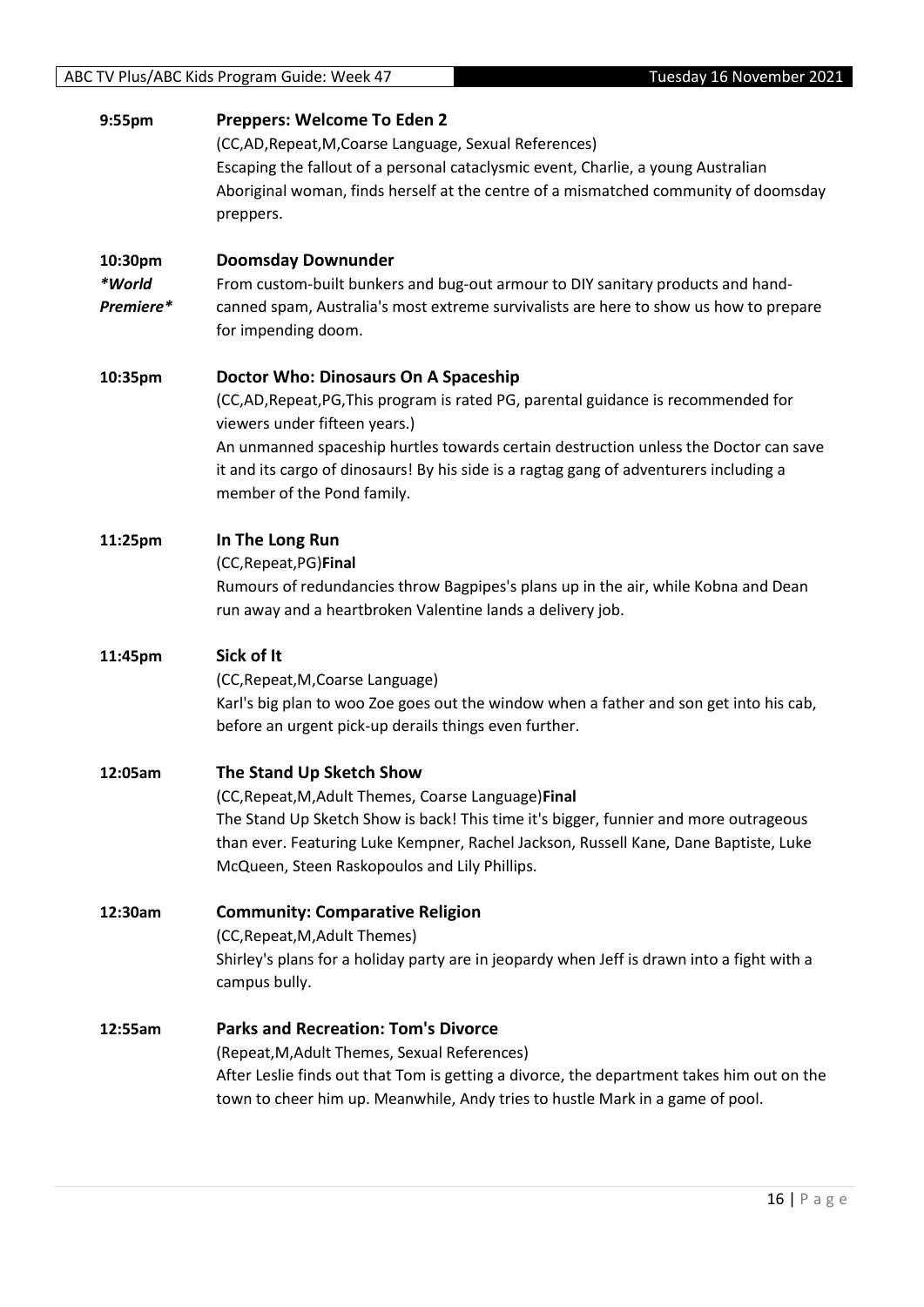| 1:15am | Reno 911!: Digging with the Murderer<br>(Repeat, M, Coarse Language, Sexual References)<br>Lt. Dangle and Williams haggle with a convicted serial killer to get him to show them<br>where he buried his victims.                                                          |
|--------|---------------------------------------------------------------------------------------------------------------------------------------------------------------------------------------------------------------------------------------------------------------------------|
| 1:40am | The Housemate: A Whole Latte Drama<br>(Repeat, PG)<br>Alex and Gemma have experienced the heartbreak, heartache and extra rent that comes<br>with losing a housemate. Alex and Gemma prepare to meet new applicants to find the<br>housemate of their dreams.             |
| 1:45am | The Housemate: Housemates Games<br>(Repeat, G)<br>The remaining six applicants are put to the test in the ultimate Housemate Games! Three<br>rounds of grueling tasks determine who is the best housemate, including cleaning, bill<br>paying and a Housemate quiz.       |
| 1:55am | <b>ABC News Update</b><br>(Repeat)<br>The headlines from ABC News, updating you on the day's top stories from across<br>Australia and around the world.                                                                                                                   |
| 2:00am | <b>ABC TV Plus Programs Resume At 7.30pm</b><br>ABC TV Plus programs resume at 7.30pm, offering an unrivalled mix of scripted and non-<br>scripted comedy and entertainment shows every night. (Soundtrack provided by ABC<br>Jazz. Playlist details at abc.net.au/jazz). |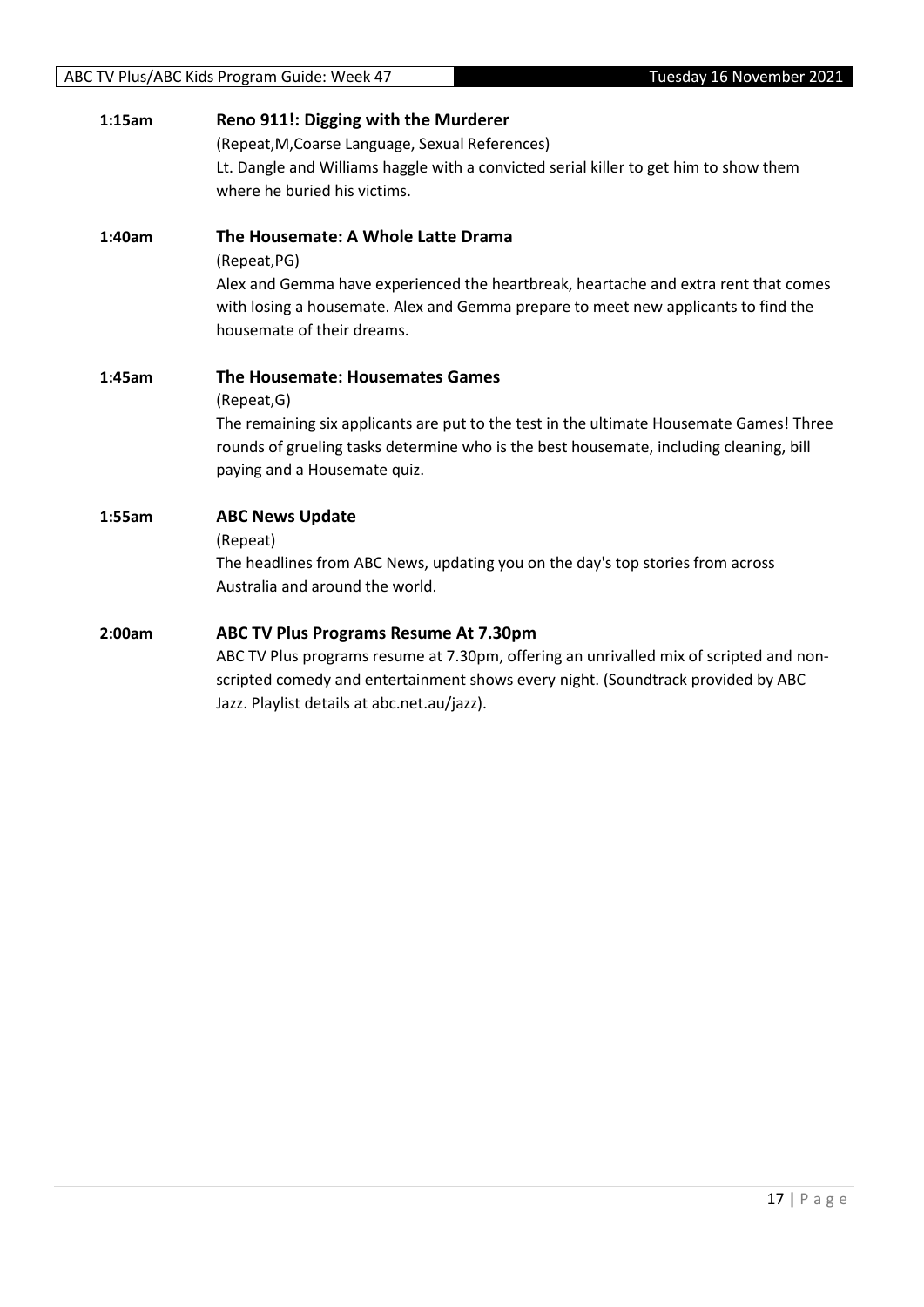# <span id="page-17-0"></span>**Wednesday, 17 November 2021**

| 5:05am | <b>Five Minutes More</b>       |
|--------|--------------------------------|
|        | (CC, Repeat, G)                |
| 5:10am | <b>Sarah And Duck</b>          |
|        | (Repeat, G)                    |
| 5:20am | <b>The Hive</b>                |
|        | (Repeat, G)                    |
| 5:30am | <b>Digby Dragon</b>            |
|        | (Repeat, G)                    |
| 5:40am | Ready, Jet, Go!                |
|        | (CC, Repeat, G)                |
| 5:55am | <b>Big Ted's Big Adventure</b> |
|        | (CC, Repeat, G)                |
| 6:00am | <b>Sesame Street</b>           |
|        | (CC, Repeat, G)                |
| 6:25am | <b>Pingu In The City</b>       |
|        | (Repeat, G)                    |
| 6:35am | <b>Dinosaur Train</b>          |
|        | (CC, Repeat, G)                |
| 6:45am | <b>Peter Rabbit</b>            |
|        | (CC, Repeat, G)                |
| 7:00am | <b>Charlie And Lola</b>        |
|        | (CC, Repeat, G)                |
| 7:10am | <b>Go Jetters</b>              |
|        | (CC, Repeat, G)                |
| 7:25am | <b>Love Monster</b>            |
|        | (Repeat, G)                    |
| 7:35am | <b>Tish Tash</b>               |
|        | (CC, AD, G)                    |
| 7:40am | <b>The Wonder Gang</b>         |
|        | (Repeat, G)                    |
| 7:55am | Peppa Pig                      |
|        | (CC, Repeat, G)                |
| 8:00am | <b>Bluey</b>                   |
|        | (CC,AD, Repeat, G)             |
| 8:10am | <b>Milo</b>                    |
|        | (G)                            |
| 8:20am | Kangaroo Beach                 |
|        | (CC, Repeat, G)                |
| 8:35am | <b>Kiddets</b>                 |
|        | (CC, Repeat, G)                |
| 8:45am | <b>Bananas In Pyjamas</b>      |
|        | (CC, Repeat, G)                |
|        |                                |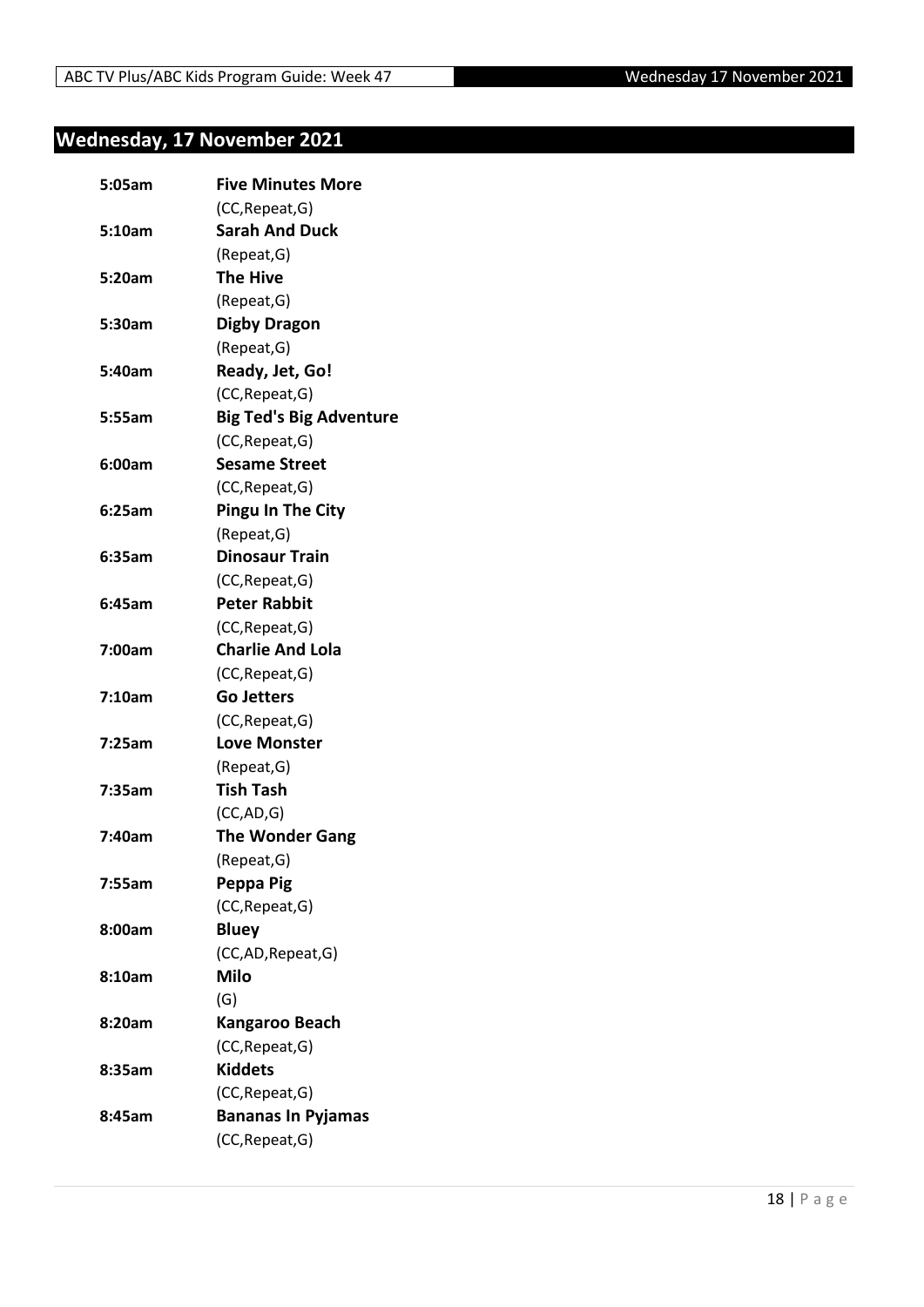| 9:00am             | <b>Play School</b>                      |
|--------------------|-----------------------------------------|
|                    | (CC,AD, Repeat, G)                      |
| 9:30am             | <b>Sesame Street</b>                    |
|                    | (CC, Repeat, G)                         |
| 10:00am            | Emma!                                   |
|                    | (CC, Repeat, G)                         |
| 10:15am            | Pablo                                   |
|                    | (CC, Repeat, G)                         |
| 10:30am            | <b>Becca's Bunch</b>                    |
|                    | (CC, Repeat, G)                         |
| 10:40am            | hoopla doopla!                          |
|                    | (CC,AD, Repeat, G)                      |
| 10:55am            | <b>Daniel Tiger's Neighbourhood</b>     |
|                    | (CC, Repeat, G)                         |
| 11:05am            | <b>Baby Jake</b>                        |
|                    | (CC, Repeat, G)                         |
| 11:20am            | <b>Twirlywoos</b>                       |
|                    | (Repeat, G)                             |
| 11:30am            | <b>Play School</b>                      |
|                    | (CC,AD, Repeat, G)                      |
| 12:00pm            | <b>Teletubbies</b>                      |
|                    | (CC, Repeat, G)                         |
| 12:10pm            | <b>Pins And Nettie</b>                  |
|                    | (CC, Repeat, G)                         |
| 12:20pm            | <b>Moon and Me</b>                      |
|                    | (Repeat, G)                             |
| 12:40pm            | <b>Tik Tak</b>                          |
|                    | (G)                                     |
| 12:45pm            | <b>Guess How Much I Love You</b>        |
|                    | (CC, Repeat, G)                         |
| 1:05pm             | <b>Buddi</b>                            |
|                    | (AD, Repeat, G)                         |
| 1:10pm             | <b>Hoot Hoot Go!</b>                    |
|                    | (CC, Repeat, G)                         |
| 1:15pm             | <b>Bing</b>                             |
|                    | (CC, Repeat, G)                         |
| 1:25 <sub>pm</sub> | <b>Miffy's Adventures Big and Small</b> |
|                    | (Repeat, G)                             |
| 1:35pm             | <b>Mister Maker</b>                     |
|                    | (CC, Repeat, G)                         |
| 1:55pm             | <b>Rusty Rivets</b>                     |
|                    | (CC, Repeat, G)                         |
| 2:05pm             | <b>Bob The Builder</b>                  |
|                    | (CC, Repeat, G)                         |
| 2:20pm             | dirtgirlworld                           |
|                    | (CC, Repeat, G)                         |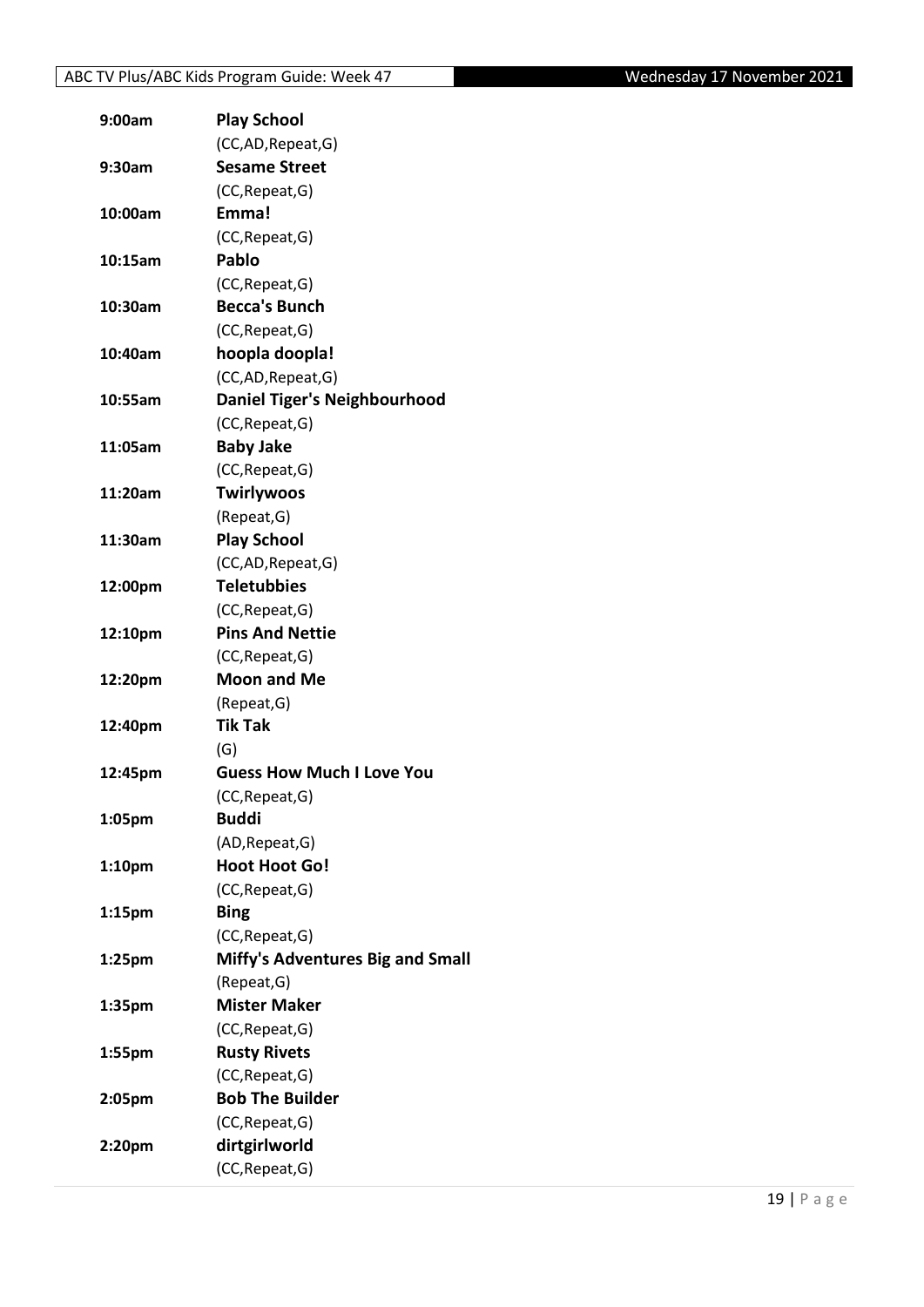| 2:30 <sub>pm</sub> | Wallykazam!                                                                                 |
|--------------------|---------------------------------------------------------------------------------------------|
|                    | (Repeat, G)                                                                                 |
| 2:55pm             | <b>Cookie Monster's Foodie Truck</b>                                                        |
|                    | (Repeat, G)                                                                                 |
| 3:05pm             | <b>Curious George</b>                                                                       |
|                    | (CC, Repeat, G)                                                                             |
| 3:30pm             | <b>Play School</b>                                                                          |
|                    | (CC,AD,Repeat,G)                                                                            |
| 4:00pm             | <b>Bananas In Pyjamas</b>                                                                   |
|                    | (CC, Repeat, G)                                                                             |
| 4:10pm             | Ready, Steady, Wiggle!                                                                      |
|                    | (CC, Repeat, G)                                                                             |
| 4:25pm             | <b>Thomas And Friends</b>                                                                   |
|                    | (CC, Repeat, G)                                                                             |
| 4:35pm             | <b>Book Hungry Bears</b>                                                                    |
|                    | (Repeat, G)                                                                                 |
| 4:45pm             | <b>Big Words Small Stories</b>                                                              |
|                    | (Repeat, G)                                                                                 |
| 4:55pm             | <b>Play School Art Crew</b>                                                                 |
|                    | (CC, AD, G)                                                                                 |
| 5:05pm             | Remy & Boo                                                                                  |
|                    | (CC,AD, Repeat, G)                                                                          |
| 5:15pm             | Dog Loves Books                                                                             |
|                    | (CC, Repeat, G)                                                                             |
| 5:20pm             | <b>PJ Masks</b>                                                                             |
|                    | (CC, Repeat, G)                                                                             |
| 5:35pm             | <b>Nella the Princess Knight</b>                                                            |
|                    | (Repeat, G)                                                                                 |
| 5:50pm             | Peppa Pig                                                                                   |
|                    | (CC, Repeat, G)                                                                             |
| 5:55pm             | <b>Fireman Sam</b>                                                                          |
|                    | (CC,AD, Repeat, G)                                                                          |
| 6:10pm             | <b>Hey Duggee: The Island Badge</b>                                                         |
|                    | (CC, Repeat, G)                                                                             |
|                    | Duggee and the Squirrels are out doing a bit of sailing. What fun, there's so much to see!  |
|                    | When Tag starts to feel a little bit seasick Duggee suggests a stop off at the Island for a |
|                    | spot of lunch, but where's all the food?                                                    |
| 6:20pm             | <b>Bluey: The Beach</b>                                                                     |
|                    | (CC,AD, Repeat, G)                                                                          |
|                    | As Mum goes for a walk along the beach, Bluey runs to catch up with her. Along the way,     |
|                    | she has a series of encounters that both excite and test her in her first solo adventure.   |
|                    |                                                                                             |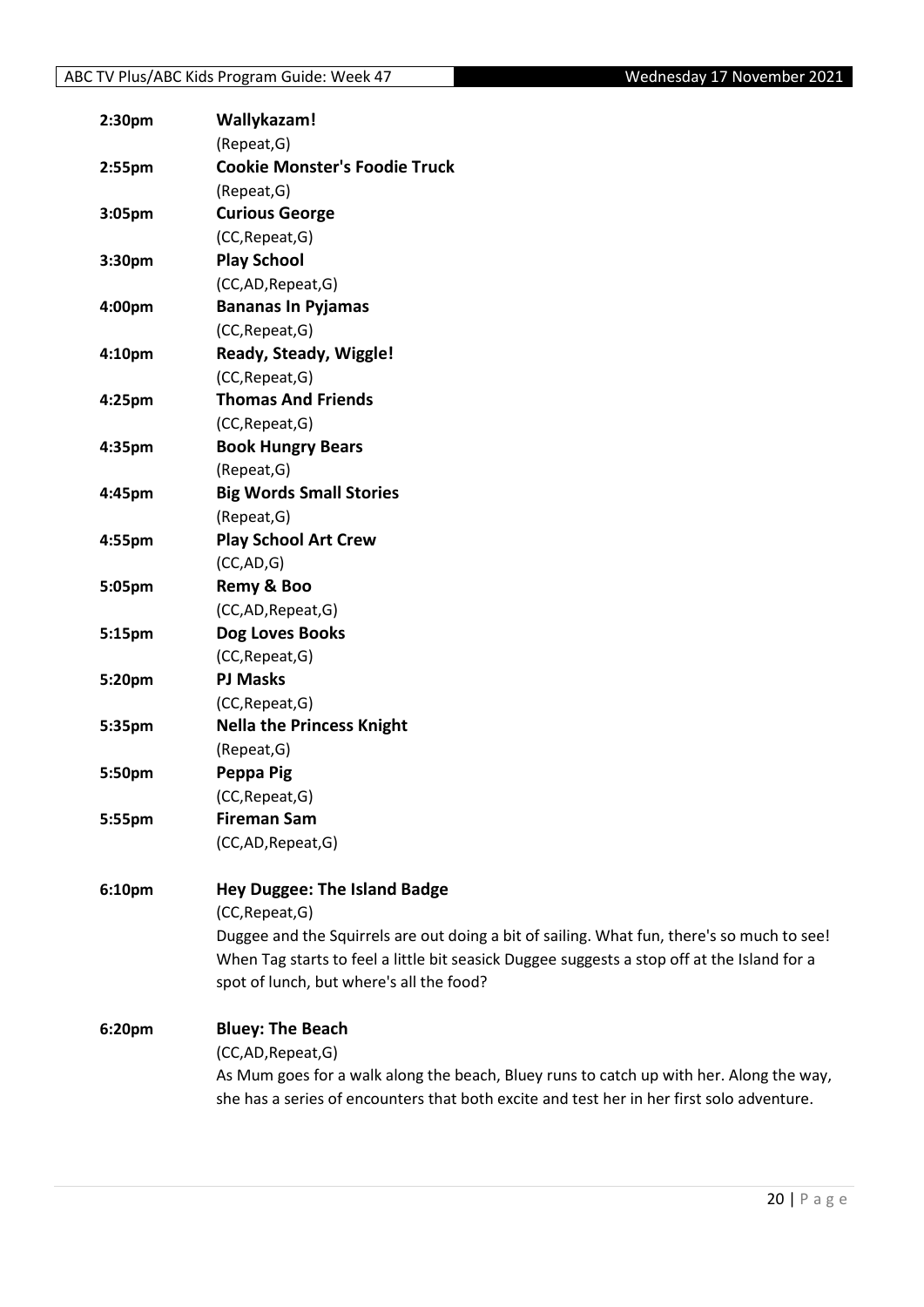| 6:25pm             | <b>Shaun The Sheep: Farm Park</b>                                                                                                                                               |
|--------------------|---------------------------------------------------------------------------------------------------------------------------------------------------------------------------------|
|                    | (CC, Repeat, G)                                                                                                                                                                 |
|                    | Realising that the occupants of Mossy Bottom Farm are more of an attraction than the<br>produce from his farm shop the Farmer opens a petting zoo. But when he loses control    |
|                    | of the customers, it's up to Shaun to restore order.                                                                                                                            |
|                    |                                                                                                                                                                                 |
| 6:40pm             | Andy's Safari Adventures: Andy And The Snares Penguins                                                                                                                          |
|                    | (CC, Repeat, G)                                                                                                                                                                 |
|                    | When the Snare's penguins back at Safari World get caked in mud, Andy jets off to New<br>Zealand in his safari-mobile to find out how these forest dwelling penguins get clean. |
| 7:00pm             | Dino Dana: Brontotherium and the Beast                                                                                                                                          |
|                    | (CC,AD,Repeat,G)                                                                                                                                                                |
|                    | When Uncle Ravi and Anjali have communication problems, Dana tries to help the couple<br>by observing how a Male Brontotherium attracts a Female.                               |
| 7:15 <sub>pm</sub> | <b>Odd Squad: Saving Agent Orson</b>                                                                                                                                            |
|                    | (Repeat, G)                                                                                                                                                                     |
|                    | The agents try and stop baby Agent Orson from getting kicked off the squad.                                                                                                     |
| 7:30pm             | Spicks And Specks: Sharon Jones, Tommy Dean, David Bridie, Amanda Keller                                                                                                        |
|                    | (CC, Repeat, PG)                                                                                                                                                                |
|                    | Adam, Myf and Alan are joined by Sharon Jones, Tommy Dean, David Bridie, Amanda                                                                                                 |
|                    | Keller.                                                                                                                                                                         |
| 8:00pm             | Would I Lie To You?: Fern Britton, Reginald D Hunter, Ken Livingstone, Stephen                                                                                                  |
|                    | <b>Mangan</b>                                                                                                                                                                   |
|                    | (CC, Repeat, PG)                                                                                                                                                                |
|                    | Fern Britton, Stephen Mangan, Ken Livingstone and Reginald D Hunter join team captains                                                                                          |
|                    | David Mitchell and Lee Mack to hoodwink their opponents with absurd facts and<br>plausible lies about themselves.                                                               |
|                    |                                                                                                                                                                                 |
| 8:30pm             | <b>Art Works</b>                                                                                                                                                                |
|                    | (CC)                                                                                                                                                                            |
| *New               | Art Works is dedicated to exploring the full spectrum of the arts in Australia. Hosted by                                                                                       |
| Episode*           | arts broadcaster Namila Benson, Art Works will reset the national artistic conversation<br>featuring a palette of ideas for everyone.                                           |
|                    |                                                                                                                                                                                 |
| 9:00 <sub>pm</sub> | <b>Mystify Michael Hutchence</b>                                                                                                                                                |
|                    | (CC, Repeat, M, Adult Themes, Coarse Language)                                                                                                                                  |
|                    | A journey into the heart and soul of Michael Hutchence, lead-singer of INXS, a complex                                                                                          |
|                    | and shy man who spent much of his life in the public eye, rarely revealing his true self to                                                                                     |
|                    | anyone except his very close friends.                                                                                                                                           |
| 10:40pm            | <b>TBA</b>                                                                                                                                                                      |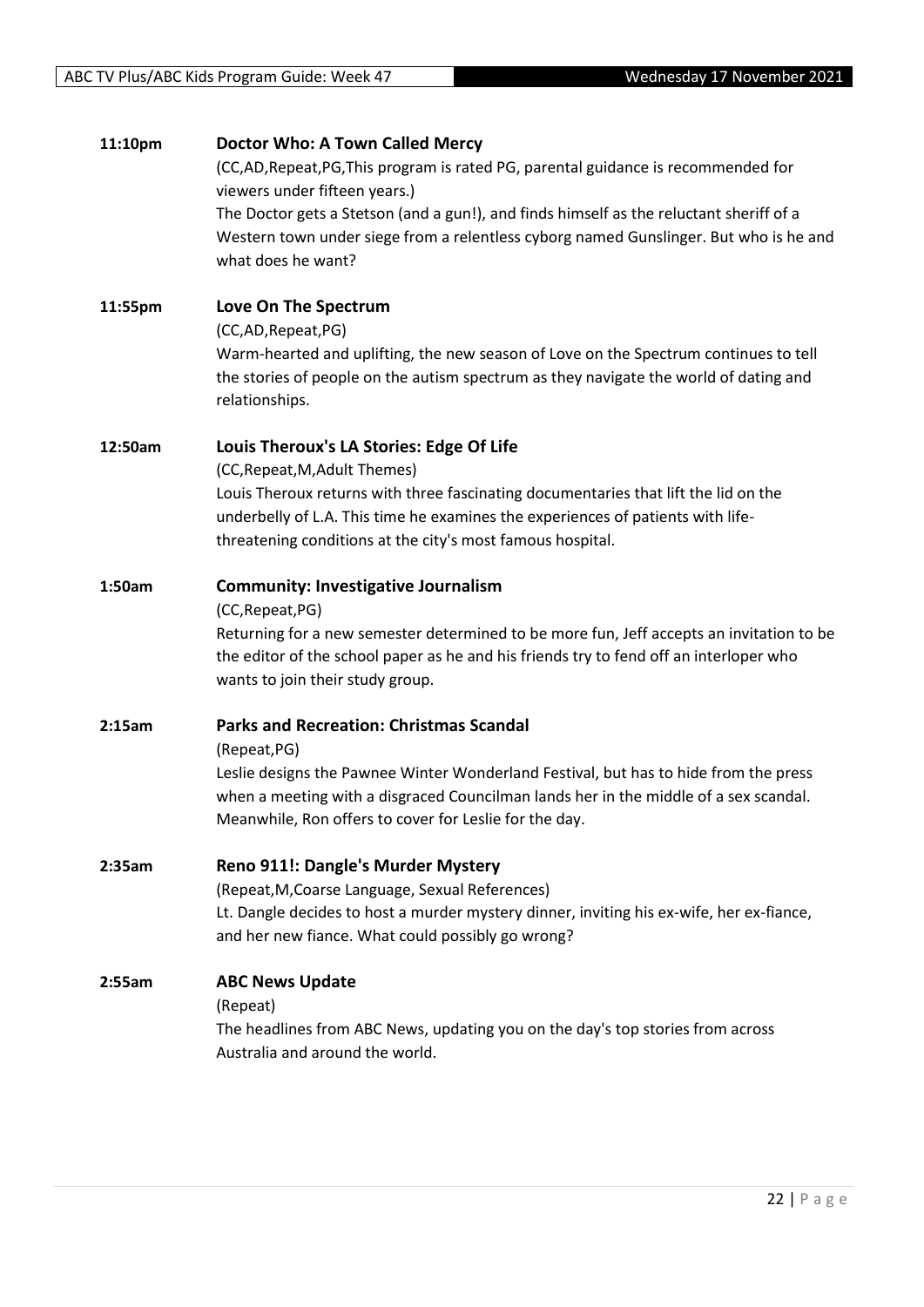## ABC TV Plus/ABC Kids Program Guide: Week 47 Wednesday 17 November 2021

#### **3:00am ABC TV Plus Programs Resume At 7.30pm**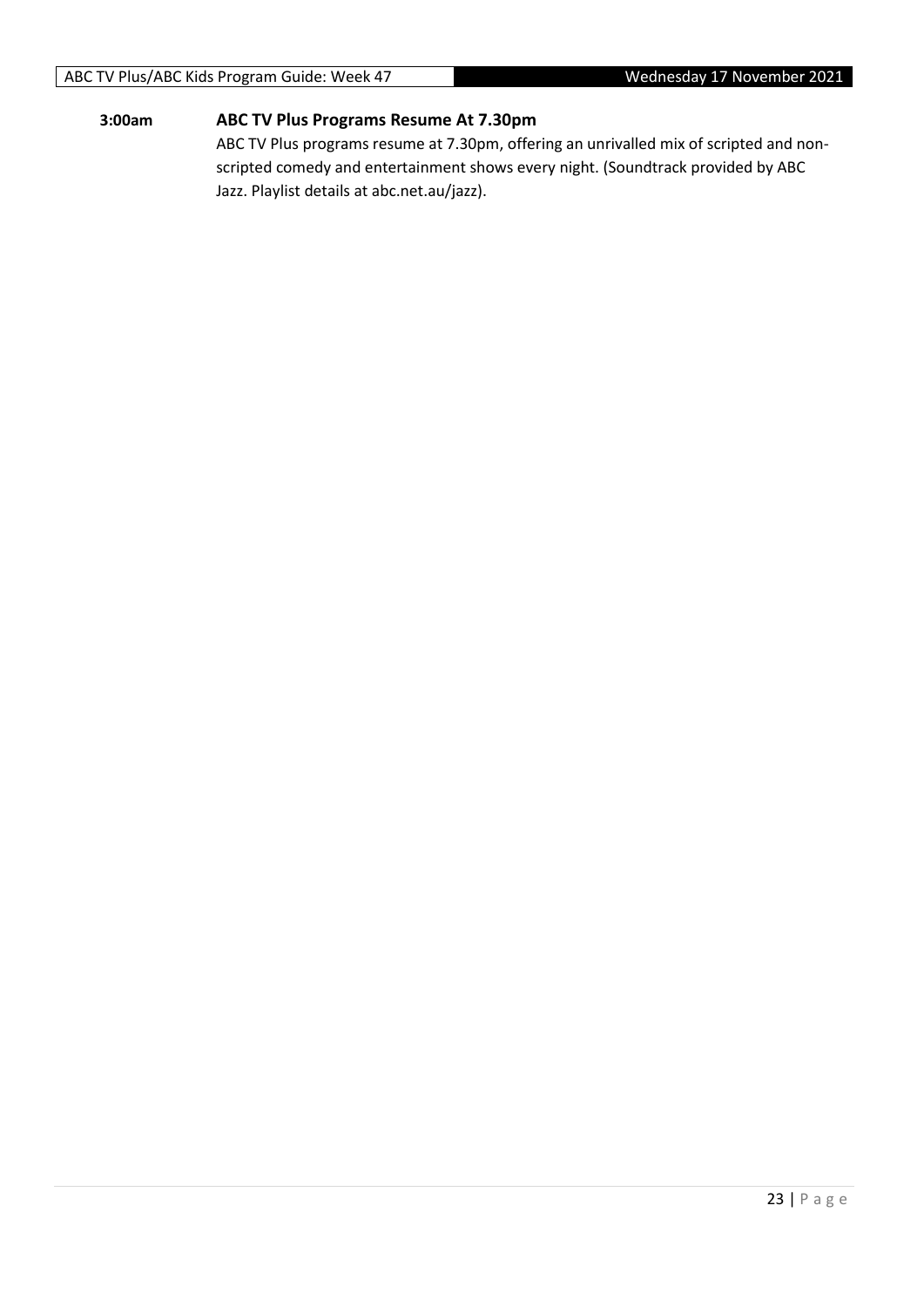# <span id="page-23-0"></span>**Thursday, 18 November 2021**

| 5:05am | <b>Five Minutes More</b>       |
|--------|--------------------------------|
|        | (CC, Repeat, G)                |
| 5:10am | <b>Sarah And Duck</b>          |
|        | (Repeat, G)                    |
| 5:20am | <b>The Hive</b>                |
|        | (CC, Repeat, G)                |
| 5:30am | <b>Digby Dragon</b>            |
|        | (Repeat, G)                    |
| 5:40am | Ready, Jet, Go!                |
|        | (CC, Repeat, G)                |
| 5:55am | <b>Big Ted's Big Adventure</b> |
|        | (CC, Repeat, G)                |
| 6:00am | <b>Sesame Street</b>           |
|        | (CC, Repeat, G)                |
| 6:25am | <b>Pingu In The City</b>       |
|        | (Repeat, G)                    |
| 6:35am | <b>Dinosaur Train</b>          |
|        | (CC, Repeat, G)                |
| 6:45am | <b>Peter Rabbit</b>            |
|        | (CC, Repeat, G)                |
| 7:00am | <b>Charlie And Lola</b>        |
|        | (CC, Repeat, G)                |
| 7:10am | <b>Go Jetters</b>              |
|        | (CC, Repeat, G)                |
| 7:25am | <b>Love Monster</b>            |
|        | (Repeat, G)                    |
| 7:35am | <b>Tish Tash</b>               |
|        | (CC, AD, G)                    |
| 7:40am | <b>The Wonder Gang</b>         |
|        | (Repeat, G)                    |
| 7:55am | Peppa Pig                      |
|        | (CC, Repeat, G)                |
| 8:00am | <b>Bluey</b>                   |
|        | (CC,AD, Repeat, G)             |
| 8:10am | Milo                           |
|        | (G)                            |
| 8:20am | Kangaroo Beach                 |
|        | (CC, Repeat, G)                |
| 8:35am | <b>Kiddets</b>                 |
|        | (CC, Repeat, G)                |
| 8:45am | <b>Bananas In Pyjamas</b>      |
|        | (CC, Repeat, G)                |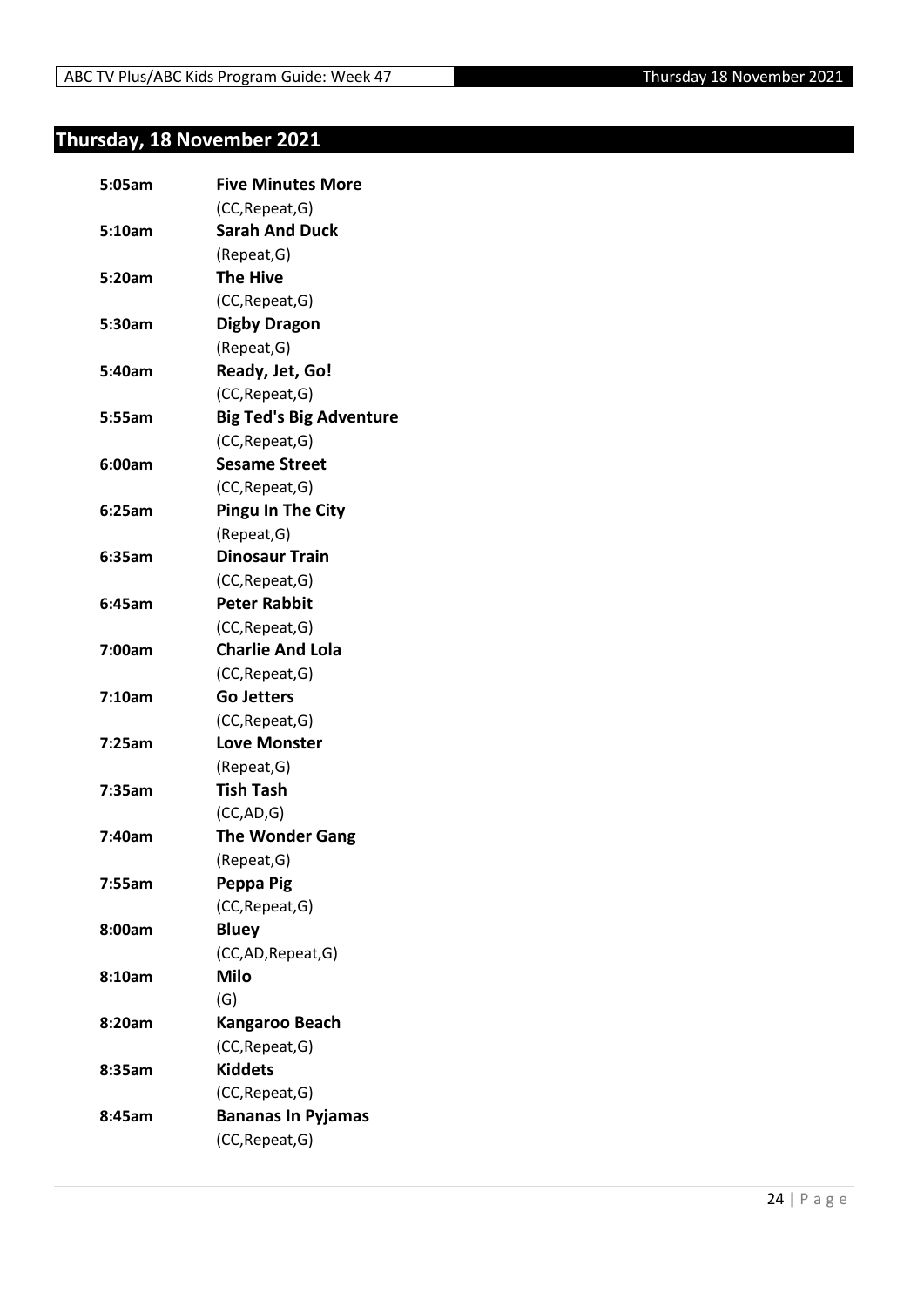| 9:00am             | <b>Play School</b>                      |
|--------------------|-----------------------------------------|
|                    | (CC,AD, Repeat, G)                      |
| 9:30am             | <b>Sesame Street</b>                    |
|                    | (CC, Repeat, G)                         |
| 10:00am            | Emma!                                   |
|                    | (CC, Repeat, G)                         |
| 10:10am            | <b>Play School Show Time</b>            |
|                    | (CC, Repeat, G)                         |
| 10:15am            | Pablo                                   |
|                    | (CC, Repeat, G)                         |
| 10:30am            | <b>Becca's Bunch</b>                    |
|                    | (CC, Repeat, G)                         |
| 10:40am            | hoopla doopla!                          |
|                    | (CC,AD, Repeat, G)                      |
| 10:55am            | <b>Daniel Tiger's Neighbourhood</b>     |
|                    | (Repeat, G)                             |
| 11:05am            | <b>Baby Jake</b>                        |
|                    | (CC, Repeat, G)                         |
| 11:20am            | <b>Twirlywoos</b>                       |
|                    | (Repeat, G)                             |
| 11:30am            | <b>Play School</b>                      |
|                    | (CC,AD,Repeat,G)                        |
| 12:00pm            | <b>Teletubbies</b>                      |
|                    | (CC, Repeat, G)                         |
| 12:10pm            | <b>Pins And Nettie</b>                  |
|                    | (CC, Repeat, G)                         |
| 12:20pm            | <b>Moon and Me</b>                      |
|                    | (Repeat, G)                             |
| 12:40pm            | <b>Tik Tak</b>                          |
|                    | (G)                                     |
| 12:45pm            | <b>Guess How Much I Love You</b>        |
|                    | (CC, Repeat, G)                         |
| 1:05pm             | <b>Buddi</b>                            |
|                    | (AD, Repeat, G)                         |
| 1:10 <sub>pm</sub> | <b>Hoot Hoot Go!</b>                    |
|                    | (CC, Repeat, G)                         |
| 1:15 <sub>pm</sub> | <b>Bing</b>                             |
|                    | (CC, Repeat, G)                         |
| 1:25pm             | <b>Miffy's Adventures Big and Small</b> |
|                    | (Repeat, G)                             |
| 1:35pm             | <b>Mister Maker</b>                     |
|                    | (CC, Repeat, G)                         |
| 1:55pm             | <b>Rusty Rivets</b>                     |
|                    | (CC, Repeat, G)                         |
| 2:05pm             | <b>Bob The Builder</b>                  |
|                    | (CC, Repeat, G)                         |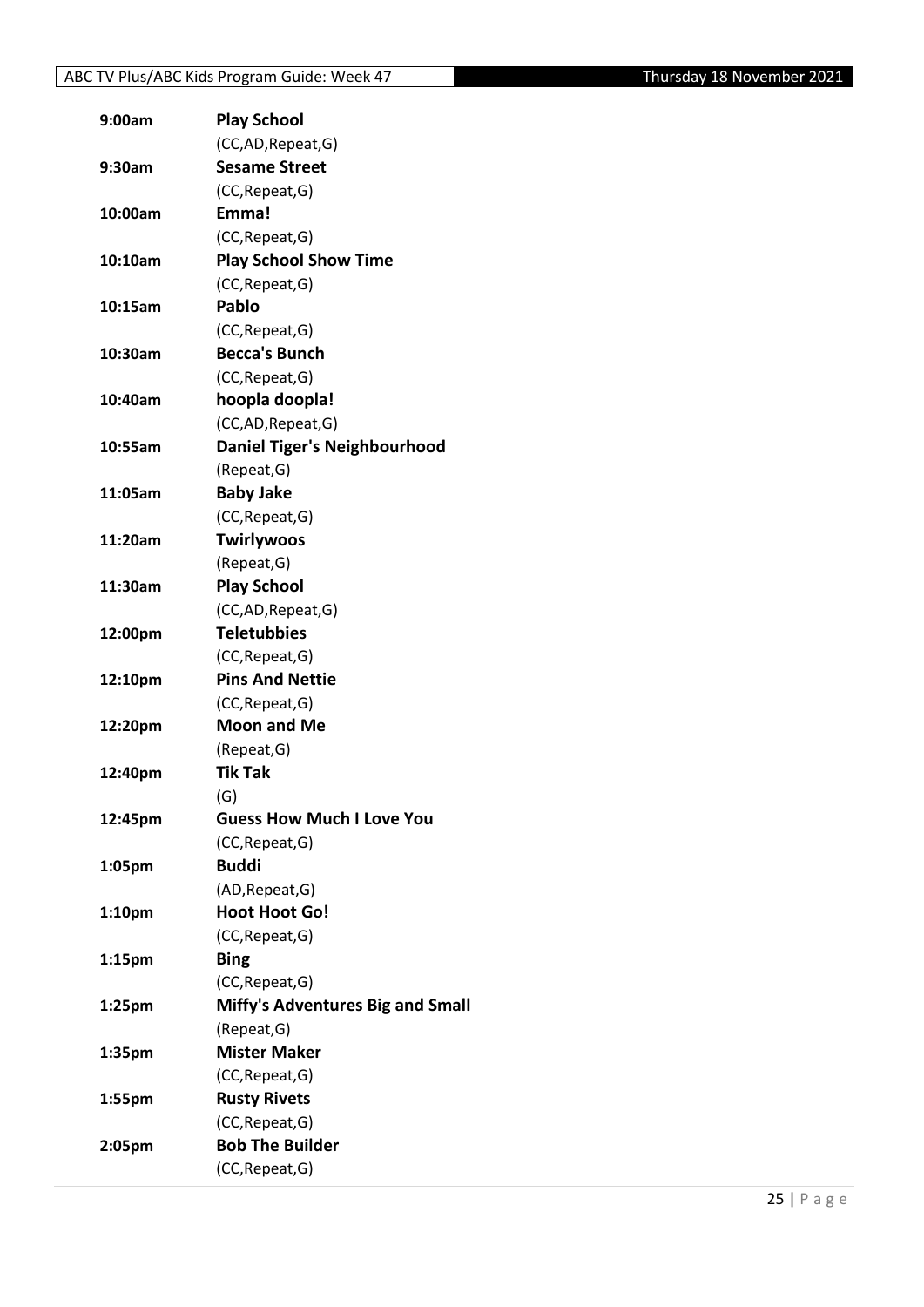| 2:20pm | dirtgirlworld                                                                           |
|--------|-----------------------------------------------------------------------------------------|
|        | (CC, Repeat, G)                                                                         |
| 2:30pm | Wallykazam!                                                                             |
|        | (Repeat, G)                                                                             |
| 2:55pm | <b>Cookie Monster's Foodie Truck</b>                                                    |
|        | (Repeat, G)                                                                             |
| 3:05pm | <b>Curious George</b>                                                                   |
|        | (CC, Repeat, G)                                                                         |
| 3:30pm | <b>Play School</b>                                                                      |
|        | (CC,AD,Repeat,G)                                                                        |
| 4:00pm | <b>Bananas In Pyjamas</b>                                                               |
|        | (CC, Repeat, G)                                                                         |
| 4:10pm | Ready, Steady, Wiggle!                                                                  |
|        | (CC, Repeat, G)                                                                         |
| 4:25pm | <b>Thomas And Friends</b>                                                               |
|        | (CC, Repeat, G)                                                                         |
| 4:35pm | <b>Book Hungry Bears</b>                                                                |
|        | (Repeat, G)                                                                             |
| 4:45pm | <b>Big Words Small Stories</b>                                                          |
|        | (Repeat, G)                                                                             |
| 4:55pm | <b>Play School Art Crew</b>                                                             |
|        | (CC, Repeat, G)                                                                         |
| 5:05pm | Remy & Boo                                                                              |
|        | (CC,AD,Repeat,G)                                                                        |
| 5:15pm | Dog Loves Books                                                                         |
|        | (CC, Repeat, G)                                                                         |
| 5:20pm | <b>PJ Masks</b>                                                                         |
|        | (CC, Repeat, G)                                                                         |
| 5:35pm | <b>Nella the Princess Knight</b>                                                        |
|        | (Repeat, G)                                                                             |
| 5:50pm | Peppa Pig                                                                               |
|        | (CC, Repeat, G)                                                                         |
| 5:55pm | <b>Fireman Sam</b>                                                                      |
|        | (CC,AD,Repeat,G)                                                                        |
| 6:10pm | <b>Hey Duggee: The Sleeping Badge</b>                                                   |
|        | (CC, Repeat, G)                                                                         |
|        | The squirrels have had an exhausting morning playing. After their milk they can have    |
|        | their nap. Lovelybut Tag can't sleep! Don't worry, Duggee can help, he has his Sleeping |
|        | Badge.                                                                                  |
| 6:20pm | <b>Bluey: Pirates</b>                                                                   |
|        | (CC,AD,Repeat,G)                                                                        |
|        | It's an adventure on the high seas as Bluey, Bingo and Missy play Pirates on the        |
|        | hammock swing, but they'll need to find their courage to withstand storms and whale     |
|        | attacks.                                                                                |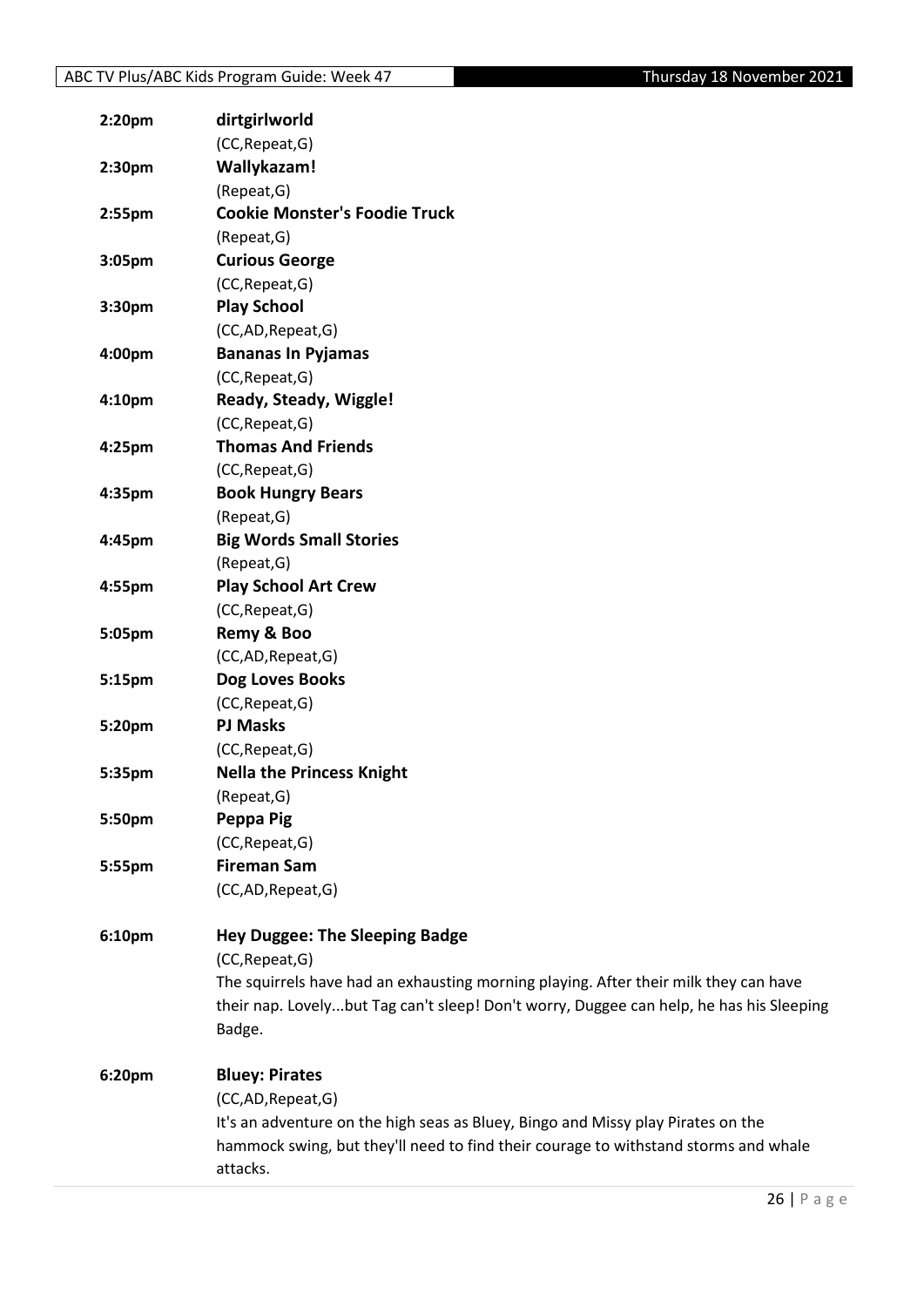| 6:25pm | <b>Shaun The Sheep: Off The Baaaar!</b><br>(CC, Repeat, G)                                                                                                                                                                   |
|--------|------------------------------------------------------------------------------------------------------------------------------------------------------------------------------------------------------------------------------|
|        | When a cabbage bounces into the field from a passing truck, Shaun decides to use it as a                                                                                                                                     |
|        | football. But the Naughty Pigs are out to spoil the sheep's game.                                                                                                                                                            |
| 6:40pm | Andy's Safari Adventures: Andy And The Ring Tailed Lemurs<br>(CC, Repeat, G)                                                                                                                                                 |
|        | When Andy accidentally breaks a plaster cast of a ring tailed lemur's footprint that Mr<br>Hammond made, he must put things right. Andy heads to Madagascar in search of a ring<br>tailed lemur to help him.                 |
| 7:00pm | Dino Dana: Dino Deep Freeze<br>(CC,AD,Repeat,G)                                                                                                                                                                              |
|        | When the furnace gets broken, Dana investigates the different ways the Nanuqsaurus,<br>Dromaeosaurus and Incisivosaurus stay warm and then tries the dino methods to keep<br>herself, Grandma and Saara from freezing solid. |
| 7:15pm | <b>Odd Squad: The Scientist</b><br>(Repeat, G)                                                                                                                                                                               |
|        | Oona gets zapped to an alternate dimension.                                                                                                                                                                                  |
| 7:30pm | Spicks And Specks: Ari Up, Peter Helliar, Weird Al Yankovic & Dave O'Neil<br>(CC, Repeat, G)                                                                                                                                 |
|        | Joining Adam, Myf and Alan tonight are Weird Al Yankovic, Ari Up from the Slits, Peter<br>Helliar and Dave O'Neil.                                                                                                           |
| 8:00pm | Spicks And Specks: Megan Washington, Adam Rozenbachs, Jon Farriss, Scott<br><b>Edgar</b>                                                                                                                                     |
|        | (CC, Repeat, PG)<br>Host Adam Hills and team captains Myf Warhurst and Alan Brough are joined by guests<br>Megan Washington, Adam Rozenbachs, Jon Farriss and Scott Edgar.                                                   |
| 8:30pm | <b>TBA</b>                                                                                                                                                                                                                   |
| 9:00pm | <b>Hard Quiz</b>                                                                                                                                                                                                             |
|        | (CC, Repeat, PG)<br>The Big Brass Mug is up for grabs, and experts in Duke Kahanamoku, AC/DC, Mean Girls<br>and the Australian Dung Beetle Project are out to get it. What on earth is the Australian                        |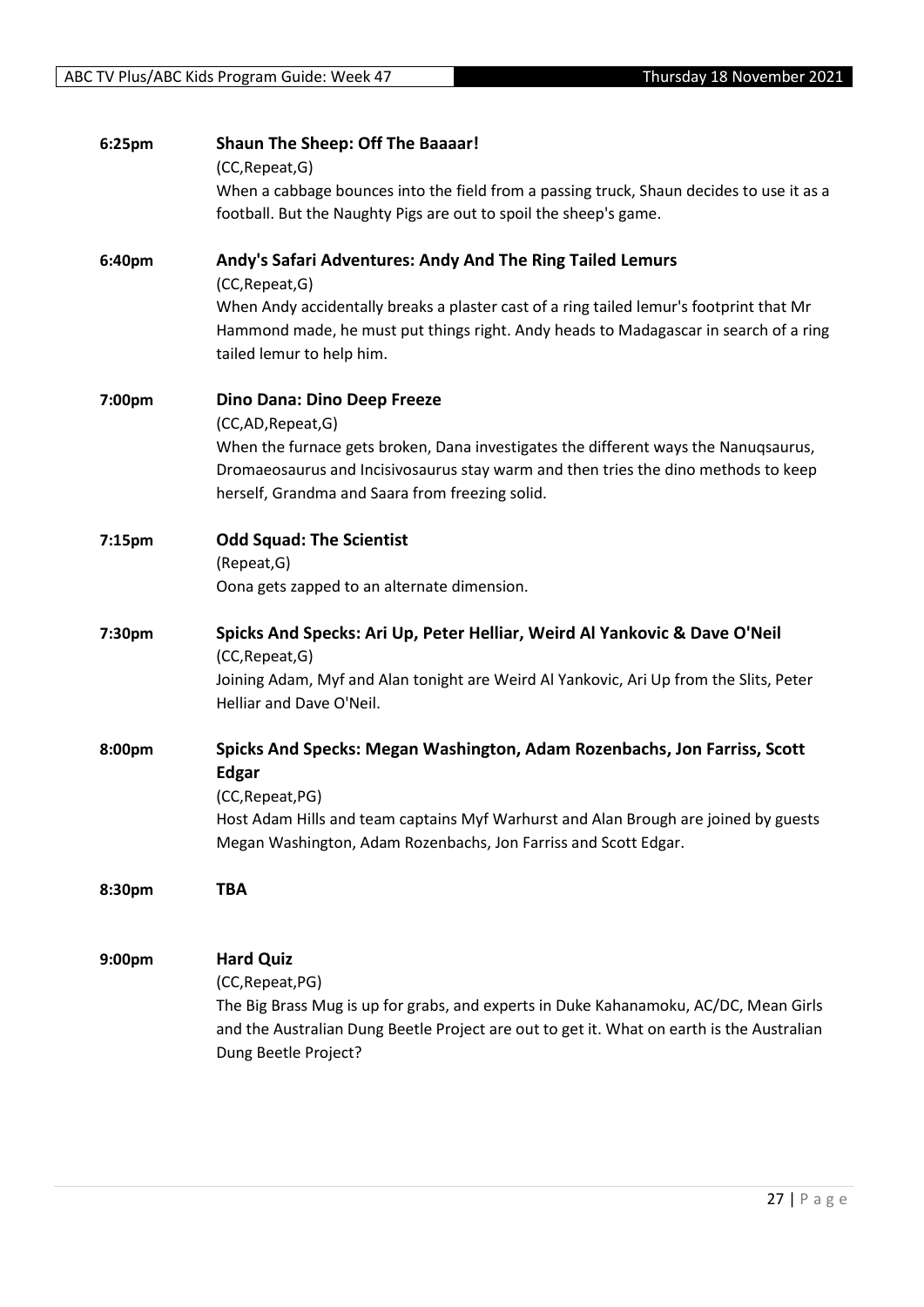| 9:30pm  | Gruen<br>(CC, Repeat)<br>The Gruen team decode and expose all the messaging we fall for. Whether it's a juice<br>label that thinks it's your long lost best friend or a gorgeous white line design on a Kmart<br>plate, nothing will escape the Gruen gaze.                                                                                     |
|---------|-------------------------------------------------------------------------------------------------------------------------------------------------------------------------------------------------------------------------------------------------------------------------------------------------------------------------------------------------|
| 10:10pm | <b>Doctor Who: The Power Of Three</b><br>(CC,AD,Repeat,PG,This program is rated PG, parental guidance is recommended for<br>viewers under fifteen years.)<br>The Doctor and the Ponds puzzle an unlikely invasion of Earth, as millions of sinister<br>black cubes arrive overnight, almost like presents falling from the sky.                 |
| 10:50pm | You Can't Ask That: HIV Positive<br>(CC, Repeat, M, Adult Themes, Coarse Language, Sexual References)<br>Eight people talk about what it's really like to live with HIV. While the disease is no longer<br>life-threatening - or even contagious - with the right medication the fear and stigma it<br>still carries for many is life changing. |
| 11:25pm | David Attenborough's Galapagos: Adaptation<br>(CC,AD,Repeat,G)<br>David Attenborough discovers how the diverse animals and plants in Galapagos have<br>been shaped by its rapidly shifting landscape.                                                                                                                                           |
| 12:15am | rage 30: The Story Of rage<br>(CC, Repeat, M, Adult Themes, Coarse Language, Drug Use, Nudity, Sexual References)<br>In 2017 rage turned 30. This special looks back at the show's history and influence on<br>Australian music and culture. #Rage30                                                                                            |
| 1:10am  | <b>Community: Interpretive Dance</b><br>(CC, Repeat, PG)<br>As Jeff and Professor Slater look to keep their student-teacher romance under wraps,<br>Britta and Troy decide to tell everyone about their shared passion for dance.                                                                                                               |
| 1:35am  | <b>Parks and Recreation: The Set Up</b><br>(Repeat, PG)<br>Ann sets Leslie up on a blind date with a co-worker, which does not go as well as Leslie<br>hoped. An old friend of Ann's makes Mark feel insecure.                                                                                                                                  |
| 1:55am  | Reno 911!: Dangle's Murder Mystery<br>(Repeat, MA, Coarse Language)<br>The deputies struggle to solve a real murder at Dangle's murder mystery dinner party.                                                                                                                                                                                    |
| 2:15am  | <b>ABC News Update</b><br>(Repeat)<br>The headlines from ABC News, updating you on the day's top stories from across<br>Australia and around the world.                                                                                                                                                                                         |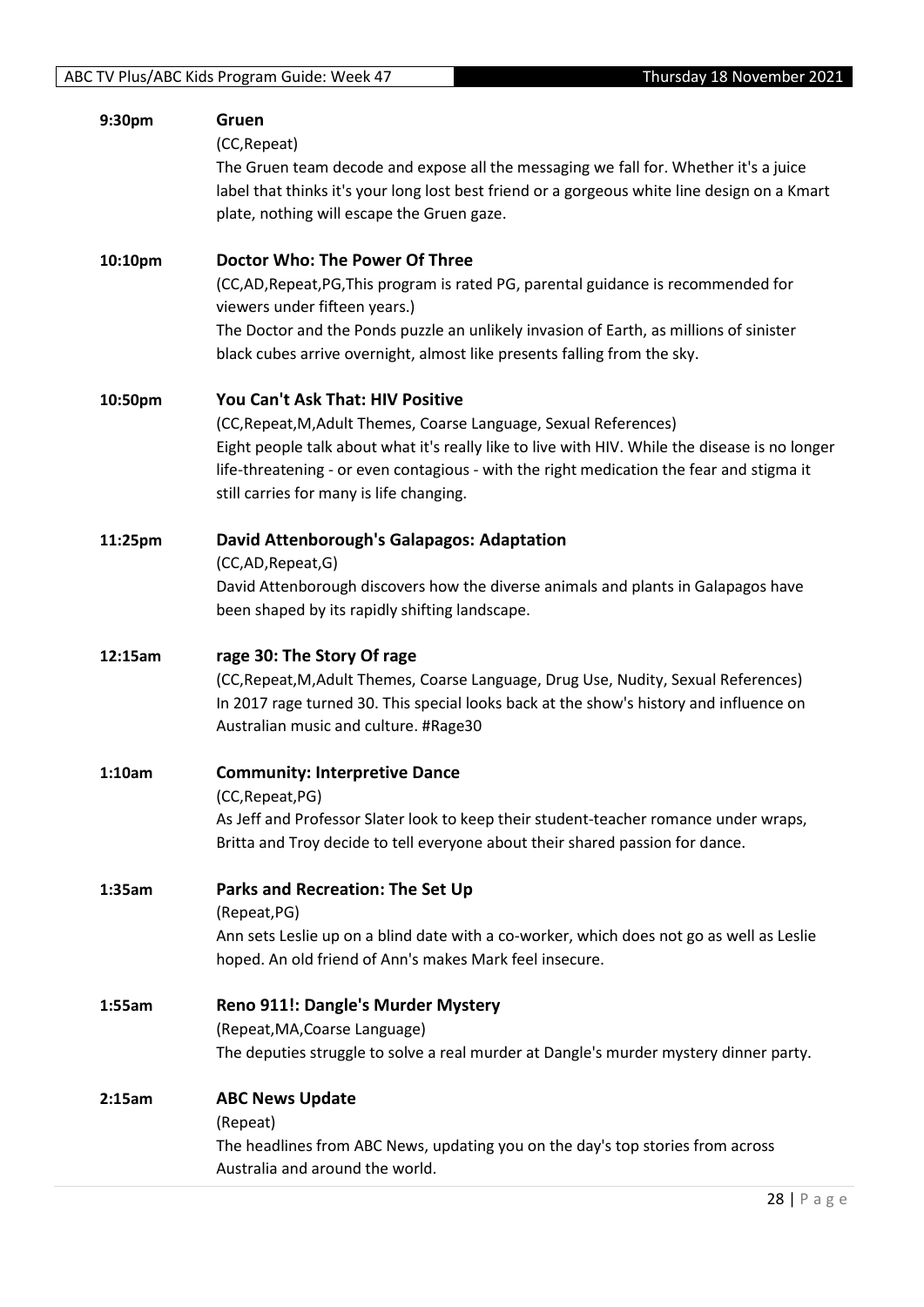#### **2:20am ABC TV Plus Programs Resume At 7.30pm**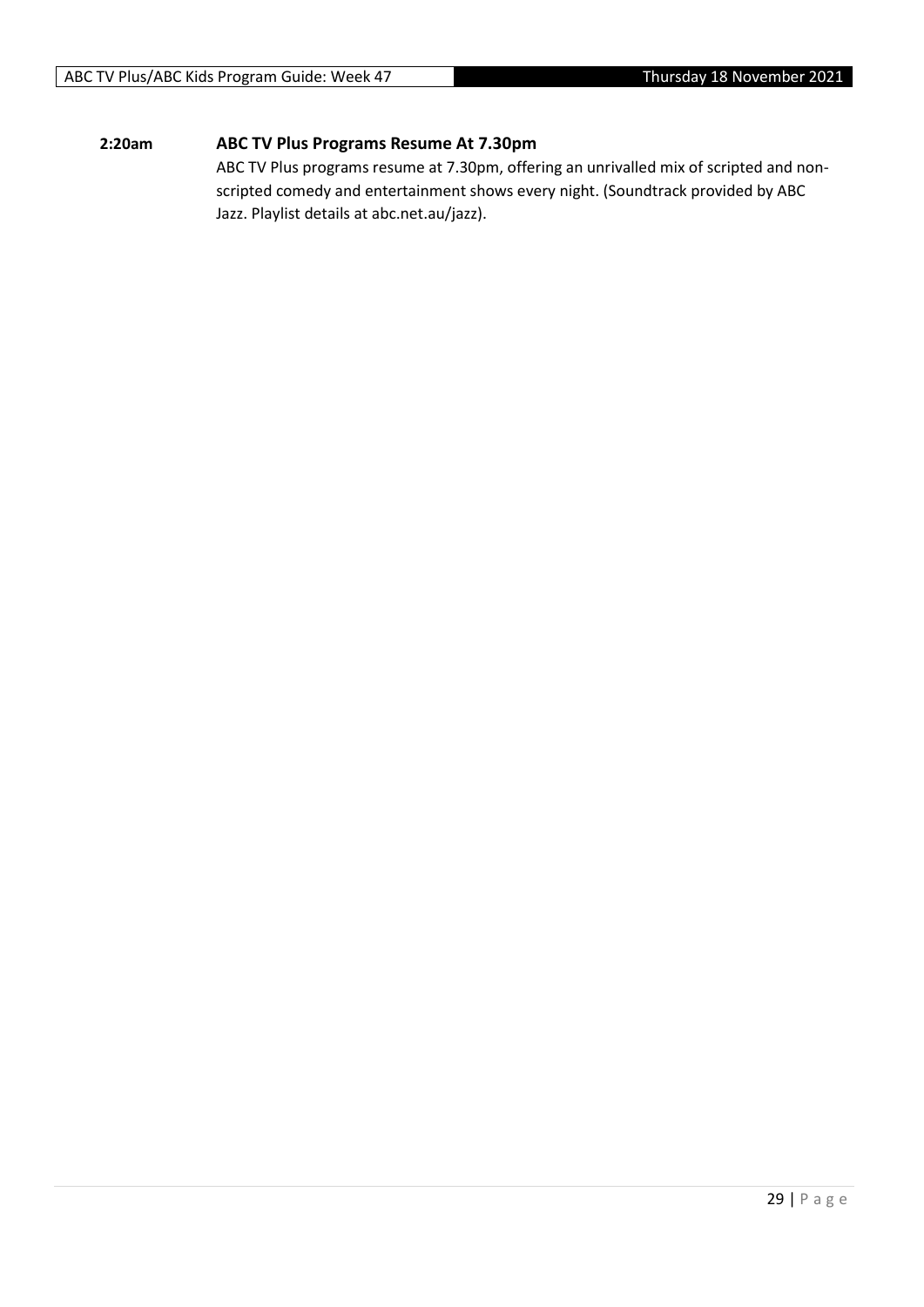# <span id="page-29-0"></span>**Friday, 19 November 2021**

| 5:05am | <b>Five Minutes More</b>       |
|--------|--------------------------------|
|        | (CC, Repeat, G)                |
| 5:10am | <b>Sarah And Duck</b>          |
|        | (Repeat, G)                    |
| 5:20am | <b>The Hive</b>                |
|        | (Repeat, G)                    |
| 5:30am | <b>Digby Dragon</b>            |
|        | (Repeat, G)                    |
| 5:40am | Ready, Jet, Go!                |
|        | (CC, Repeat, G)                |
| 5:55am | <b>Big Ted's Big Adventure</b> |
|        | (CC, Repeat, G)                |
| 6:00am | <b>Sesame Street</b>           |
|        | (CC, Repeat, G)                |
| 6:30am | <b>Pingu In The City</b>       |
|        | (Repeat, G)                    |
| 6:35am | <b>Dinosaur Train</b>          |
|        | (CC, Repeat, G)                |
| 6:45am | <b>Peter Rabbit</b>            |
|        | (CC,AD, Repeat, G)             |
| 7:00am | <b>Charlie And Lola</b>        |
|        | (CC, Repeat, G)                |
| 7:10am | <b>Go Jetters</b>              |
|        | (CC, Repeat, G)                |
| 7:25am | <b>Love Monster</b>            |
|        | (Repeat, G)                    |
| 7:35am | Tish Tash                      |
|        | (CC, AD, G)                    |
| 7:40am | <b>The Wonder Gang</b>         |
|        | (Repeat, G)                    |
| 7:55am | Peppa Pig                      |
|        | (CC, Repeat, G)                |
| 8:00am | <b>Bluey</b>                   |
|        | (CC,AD, Repeat, G)             |
| 8:10am | <b>Milo</b>                    |
|        | (G)                            |
| 8:20am | Kangaroo Beach                 |
|        | (CC, Repeat, G)                |
| 8:35am | <b>Kiddets</b>                 |
|        | (CC, Repeat, G)                |
| 8:45am | <b>Bananas In Pyjamas</b>      |
|        | (CC, Repeat, G)                |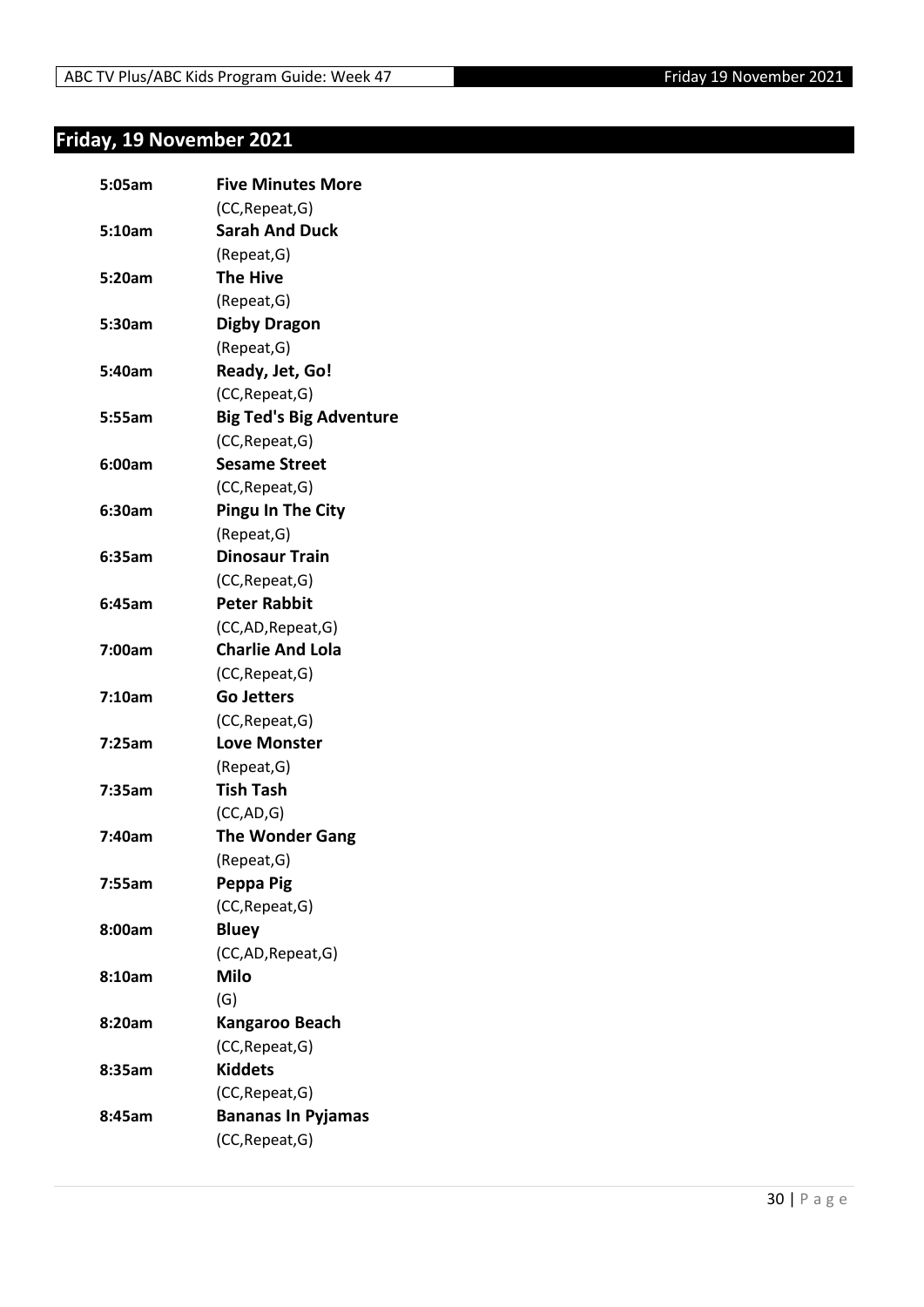| 9:00am             | <b>Play School</b>                      |
|--------------------|-----------------------------------------|
|                    | (CC,AD, Repeat, G)                      |
| 9:30am             | <b>Sesame Street</b>                    |
|                    | (CC, Repeat, G)                         |
| 10:00am            | Emma!                                   |
|                    | (CC, Repeat, G)                         |
| 10:15am            | Pablo                                   |
|                    | (CC, Repeat, G)                         |
| 10:30am            | <b>Becca's Bunch</b>                    |
|                    | (CC, Repeat, G)                         |
| 10:40am            | hoopla doopla!                          |
|                    | (CC, Repeat, G)                         |
| 10:55am            | <b>Daniel Tiger's Neighbourhood</b>     |
|                    | (Repeat, G)                             |
| 11:05am            | <b>Baby Jake</b>                        |
|                    | (CC, Repeat, G)                         |
| 11:20am            | <b>Twirlywoos</b>                       |
|                    | (Repeat, G)                             |
| 11:30am            | <b>Play School</b>                      |
|                    | (CC,AD,Repeat,G)                        |
| 12:00pm            | <b>Teletubbies</b>                      |
|                    | (CC, Repeat, G)                         |
| 12:10pm            | <b>Pins And Nettie</b>                  |
|                    | (CC, Repeat, G)                         |
| 12:20pm            | <b>Moon and Me</b>                      |
|                    | (Repeat, G)                             |
| 12:40pm            | <b>Tik Tak</b>                          |
|                    | (G)                                     |
| 12:45pm            | <b>Guess How Much I Love You</b>        |
|                    | (CC, Repeat, G)                         |
| 1:05pm             | <b>Buddi</b>                            |
|                    | (AD, Repeat, G)                         |
| 1:10pm             | <b>Hoot Hoot Go!</b>                    |
|                    | (CC, Repeat, G)                         |
| 1:15 <sub>pm</sub> | <b>Bing</b>                             |
|                    | (CC, Repeat, G)                         |
| 1:25pm             | <b>Miffy's Adventures Big and Small</b> |
|                    | (Repeat, G)                             |
| 1:35pm             | <b>Mister Maker</b>                     |
|                    | (CC, Repeat, G)                         |
| 1:55pm             | <b>Rusty Rivets</b>                     |
|                    | (CC, Repeat, G)                         |
| 2:05pm             | <b>Bob The Builder</b>                  |
|                    | (CC, Repeat, G)                         |
| 2:20pm             | dirtgirlworld                           |
|                    | (CC, Repeat, G)                         |
|                    |                                         |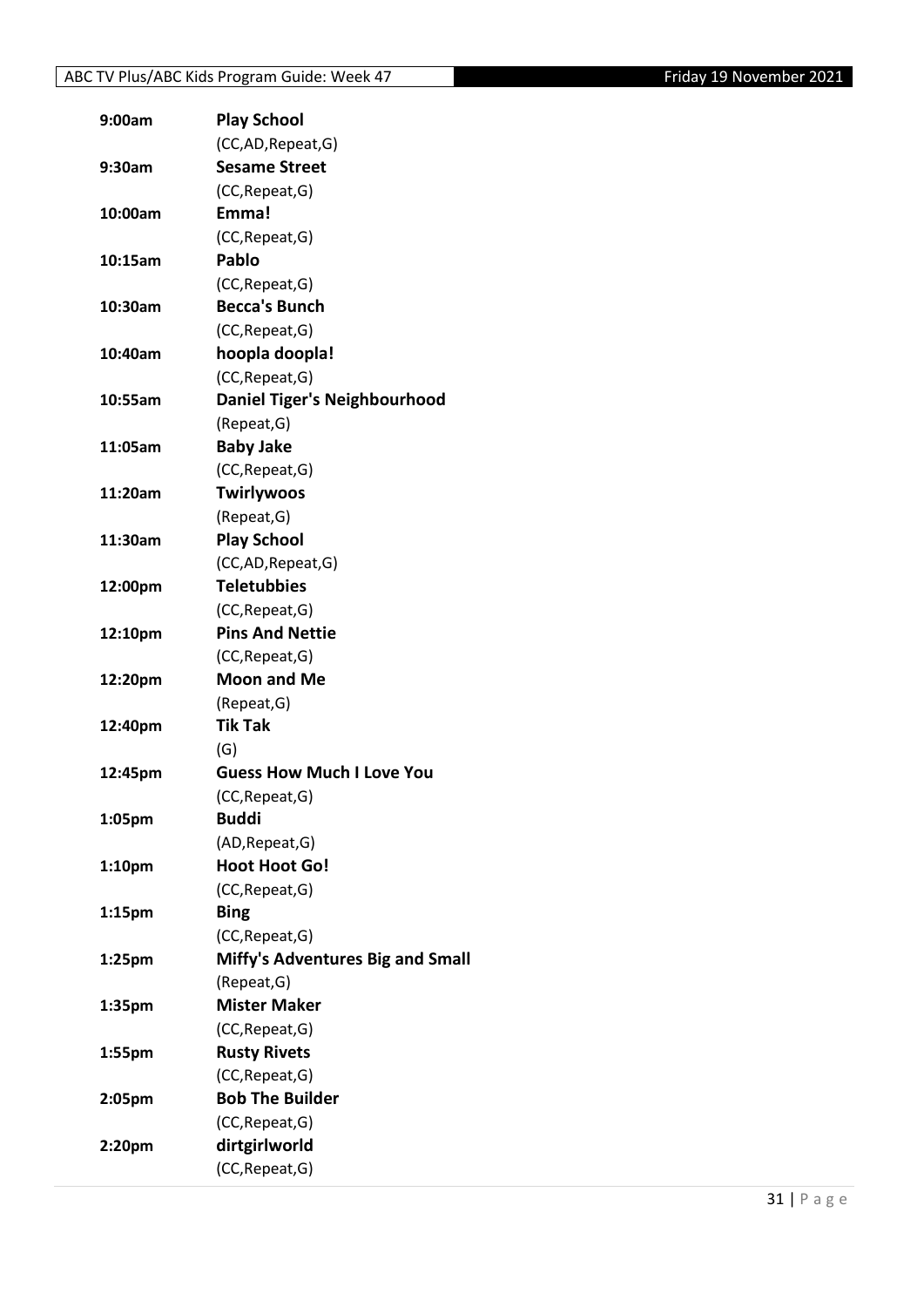| 2:30pm | Wallykazam!                                                                              |
|--------|------------------------------------------------------------------------------------------|
|        | (Repeat, G)                                                                              |
| 2:55pm | <b>Cookie Monster's Foodie Truck</b>                                                     |
|        | (Repeat, G)                                                                              |
| 3:05pm | <b>Curious George</b>                                                                    |
|        | (CC, Repeat, G)                                                                          |
| 3:30pm | <b>Play School</b>                                                                       |
|        | (CC,AD,Repeat,G)                                                                         |
| 4:00pm | <b>Bananas In Pyjamas</b>                                                                |
|        | (CC, Repeat, G)                                                                          |
| 4:10pm | Ready, Steady, Wiggle!                                                                   |
|        | (CC, Repeat, G)                                                                          |
| 4:25pm | <b>Thomas And Friends</b>                                                                |
|        | (CC, Repeat, G)                                                                          |
| 4:35pm | <b>Book Hungry Bears</b>                                                                 |
|        | (Repeat, G)                                                                              |
| 4:45pm | <b>Big Words Small Stories</b>                                                           |
|        | (Repeat, G)                                                                              |
| 4:55pm | <b>Play School Art Crew</b>                                                              |
|        | (CC, Repeat, G)                                                                          |
| 5:05pm | Remy & Boo                                                                               |
|        | (CC,AD,Repeat,G)                                                                         |
| 5:15pm | Dog Loves Books                                                                          |
|        | (CC, Repeat, G)                                                                          |
| 5:20pm | <b>PJ Masks</b>                                                                          |
|        | (CC, Repeat, G)                                                                          |
| 5:35pm | <b>Nella the Princess Knight</b>                                                         |
|        | (Repeat, G)                                                                              |
| 5:50pm | Peppa Pig                                                                                |
|        | (CC, Repeat, G)                                                                          |
| 5:55pm | <b>Fireman Sam</b>                                                                       |
|        | (CC,AD,Repeat,G)                                                                         |
| 6:10pm | Hey Duggee: The Brave Banana Badge                                                       |
|        | (CC, Repeat, G)                                                                          |
|        | It's a stormy day outside. A big dark cloud hovers over the clubhouse, it wobbles and we |
|        | hear a massive boom! Fortunately, Duggee has his Brave Banana Badge, so he knows         |
|        | exactly how to help them overcome their fears.                                           |
| 6:20pm | <b>Bluey: Grannies</b>                                                                   |
|        | (CC,AD,Repeat,G)                                                                         |
|        | A game of "Grannies" is fun until Bingo and Bluey can't agree on one simple question:    |
|        | Can Grannies dance? Now they need to video call Nana to get the answer.                  |
|        |                                                                                          |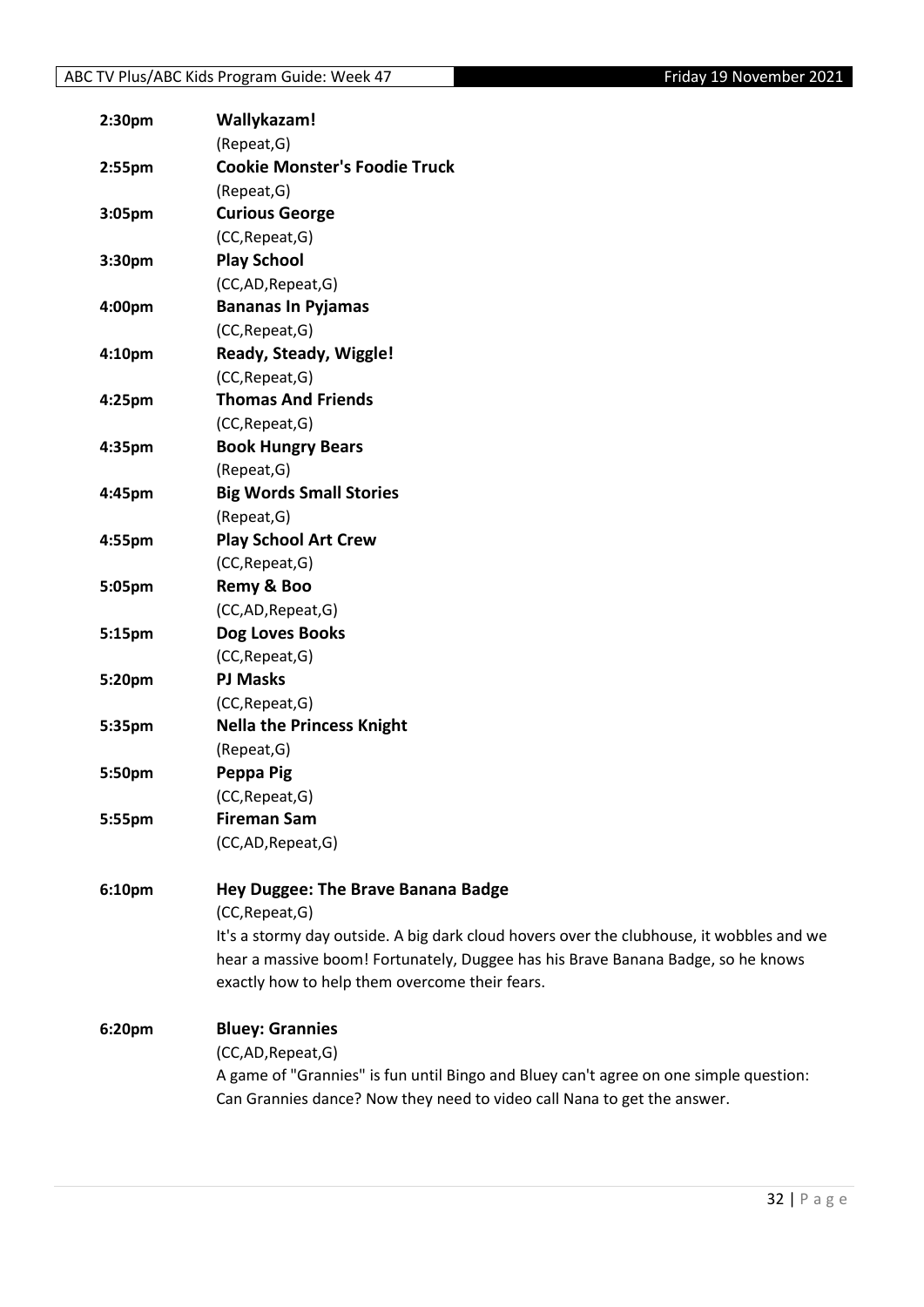|                          | ABC TV Plus/ABC Kids Program Guide: Week 47<br>Friday 19 November 2021                                                                                                                                                                                                                                                         |  |
|--------------------------|--------------------------------------------------------------------------------------------------------------------------------------------------------------------------------------------------------------------------------------------------------------------------------------------------------------------------------|--|
| 6:25pm                   | <b>Shaun The Sheep: Fetching</b><br>(CC, Repeat, G)                                                                                                                                                                                                                                                                            |  |
|                          | Bitzer falls in love with a she-dog from the local camp site. But when the flock create<br>havoc in the farmhouse, Shaun has to get the sheepdog's mind back on his job.                                                                                                                                                       |  |
| 6:40pm                   | Andy's Safari Adventures: Andy And The Bobcat<br>(CC, Repeat, G)                                                                                                                                                                                                                                                               |  |
|                          | When Mr Hammond asks Andy to take pictures of a Bobcat, a wild cat that lives in North<br>America, Andy must jet off in his safari mobile and track one down in the wild. Not so<br>easy given their elusive nature!                                                                                                           |  |
| 7:00pm                   | Dino Dana: Dino Garden                                                                                                                                                                                                                                                                                                         |  |
|                          | (CC,AD,Repeat,G)<br>When Dana visits Ms Currie at the Botanical Gardens, where Ms Currie volunteers, she<br>accidentally lets the Europasaurus, Dracorex and Hippodraco inside.                                                                                                                                                |  |
| 7:15pm                   | Odd Squad: Who Is Agent Otis Part 1<br>(Repeat, G)<br>Olympia discovers a secret about her partner.                                                                                                                                                                                                                            |  |
| 7:30pm                   | Spicks And Specks: Pete Murray, Jenny Morris, Tony Martin & Meshel Laurie<br>(CC, Repeat, PG)<br>Adam, Myf and Alan are joined by Pete Murray, Jenny Morris, Tony Martin and Meshel<br>Laurie.                                                                                                                                 |  |
| 8:00pm                   | <b>Hard Quiz</b><br>(CC, Repeat, PG)<br>Where does Tom Gleeson find these oddballs? Tonight's #HardQuiz expert topics:<br>Croquet, Barry Manilow, retired AFL superstar Nick Riewoldt and toenails. Yeptoenails!                                                                                                               |  |
| 8:30pm                   | <b>Nick Cave Alone At Alexandra Palace</b><br>(M, Coarse Language)                                                                                                                                                                                                                                                             |  |
| *Australian<br>Premiere* | Nick Cave performs solo at the piano at London's iconic Alexandra Palace. Nick Cave<br>performs songs from his extensive back catalogue, including rare tracks that most fans<br>will be hearing for the first time.                                                                                                           |  |
| 10:00pm                  | Doctor Who: The Angels Take Manhattan<br>(CC,AD,Repeat,PG,This program is rated PG, parental guidance is recommended for<br>viewers under fifteen years.)<br>The Doctor's heart-breaking farewell to Amy and Rory sees a race against time through<br>the streets of Manhattan, as New York's statues come to life around them |  |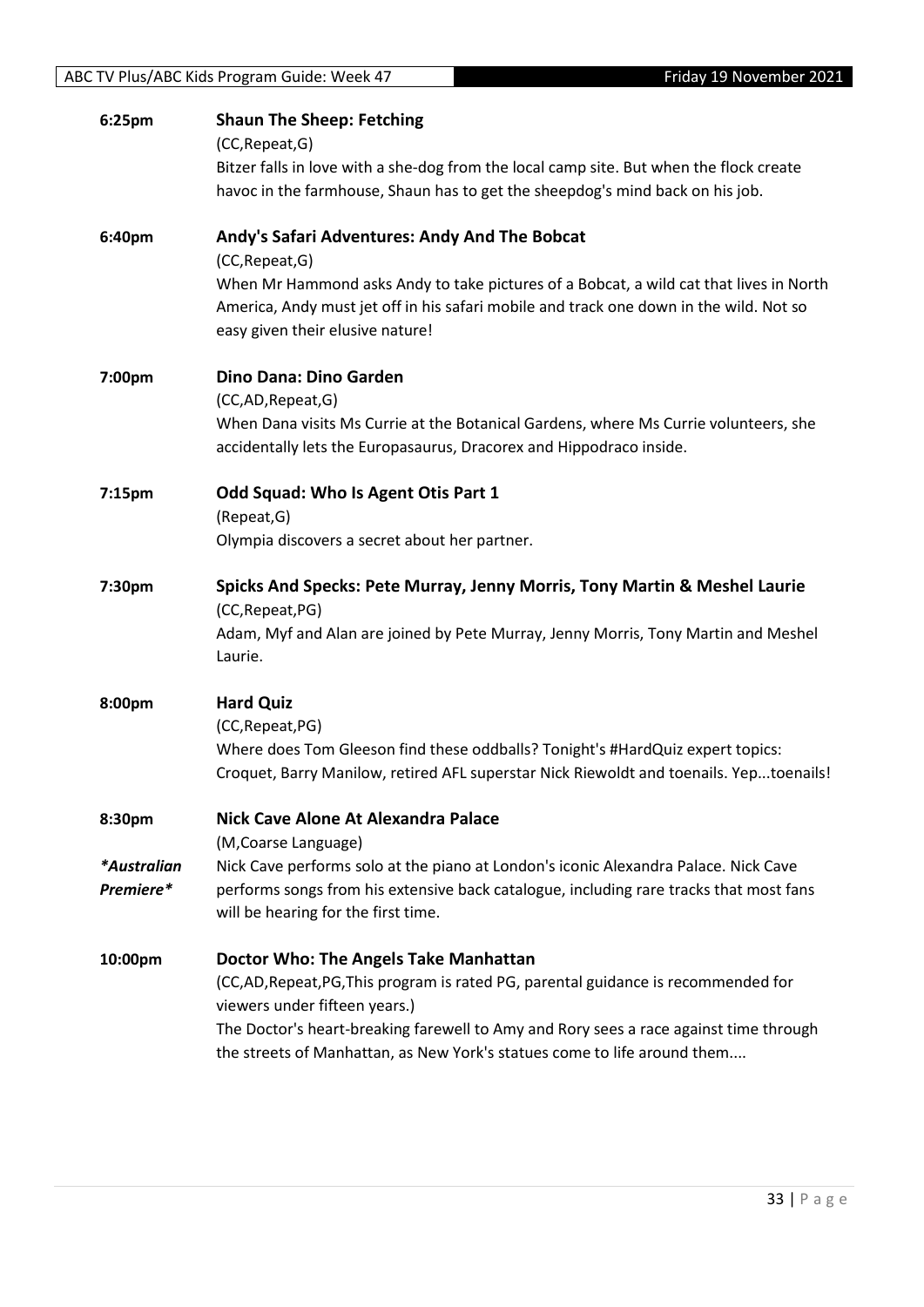| 10:50pm | <b>Art Works</b><br>(CC, Repeat)<br>Art Works is dedicated to exploring the full spectrum of the arts in Australia. Hosted by<br>arts broadcaster Namila Benson, Art Works will reset the national artistic conversation<br>featuring a palette of ideas for everyone.                                                             |
|---------|------------------------------------------------------------------------------------------------------------------------------------------------------------------------------------------------------------------------------------------------------------------------------------------------------------------------------------|
| 11:15pm | Anh's Brush With Fame: Gordian Fulde<br>(CC, Repeat, PG)<br>Anh is joined by one of the founding fathers of Emergency Medicine, Dr Gordian Fulde.<br>He shares the moments from the frontline of one of Australia's busiest Emergency<br>Departments that have shaped his world view.                                              |
| 11:45pm | <b>Live At The Apollo</b><br>(CC, Repeat, M, Coarse Language, Sexual References)<br>The star of ITV's Bad Move and Dave's Taskmaster, the hysterically funny Kerry Godliman<br>comperes, as she introduces the energetic Suzi Ruffell and South African comedian<br>Loyiso Gola to the stage.                                      |
| 12:30am | Would I Lie To You?: Fern Britton, Reginald D Hunter, Ken Livingstone, Stephen<br><b>Mangan</b><br>(CC, Repeat, PG)<br>Fern Britton, Stephen Mangan, Ken Livingstone and Reginald D Hunter join team captains<br>David Mitchell and Lee Mack to hoodwink their opponents with absurd facts and<br>plausible lies about themselves. |
| 1:05am  | Sick of It<br>(CC, Repeat, M, Coarse Language)<br>Karl's big plan to woo Zoe goes out the window when a father and son get into his cab,<br>before an urgent pick-up derails things even further.                                                                                                                                  |
| 1:25am  | <b>Community: Romantic Expressionism</b><br>(CC, Repeat, PG)<br>Jeff and Britta team up to derail Annie's fledgling romance with Greendale's resident<br>hippie singer-songwriter, Vaughn.                                                                                                                                         |
| 1:45am  | <b>Parks and Recreation: Leslie's House</b><br>(Repeat, PG)<br>After an amazing date with Justin in Indianapolis, Leslie tries to impress him with a<br>dinner party at her house.                                                                                                                                                 |
| 2:10am  | Reno 911!: We Don't Want the Pope<br>(Repeat, M, Adult Themes, Coarse Language, Sexual References)<br>When the Pope's advance scouting team comes to Reno, the Deputies give them a tour<br>of the city to ensure that they never come back.                                                                                       |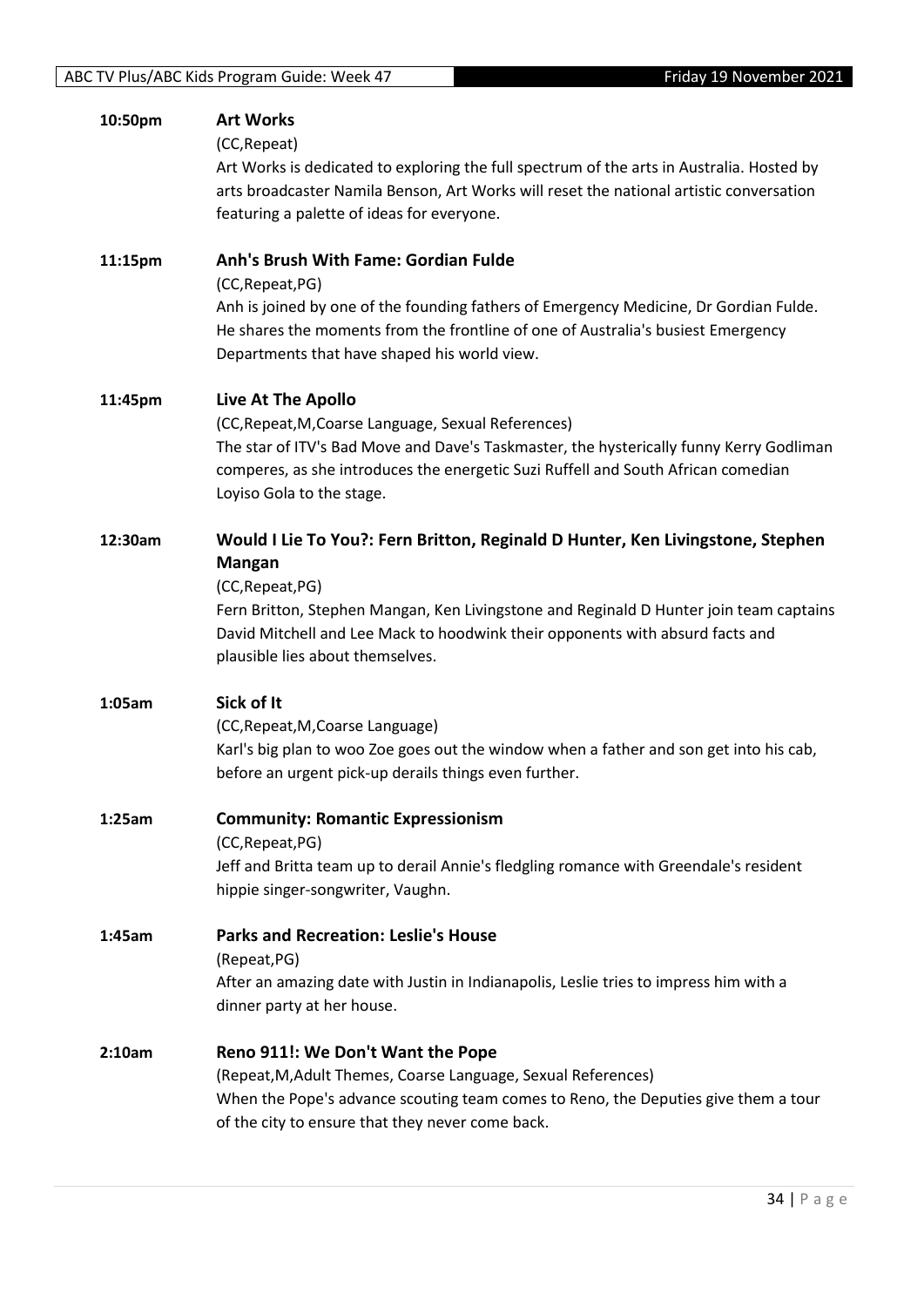## **2:30am The Housemate: Nut a Good Choice** (Repeat,PG) On this week's group date, the girls put their cooking chops to the test as they battle it out to create the perfect Housemate dinner. One applicant whips up the girls' favourite meal, while the others fail to impress. **2:35am The Housemate: Richmond's Next Top Housemate** (Repeat,G) A scandal erupts in the house when one of the applicants is found with a profile on another house sharing website. Gemma, Alex and the remaining three girls are thrown a curve ball when three intruders arrive. **2:45am ABC News Update** (Repeat) The headlines from ABC News, updating you on the day's top stories from across Australia and around the world.

#### **2:50am ABC TV Plus Programs Resume At 7.30pm**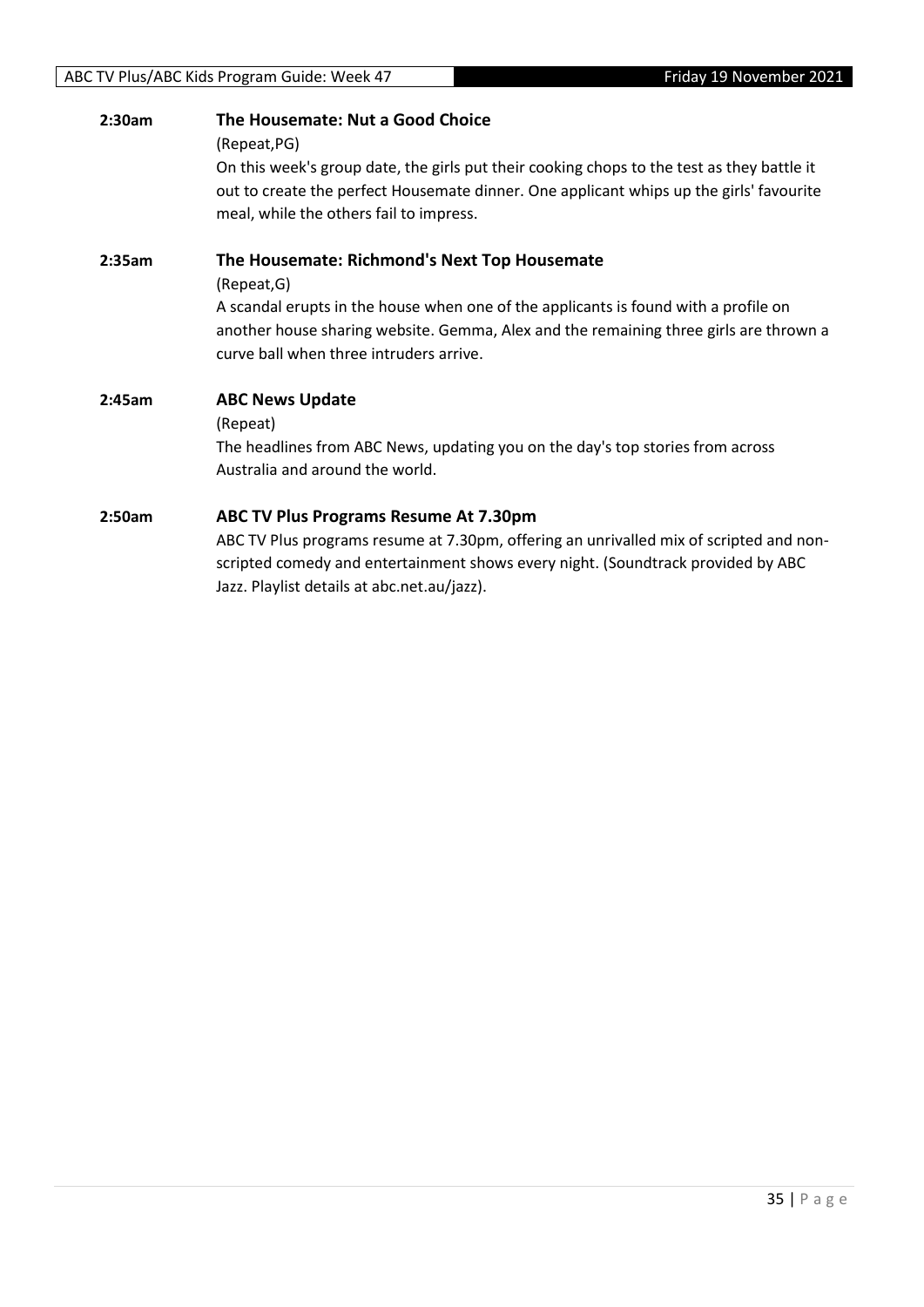# <span id="page-35-0"></span>**Saturday, 20 November 2021**

| 5:05am | <b>Five Minutes More</b>            |
|--------|-------------------------------------|
|        | (CC, Repeat, G)                     |
| 5:10am | <b>Sarah And Duck</b>               |
|        | (Repeat, G)                         |
| 5:20am | <b>The Hive</b>                     |
|        | (Repeat, G)                         |
| 5:30am | <b>Digby Dragon</b>                 |
|        | (Repeat, G)                         |
| 5:40am | Ready, Jet, Go!                     |
|        | (CC, Repeat, G)                     |
| 5:55am | <b>Big Ted's Big Adventure</b>      |
|        | (CC, Repeat, G)                     |
| 6:00am | <b>Sesame Street</b>                |
|        | (CC, Repeat, G)                     |
| 6:25am | <b>Pingu In The City</b>            |
|        | (Repeat, G)                         |
| 6:35am | <b>Dinosaur Train</b>               |
|        | (CC, Repeat, G)                     |
| 6:45am | <b>Peter Rabbit</b>                 |
|        | (CC, Repeat, G)                     |
| 7:00am | <b>Charlie And Lola</b>             |
|        | (CC, Repeat, G)                     |
| 7:10am | <b>Go Jetters</b>                   |
|        | (CC, Repeat, G)                     |
| 7:25am | <b>Love Monster</b>                 |
|        | (Repeat, G)                         |
| 7:35am | <b>Tish Tash</b>                    |
|        | (CC, AD, G)                         |
| 7:40am | <b>The Wonder Gang</b>              |
|        | (Repeat, G)                         |
| 7:55am | Peppa Pig                           |
|        | (CC, Repeat, G)                     |
| 8:00am | <b>Bluey</b>                        |
|        | (CC,AD,Repeat,G)                    |
| 8:10am | <b>Milo</b>                         |
|        | (G)                                 |
| 8:20am | <b>The Adventures Of Paddington</b> |
|        | (CC,AD,Repeat,G)                    |
| 8:35am | <b>Kiddets</b>                      |
|        | (CC, Repeat, G)                     |
| 8:45am | <b>Bananas In Pyjamas</b>           |
|        | (CC, Repeat, G)                     |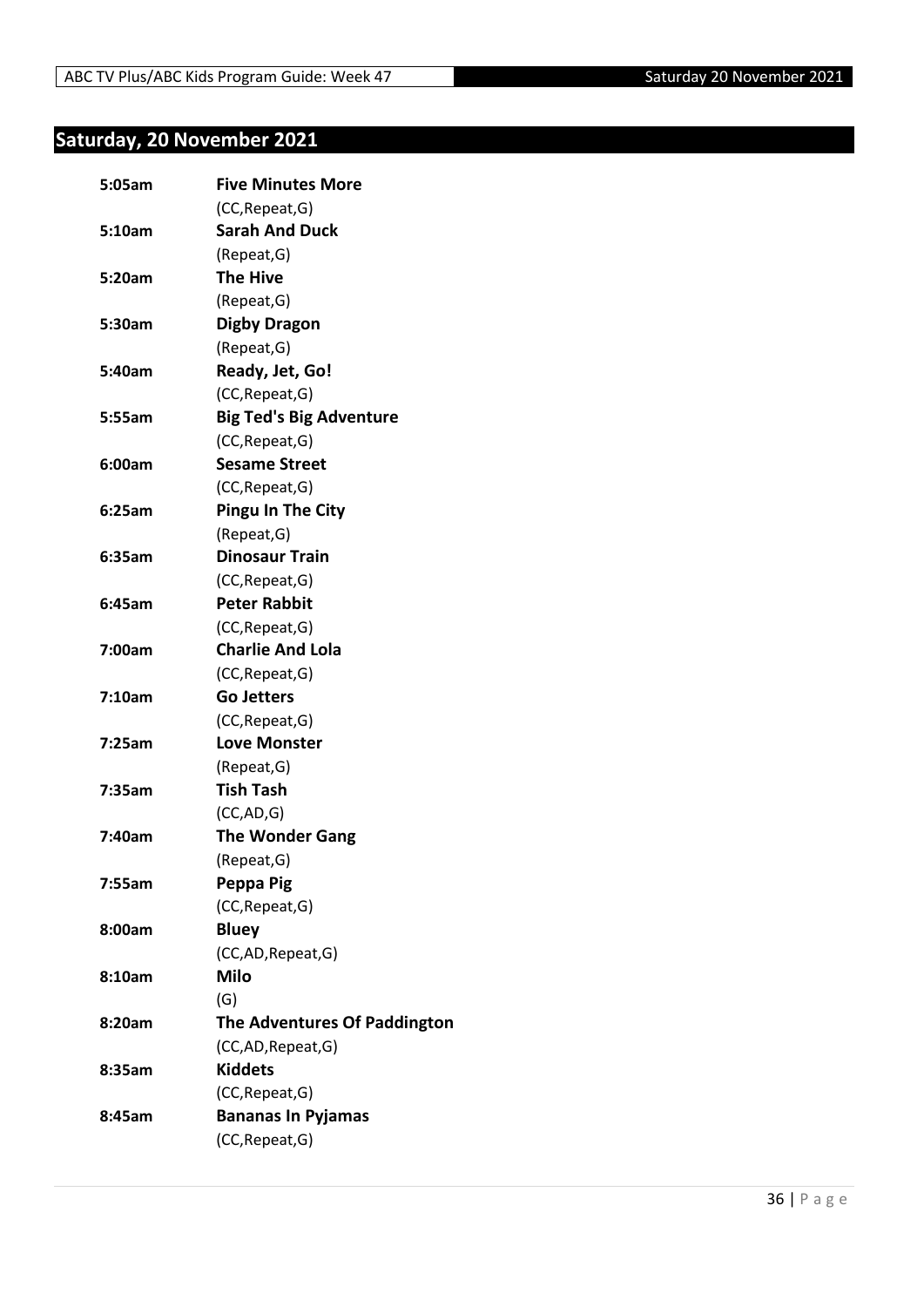| 9:00am             | <b>Play School</b>                      |
|--------------------|-----------------------------------------|
|                    | (CC,AD, Repeat, G)                      |
| 9:30am             | <b>Sesame Street</b>                    |
|                    | (CC, Repeat, G)                         |
| 10:00am            | Emma!                                   |
|                    | (CC, Repeat, G)                         |
| 10:10am            | <b>Play School Show Time</b>            |
|                    | (CC, Repeat, G)                         |
| 10:15am            | Pablo                                   |
|                    | (CC, Repeat, G)                         |
| 10:30am            | <b>Becca's Bunch</b>                    |
|                    | (CC, Repeat, G)                         |
| 10:40am            | hoopla doopla!                          |
|                    | (CC, Repeat, G)                         |
| 10:55am            | <b>Daniel Tiger's Neighbourhood</b>     |
|                    | (Repeat, G)                             |
| 11:05am            | <b>Baby Jake</b>                        |
|                    | (CC, Repeat, G)                         |
| 11:20am            | Twirlywoos                              |
|                    | (Repeat, G)                             |
| 11:35am            | <b>Big Words Small Stories</b>          |
|                    | (Repeat, G)                             |
| 11:40am            | <b>Sally &amp; Possum</b>               |
|                    | (CC, Repeat, G)                         |
| 12:00pm            | <b>Teletubbies</b>                      |
|                    | (CC, Repeat, G)                         |
| 12:10pm            | In The Night Garden                     |
|                    | (CC, Repeat, G)                         |
| 12:40pm            | <b>Tik Tak</b>                          |
|                    | (G)                                     |
| 12:45pm            | <b>Guess How Much I Love You</b>        |
|                    | (CC, Repeat, G)                         |
| 1:05pm             | <b>Buddi</b>                            |
|                    | (AD, Repeat, G)                         |
| 1:10 <sub>pm</sub> | <b>Hoot Hoot Go!</b>                    |
|                    | (CC, Repeat, G)                         |
| 1:15 <sub>pm</sub> | <b>Bing</b>                             |
|                    | (CC, Repeat, G)                         |
| 1:25pm             | <b>Miffy's Adventures Big and Small</b> |
|                    | (Repeat, G)                             |
| 1:40pm             | <b>Noddy Toyland Detective</b>          |
|                    | (CC, Repeat, G)                         |
| 1:55pm             | <b>Rusty Rivets</b>                     |
|                    | (CC, Repeat, G)                         |
| 2:05pm             | <b>Bob The Builder</b>                  |
|                    | (CC, Repeat, G)                         |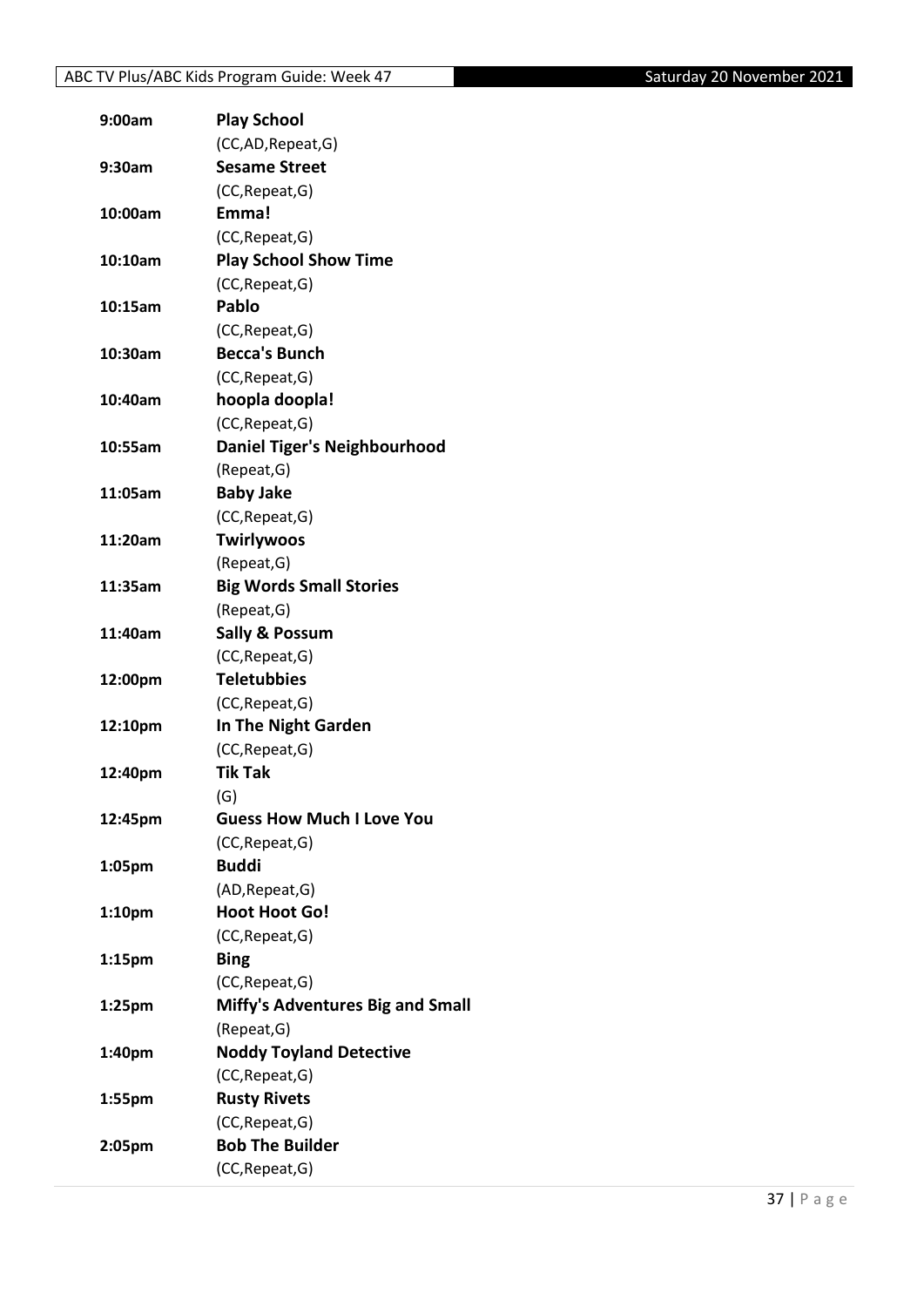| 2:20pm             | <b>Get Grubby TV</b>                                                                       |
|--------------------|--------------------------------------------------------------------------------------------|
|                    | (CC, Repeat, G)                                                                            |
| 2:30pm             | Wallykazam!                                                                                |
|                    | (Repeat, G)                                                                                |
| 2:55pm             | <b>Cookie Monster's Foodie Truck</b>                                                       |
|                    | (Repeat, G)                                                                                |
| 3:00 <sub>pm</sub> | <b>Arthur</b>                                                                              |
|                    | (Repeat, G)                                                                                |
| 3:30pm             | <b>Play School</b>                                                                         |
|                    | (CC,AD,Repeat,G)                                                                           |
| 4:00pm             | <b>Bananas In Pyjamas</b>                                                                  |
|                    | (CC, Repeat, G)                                                                            |
| 4:10pm             | Ready, Steady, Wiggle!                                                                     |
|                    | (CC, Repeat, G)                                                                            |
| 4:25pm             | <b>Thomas And Friends</b>                                                                  |
|                    | (CC, Repeat, G)                                                                            |
| 4:35pm             | <b>Book Hungry Bears</b>                                                                   |
|                    | (Repeat, G)                                                                                |
| 4:45pm             | <b>Big Words Small Stories</b>                                                             |
|                    | (Repeat, G)                                                                                |
| 5:05pm             | Remy & Boo                                                                                 |
|                    | (CC,AD,Repeat,G)                                                                           |
| 5:15pm             | Dog Loves Books                                                                            |
|                    | (CC, Repeat, G)                                                                            |
| 5:20pm             | <b>PJ Masks</b>                                                                            |
|                    | (CC, Repeat, G)                                                                            |
| 5:35pm             | <b>Nella the Princess Knight</b>                                                           |
|                    | (Repeat, G)                                                                                |
| 5:50pm             | Peppa Pig                                                                                  |
|                    | (CC, Repeat, G)                                                                            |
| 5:55pm             | <b>Fireman Sam</b>                                                                         |
|                    | (CC,AD,Repeat,G)                                                                           |
| 6:10pm             | <b>Hey Duggee: The Water Badge</b>                                                         |
|                    | (CC, Repeat, G)                                                                            |
|                    | The squirrels have been running around playing games and they're very thirsty. Duggee      |
|                    | gives them all a big drink of water.                                                       |
| 6:20pm             | <b>Bluey: The Creek</b>                                                                    |
|                    | (CC,AD,Repeat,G)                                                                           |
|                    | Bored of the local playground, Dad and the kids go bush on a journey to their local creek. |
|                    | Cast out of her comfort zone, Bluey's eyes are opened to the beauty of the natural         |
|                    | world.                                                                                     |
|                    |                                                                                            |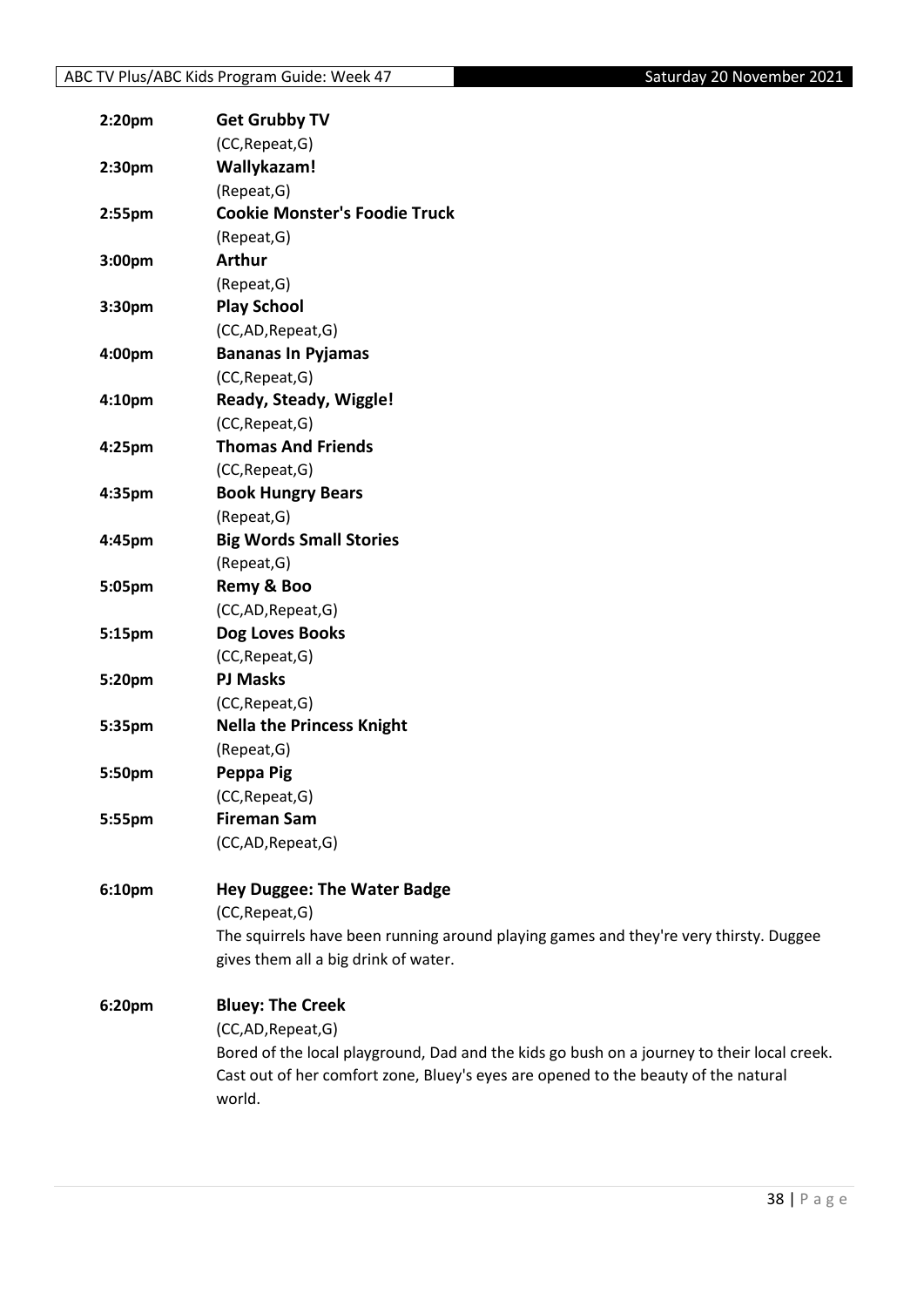| 6:30pm             | <b>Thomas And Friends: A New Arrival</b><br>(Repeat, G)                                             |
|--------------------|-----------------------------------------------------------------------------------------------------|
|                    | When Thomas finds out that the Earl's Technology Fair will bring new inventions to                  |
|                    | Sodor, he sets out to prove that steam engines are the best inventions ever.                        |
| 7:00pm             | <b>Grace's Amazing Machines: Propeller Machines</b>                                                 |
|                    | (CC,AD,Repeat,G)                                                                                    |
|                    | Motorbike rider Grace shows off three amazing machines that all have propellers.                    |
| 7:15 <sub>pm</sub> | <b>Sir Mouse: Sir Prince</b>                                                                        |
|                    | (CC,AD,Repeat,G)                                                                                    |
|                    | King tests his son's knight skills with an exam. But Prince cannot fight. Disguised as              |
|                    | Prince, Mouse takes the exam. But King is suspicious.                                               |
| 7:30pm             | Spicks And Specks: Kyla Matsuura-Miller, Kate McCartney, Isaiah Firebrace &<br><b>Peter Helliar</b> |
|                    | (CC, Repeat, PG)                                                                                    |
|                    | Can Kate McCartney and Kyla Matsuura-Miller work out the price of Kurt Cobain's                     |
|                    | guitar? What was Isaiah Firebrace doing in Rebel Wilson's bed? And did Pete Helliar                 |
|                    | remain cool when he saw Shooter McGavin in New York?                                                |
| 8:20pm             | Live At The Apollo                                                                                  |
|                    | (CC, Repeat, M, Coarse Language, Sexual References)                                                 |
|                    | Hosted by the critically-acclaimed Jamali Maddix, as he introduces the impressive                   |
|                    | comedy talents of rising stars Fern Brady and Sindhu Vee to the stage.                              |
| 9:05pm             | <b>Ross Noble: El Hablador</b>                                                                      |
|                    | (CC, Repeat, M, Coarse Language, Sexual References)                                                 |
|                    | Ross Noble is renowned for his off-the-cuff improvisational stand up and energetic stage            |
|                    | presence. His new show El Hablador, which roughly translates to the storyteller, will take          |
|                    | you on wild ride through his imagination.                                                           |
| 9:50pm             | Sammy J                                                                                             |
|                    | (CC, Repeat, PG) Final                                                                              |
|                    | Biting, bite-sized comedy as Sammy J and his team of troublemakers tackle the news of               |
|                    | the week.                                                                                           |
| 9:55pm             | <b>TBA</b>                                                                                          |
| 10:25pm            | <b>Schitt's Creek: Dead Guy in Room 4</b>                                                           |
|                    | (CC, Repeat, PG)                                                                                    |
|                    | While Moira fears she is responsible for the death of a motel guest, David and Patrick              |
|                    | decide to make their budding romance official.                                                      |
|                    |                                                                                                     |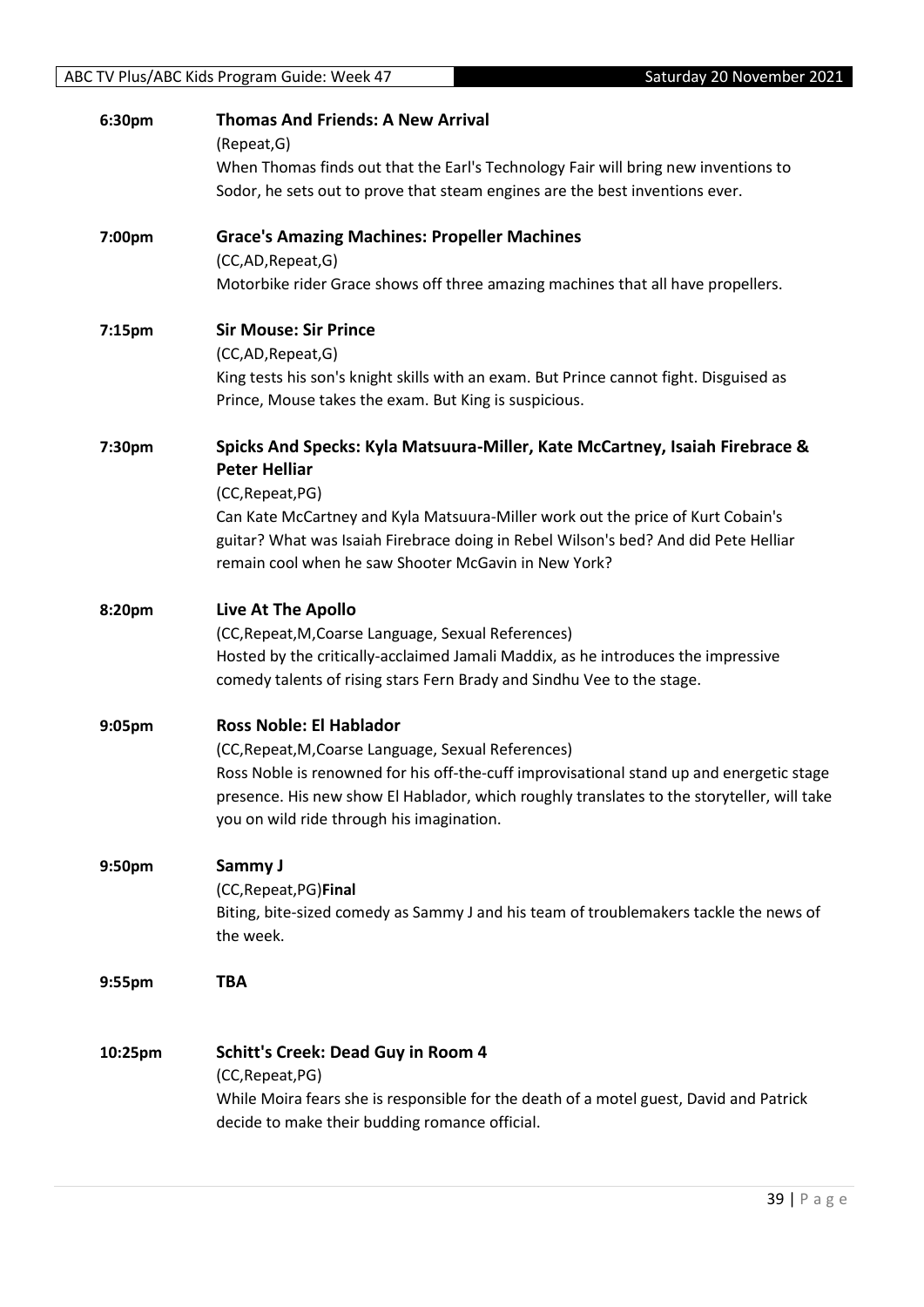| 10:50pm | <b>Schitt's Creek: Pregnancy Test</b><br>(CC, Repeat, PG)                                                         |
|---------|-------------------------------------------------------------------------------------------------------------------|
|         | After finding a positive pregnancy test, Johnny braces himself for the possibility of a new                       |
|         | baby in the family, while David and Patrick search for some privacy.                                              |
| 11:10pm | <b>Mystify Michael Hutchence</b>                                                                                  |
|         | (CC, Repeat, M, Adult Themes, Coarse Language)                                                                    |
|         | A journey into the heart and soul of Michael Hutchence, lead-singer of INXS, a complex                            |
|         | and shy man who spent much of his life in the public eye, rarely revealing his true self to                       |
|         | anyone except his very close friends.                                                                             |
| 12:50am | <b>Unprotected Sets: Paris Sashay</b>                                                                             |
|         | (CC, Repeat, M, Adult Themes, Coarse Language)                                                                    |
|         | Growing up, Paris was always the class clown. She got into college and after two years                            |
|         | realised that wasn't for her, then returned home, gave stand-up comedy a shot and<br>never looked back.           |
| 1:15am  | <b>Red Dwarf: Captain Rimmer</b>                                                                                  |
|         | (CC, Repeat, PG)                                                                                                  |
|         | After a scandalous piece of good fortune Rimmer saves the life of a bio-printed Captain                           |
|         | and is promoted, fulfilling his life-long dream of becoming an Officer.                                           |
| 1:45am  | <b>Escape From The City: Shoalhaven Heads NSW: The Thorleys</b>                                                   |
|         | (CC,AD,Repeat,G)                                                                                                  |
|         | Will it be the charm of an old beach shack or a modern home with all the mod cons that                            |
|         | wins over house hunters Graham and Kim? Presenter Simon Marnie accompanies the                                    |
|         | retirees as they inspect four Shoalhaven properties.                                                              |
| 2:45am  | <b>Halal Gurls: Driving Lessons</b>                                                                               |
|         | (CC, Repeat, M, Coarse Language) Final                                                                            |
|         | After Mouna is offered a scholarship to study at her dream grad school, family drama                              |
|         | makes her question whether she's ready to accept her uncertain future or not.                                     |
| 2:55am  | <b>Nightwalkers: Daywalker</b>                                                                                    |
|         | (CC, Repeat, M, Coarse Language, Violence) Final                                                                  |
|         | As vampires attack, the sisters battle Lilith and hope for salvation. Elsewhere, a new                            |
|         | vampire has arrived in the form of a daywalker.                                                                   |
| 3:05am  | <b>ABC News Update</b>                                                                                            |
|         | (Repeat)                                                                                                          |
|         | The headlines from ABC News, updating you on the day's top stories from across<br>Australia and around the world. |